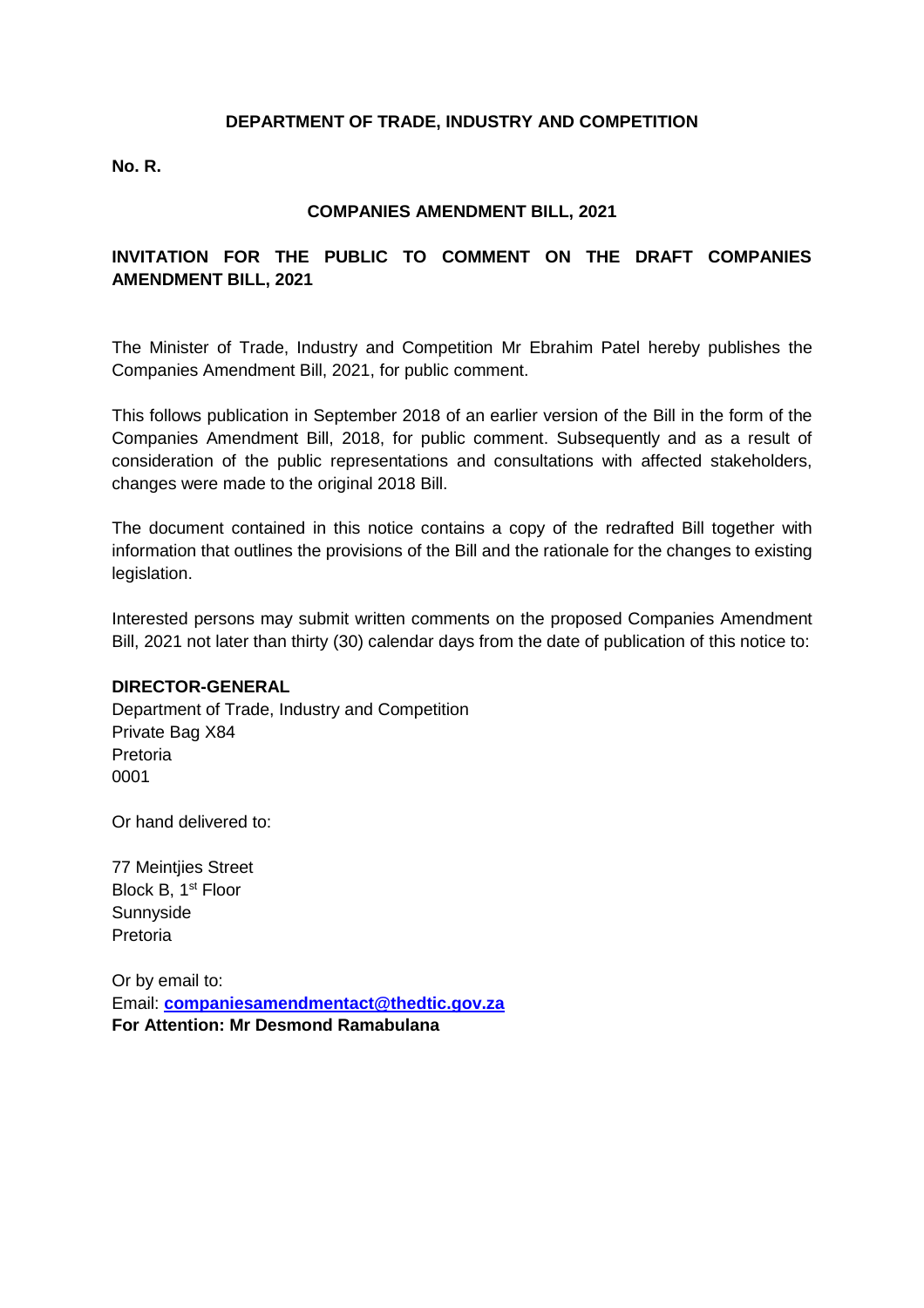# **Background Note and Explanatory Memorandum on the Companies Amendment Bill**

# **Part 1: Background of and Rationale for the Bill**

# 1. **BACKGROUND**

- 1.1. This Background Note is published to set out certain proposed changes to the Companies Amendment Act, 2008. It provides the motivation for substantial changes, and seeks public comment on the proposed changes. This Amendment Bill was first published for public comment on 21 September 2018 and has been significantly revised as a result of engagement since then. For this reason, and to enable further public comment, it is published a second time, in amended form.
- 1.2. In 2011, the Companies Act, 2008 (Act No. 71 of 2008) ("the Act"), that was a result of the 2004 policy review, came into effect. It repealed the Companies Act, 1973. The Act introduced significant changes by providing inter alia for business rescue, simplification of registration, social and ethics committees for public companies, corporate governance including financial accountability, and provisions relating to shareholder activism. The Act provides for the establishment of institutions, such as the Companies and Intellectual Property Commission ("the Commission"), Companies Tribunal ("the Tribunal"), Specialist Committee in Company Law, Financial Reporting Standards Council and Takeover Regulations Panel.
- 1.3. The Act, and the Companies Regulations, 2011<sup>1</sup> ("the regulations"), were implemented in May 2011. The Act was subject to review after five years of implementation.
- 1.4. The Specialist Committee on Company Law ("**SCCL**") was established in 2011 in terms of section 191 of the Act to advise the Minister on any matter relating to companies law or policy. The SCCL has met regularly since its original appointment.

 $\overline{a}$ 

<sup>1</sup> GNR. 351 of 26 April 2011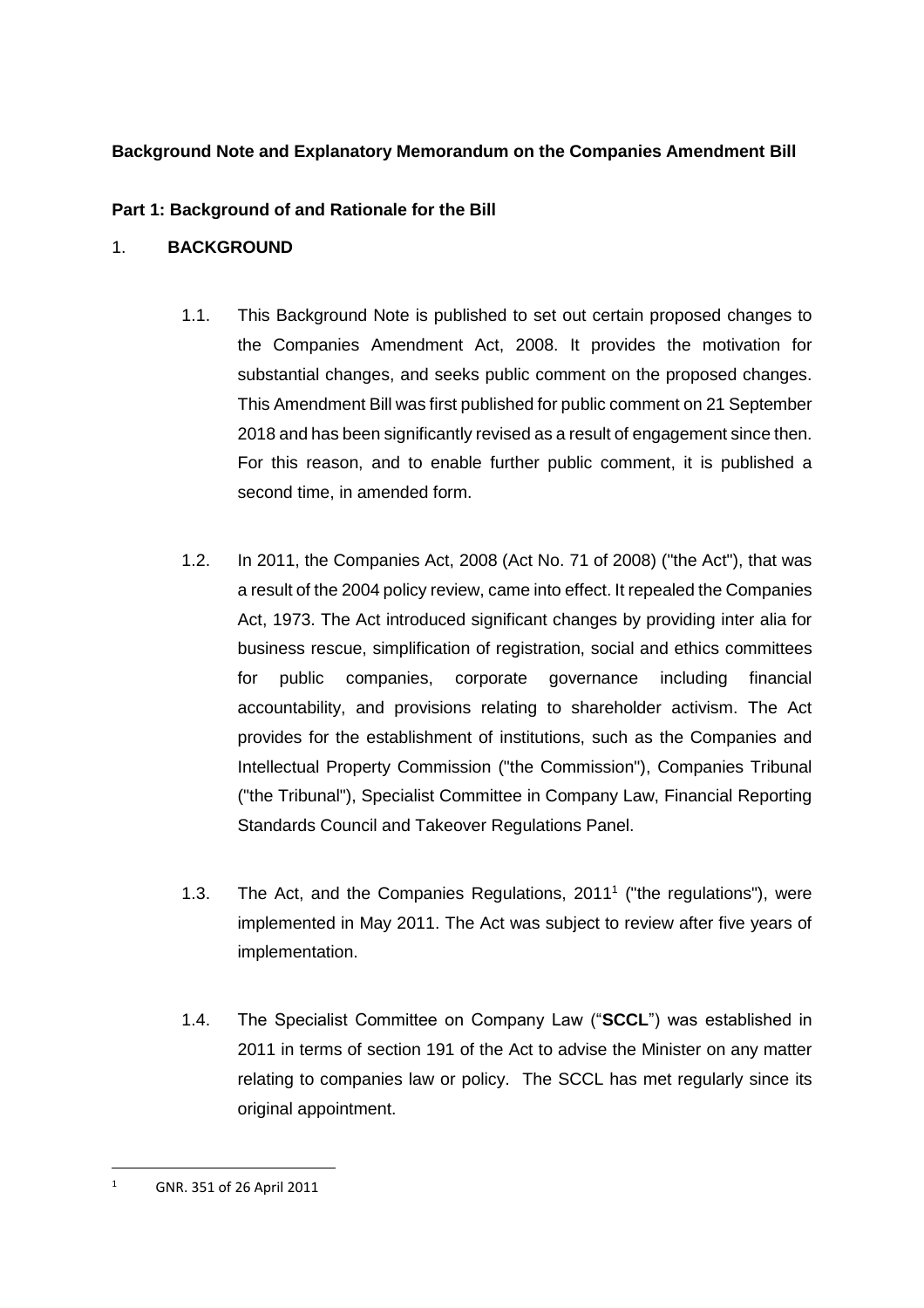- 1.5. The Department of Trade, Industry and Competition undertook a review of aspects of the Companies Act in order to identify changes needed to keep up with the current trends and to remedy some anomalies and eliminate certain deficiencies in the Act as discovered with implementation.
- 1.6. The SCCL proposed various amendments to the Act. The SCCL considered these amendments as necessary or desirable in light of various problems exprerienced since the Act came into operation. Other stakeholders also proposed some amendments.
- 1.7. The original Bill was published in the Government Gazette for public comment on 21 September 2018, followed by extensive public engagement between Government and a number of interested persons and organisations. These included the following:
	- **The Specialist Committee on Company Law;**
	- **South African Institute of Chartered Accountants;**
	- Banking Association of South Africa;
	- South African Institute of Professional Accountants;
	- **South African Property Owners Association;**
	- **Strate**;
	- **Johannesburg Stock Exchange;**
	- The Institute of Directors in Southern Africa;
	- Independent Regulatory Board for Auditors;
	- **Amabhungane**;
	- **Helen Suzman Foundation;**
	- B-BBEE Commission;
	- **Companies and Intellectual Property Commission;**
	- Companies Tribunal;
	- **Takeover Regulation Panel;**
	- Association of Black Securities and Investment Professionals; and
	- Who Owns Whom (Pty) Ltd.
- 1.8. In addition to the consultation with a range of organisations, substantial discussions were held with the business and labour constituencies represented at the National Economic Development and Labour Council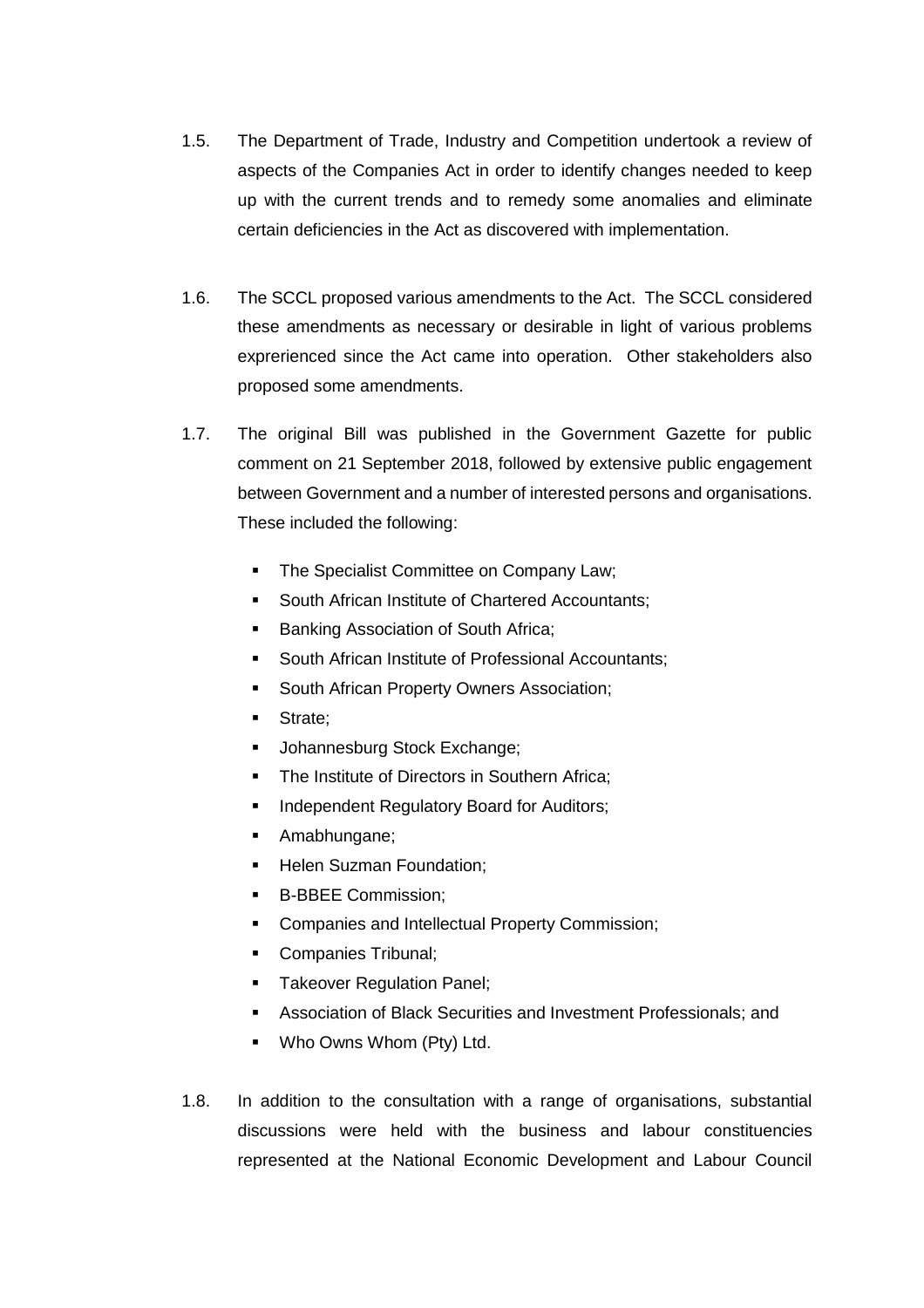(Nedlac). Engagement at Nedlac commenced in July 2019 and concluded in June 2021. This Background Note provides an insight into the position by various constituencies in these discussions.

- 1.9. To make this Background Note clearer to members of the public, in some cases it uses less precise language than is set out in the Bill. For example, this Background Note refers in particular instances to 'shares' where the Bill refers to 'securities' (which may include debentures). As in all such cases where there is a difference between this Background Note and the Bill, the language in the Bill itself should be relied on.
- 1.10. Members of the public and interested parties are invited to submit comments on the proposed changes set out in the Bill before these will be considered by Cabinet for approval. In particular, comments are sought on the following:
	- 1.10.1. the extent to which the Bill addresses concerns raised in the previous public consultation process regarding gaps and challenges experienced by practitioners following the review of the implementation of the Companies Act, No 71 of 2008, as amended;
	- 1.10.2. whether and how the changes contemplated will impact on the ease of doing business and the objective of eliminating unnecessary redtape;
	- 1.10.3. the proposals on greater transparency on pay gaps and the power and responsibilities of shareholders and directors in this regard as well as specific mechanisms to deal with these issues as identified in the discussion below; and
	- 1.10.4. on the new provisions on beneficial ownership in light of the global effort to address anti-money laundering and financing of terrorism as well as on appropriate triggers for disclosure and the content of the disclosure.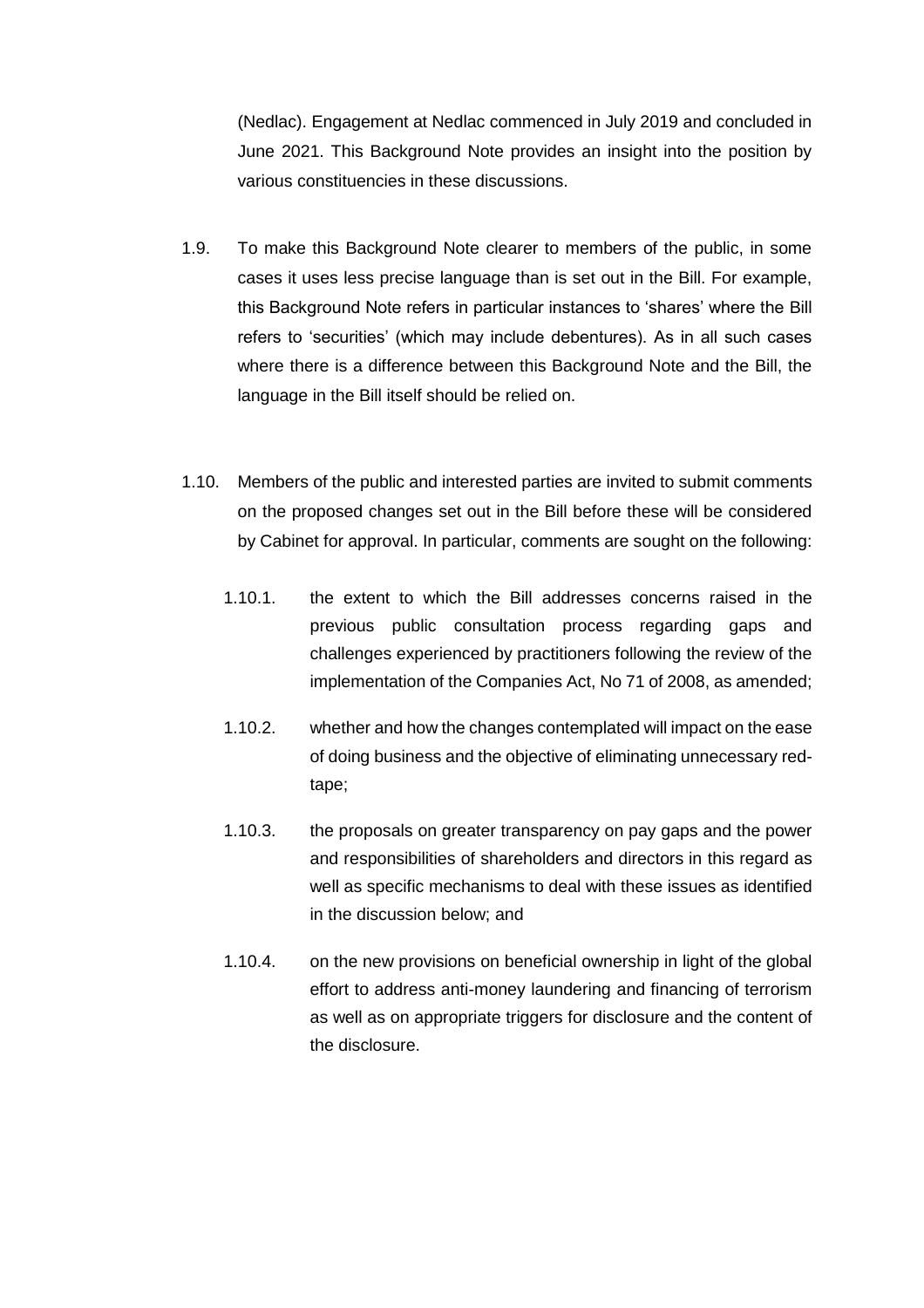#### <span id="page-4-1"></span>2. **PHILOSOPHICAL PILLARS OF THE PROPOSED AMENDMENTS**

- 2.1. It is necessary at the outset, and before identifying and explaining the proposed amendments, to point out that there are a number of important policy objectives which the proposed amendments are designed to achieve. In order to appreciate these underlying policy objectives it is necessary to identify them and thereafter to group the proposed amendments into the various categories of policy objectives so identified.
- <span id="page-4-2"></span><span id="page-4-0"></span>2.2. The three prime categories of policy objectives sought to be addressed by the proposed amendments are as follows :-
	- 2.2.1. first, the ease of doing business. In this regard it is important that company law should, among other factors, be clear, user friendly, consistent with well-established principles and not be over burdensome on the conduct of business. This is important not only for the attraction of foreign investors but also for the efficient and effective conduct of the domestic economy and for the creation of jobs. As will be seen from the explanations set out in this memorandum, in respect of many of the proposed amendments, they are technical in nature, and based on submissions received during the extensive engagement with interested parties, and are designed to ease the doing of business through providing legal certainty where these do not currently apply, providing greater flexibility to companies in certain circumstances, or removing unnecessary provisions in the Act. These changes are discussed in Section 4 below;
	- 2.2.2. secondly, the achievement of equity as between directors and senior management on the one hand, and shareholders and workers on the other hand as well as addressing public concerns regarding high levels of inequalities in society. Certain of the proposed amendments are designed to achieve better disclosure of senior executive remuneration and the reasonableness of the remuneration. These issues are addressed primarily in the proposed requirements of the Remuneration Report. These are issues which have raised similar concerns in other leading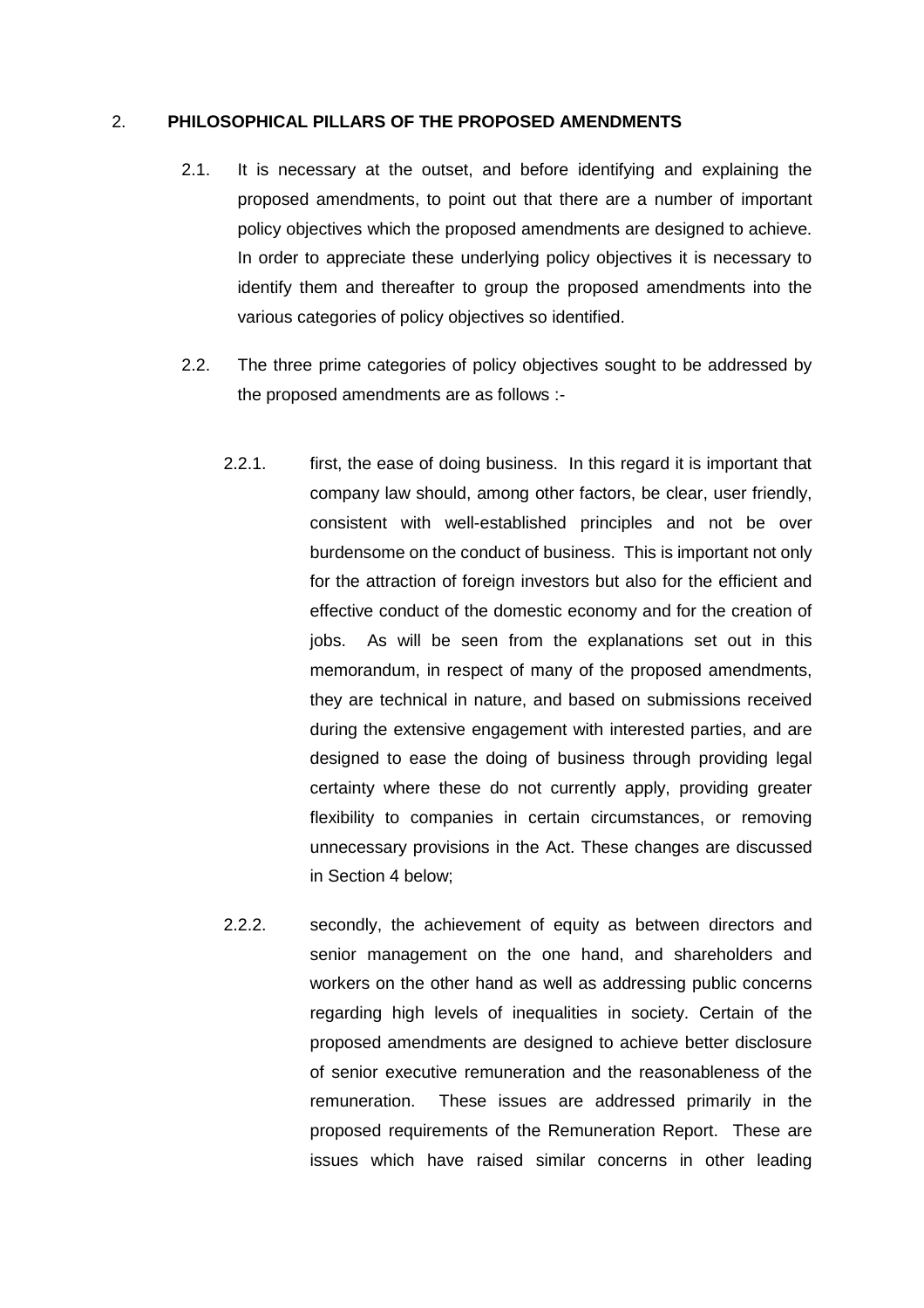jurisdictions. The provisions relating to transparency on the pay gap and the reasonableness of remuneration provide an objective benchmark which will assist the public dialogue on this topic. The changes are discussed in Section 5 below;

- 2.2.3. thirdly, the efforts to counter money laundering and terrorism. South Africa is part of an international effort by leading economies to address this concern. South Africa's rating in the Mutual Evaluation Assessment of the country's anti-money laundering and combating the financing of terrorism pointed to weaknesses in determining the true owner of shares in companies. To address this, the Bill sets out proposed amendments relating to disclosure of ultimate beneficial ownership in the shares of a company. Government's efforts to counter money laundering and terrorism feature not only in the proposed amendments to the Companies Act but also in other areas of legislation and administration. Again, these concerns are being addressed in many foreign jurisdictions. The changes are discussed in Section 6 below.
- 2.3. The fairly extensive amendments to the provision relating to the social and ethics committee are designed to deal with several of the policy areas referred to in paragraph [2.2](#page-4-0) above. In particular a number of gaps have been remedied such as the requirement regulating annual general meetings for shareholders to appoint the members of the Social and Ethics Committee, and the mechanism and timelines for the appointment of the Social and Ethics Committee. In addition provision will be made for deficiencies described in the Social and Ethics Report to be remedied and for the attendant sanctions for non-compliance with remedying deficiencies.
- 2.4. The remainder of the proposed amendments which do not fall within any of the three prime categories of policy objectives are essentially purely administrative issues, enhancement of regulatory efficiency and tidying up of drafting deficiencies. Examples of these include :-
	- 2.4.1. the definition of the BEE Commission. The insertion of this definition was necessary having regard to the fact that it is referred to in the text of the Act, as amended; and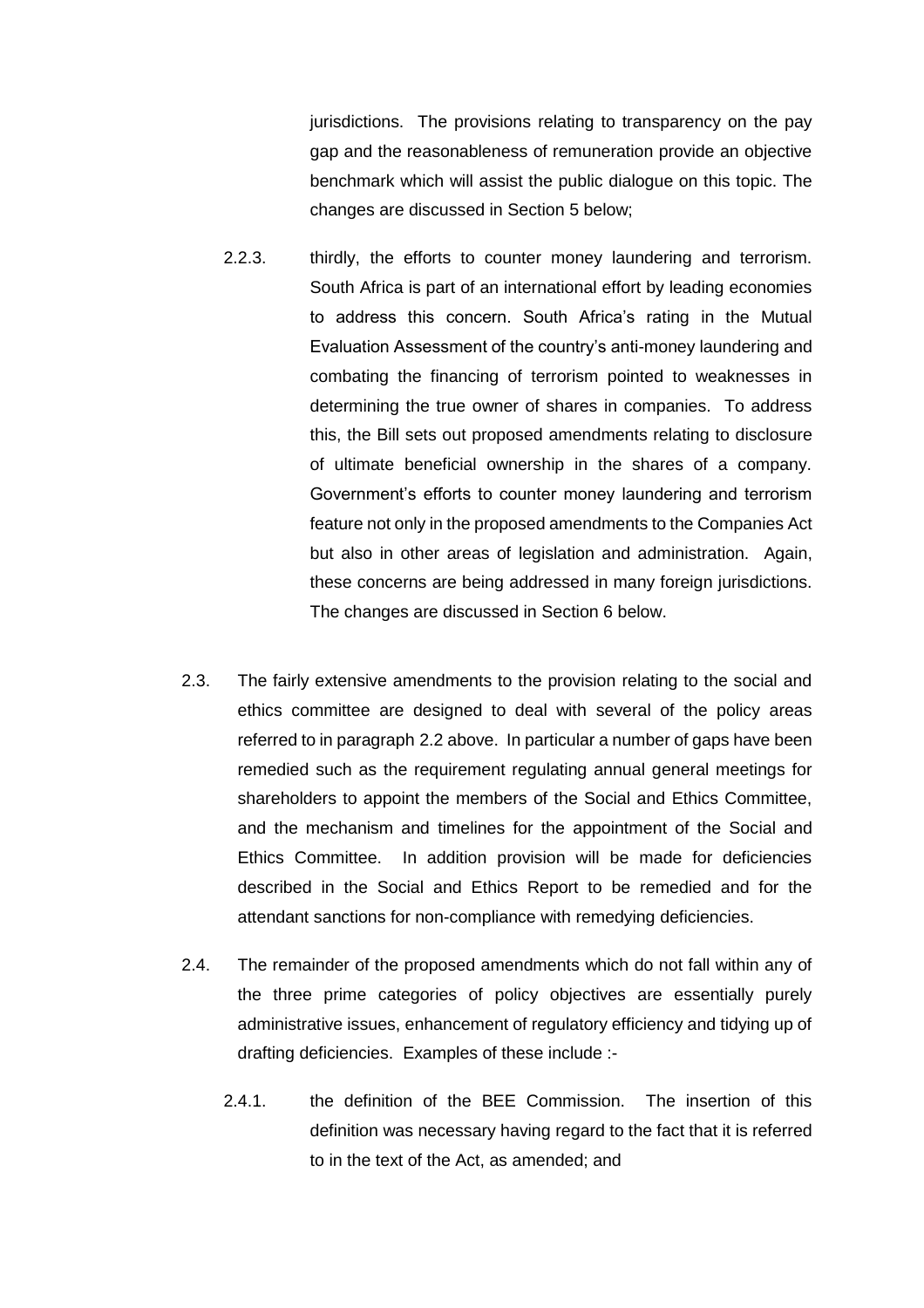2.4.2. changes relating to the Companies Tribunal. These are required to promote regulatory or institutional efficiency.

## 3. **PROVISIONS – AN OVERVIEW**

- 3.1. Against the background of the three categories of policy objectives referred to in paragraph [2](#page-4-1) above, and as a result of the public and Nedlac consultations and discussions with the SCCL, a number of changes have been made to the Bill. These changes address amendments to cover the following :-
	- to change the definition of securities;
	- to provide for the definition of true owner;
	- to provide for the preparation, presentation and voting on companies' remuneration policy and directors' remuneration implementation report;
	- to provide for the filing of the annual financial statements, the filing of the copy of the company's securities register and the copy of the register of disclosure of beneficial ownership with the Commission;
	- to differentiate where the right to gain access to companies' records may be limited;
	- to clarify when a Notice of Amendment of a Memorandum of Incorporation (MoI) takes effect;
	- to empower the court to validate the irregular creation, allotment or issue of shares;
	- to clarify certain aspects relating to partly paid shares;
	- to exclude subsidiary companies from certain of the requirements relating to inter-group financial assistance;
	- to provide for instances where a special resolution is required for the acquisition of shares by the company;
	- to extend the definition of an employee share scheme to include situations where there are purchases of shares of a company;
	- to provide for the circumstances under which a private company will be a regulated company in the context of affected transactions;
	- to provide for circumstances where a company is unable to identify the persons who hold a beneficial interest in its securities;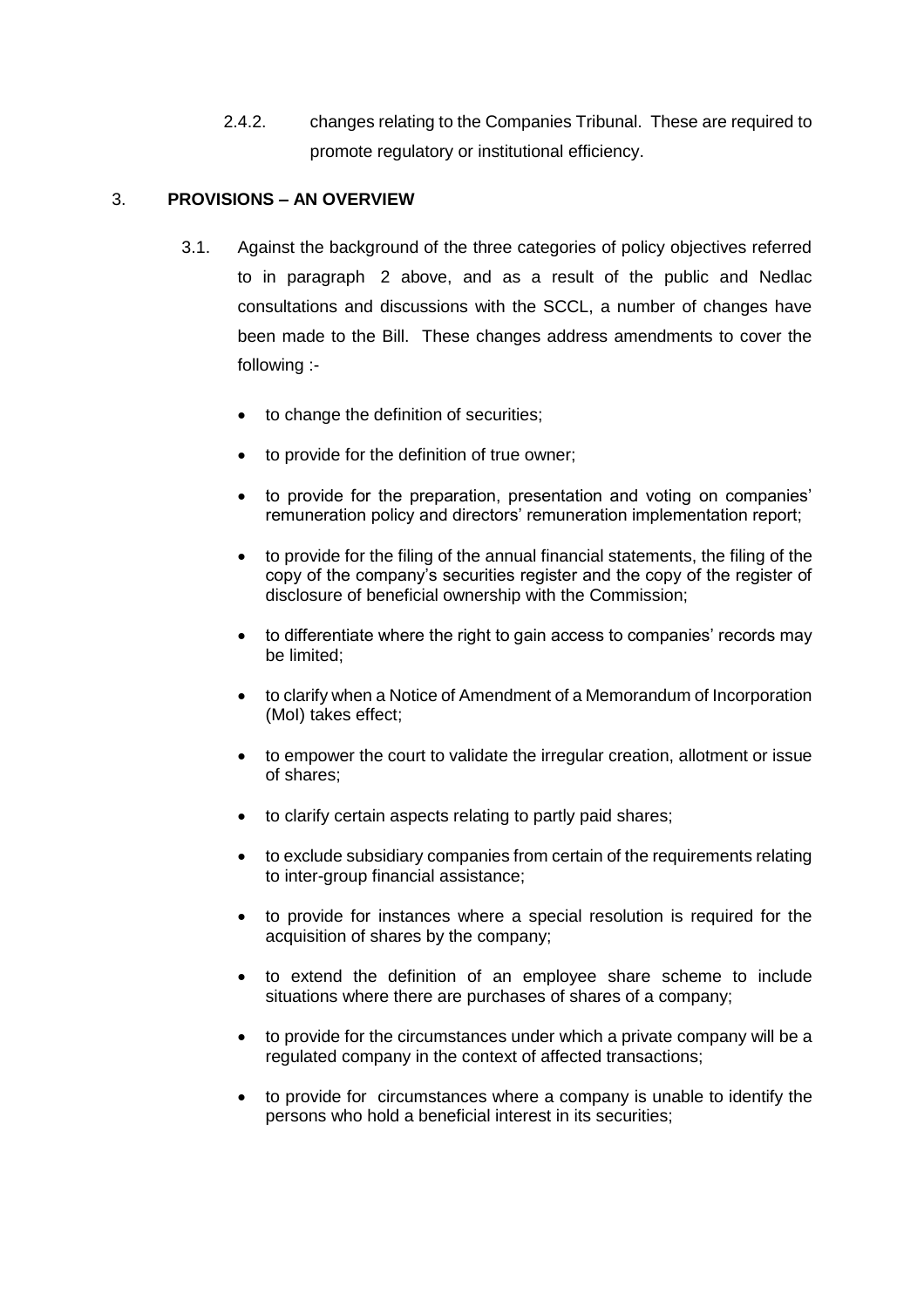- to deal with the composition of the social and ethics committee and the publication of the application for exemption from the requirement to appoint a social and ethics committee;
- to provide for the presentation and approval of the social and ethics committee report at the annual general meeting or other meetings of shareholders;
- to ensure the differentiation of duties between the chairperson of the Tribunal and its Chief Operation Officer; and
- to provide for matters connected with the above.
- 3.2. The more technical changes relate to the following:
	- an amendment to section 16 of the Act which is designed to provide certainty as to the effective date of amendment to the company's MoI. This is a vital requirement.
	- The amendment to section 26 of the Act relates to access to company records to provide clarity and promote transparency. Provision is made for the right of members of the public to inspect and copy a company's Memorandum of Incorporation and any amendments to it, the records in respect of the company's directors, annual financial statements, securities register and the register of the disclosure of beneficial interests of the company. Further amendments relate to beneficial holders, the register of the disclosure of beneficial interest of the company and separating reports of annual meetings and annual financial statements as subsections in the Bill.
	- The requirement to allow persons to inspect and copy information will not apply to companies below a certain size. The companies excluded are private, non-profit or personal liability companies where an annual financial statement is internally prepared in respect of a company with a Public Interest Score of less than 100 or an annual financial statement which is independently prepared in a company with a Public Interest Score of less than 350. The Bill also introduces a defence in instances where a prescribed officer or director, despite taking reasonable steps, is unable to provide the requested information.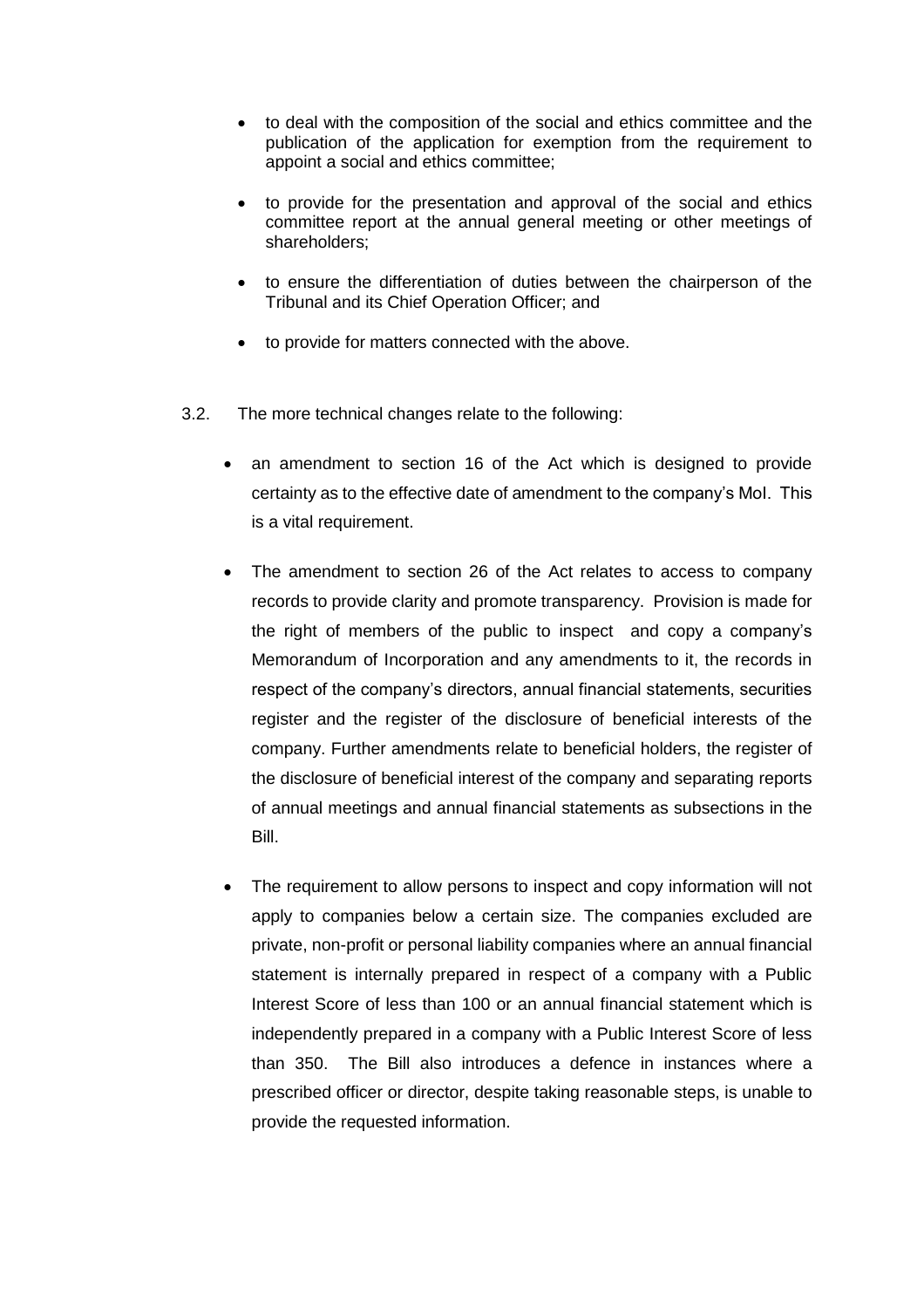- Certain requirements in section 45 regarding the provision of financial assistance by a holding company to its subsidiary are deleted. This is in recognition of the fact that the protections contained in section 45 are not required for the provision of financial assistance by a holding company to its subsidiary and gives rise to an unnecessary compliance burden.
- Certain important amendments are proposed to section 72 relating to the social and ethics committee: a procedure to exempt certain companies from the requirement to establish a social and ethics committee through an application to the Companies Tribunal; instances where the social and ethics committee is not required. The Bill provides for the minimum qualification requirements for members of the social and ethics committee. It provides for the composition of the social and ethics committees for publicly-listed, state-owned and private companies. The Bill provides for the mechanism for the appointment of the social and ethics committee as well as addressing the filling of vacancies. The Bill clarifies the status of the social and ethics committee report and requirements relating thereto including its presentation to shareholders. The report requires approval by means of an ordinary resolution of shareholders. The Bill provides for the consequences of failing to achieve the approval of shareholders and the process to be followed. One of these consequences includes a requirement that the social and ethics committee must engage with shareholders who voted against the report and who are willing to engage on the vote. Furthermore, the Bill provides that within four months, a public company must publish a statement on its website and the Stock Exchange News Service which shall form part of the committee report. Such statement must include the steps taken to engage with the dissenting shareholders, the outcome of such engagement and the actions that will be taken by the company to address the issues raised by the dissenting shareholders. Such a statement must be presented at the next annual general meeting.
- The amendment in section 90 clarifies when a company which is required to have annual financial statements audited, is also required to appoint an auditor.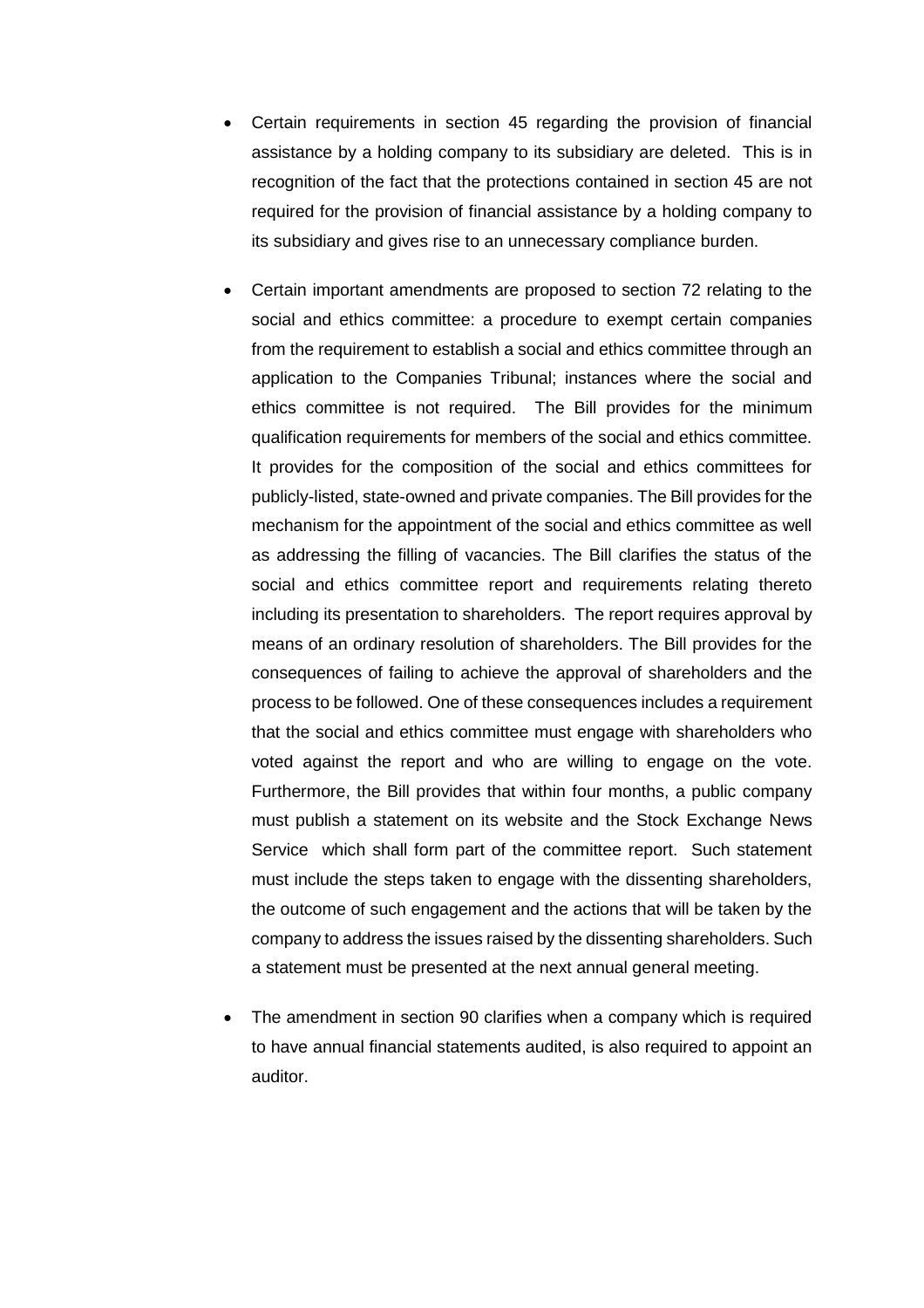- The provisions of section 92 of the Act are amended to reduce the coolingoff period relating to auditors from 5 years to 2 years. The introduction of mandatory audit firm rotation which commences in 2023, makes this an important amendment.
- Section 118 of the Act deals with the jurisdiction of the Takeover Regulation Panel (the "Panel") in respect of private companies. The existing provisions are irrational and impractical and significantly increase the work load of the Panel. The Panel submitted that the link to section 84(1)(c) should be removed, mainly on the basis that this section and Regulation 28 refer to factors such as employment and public interest score that the Panel considered to be outside its jurisdiction.
- Section 135 of the Act contains a proposal for an amendment in respect of post-commencement finance in business rescue. Certain service providers are precluded by virtue of the statutory moratorium applicable during business rescue from recovering disbursements to third parties. This is manifestly unfair for example to landlords who have to incur costs for utilities such as rates and taxes, electricity, water, sanitation and sewer charges. Failure to provide for these charges can lead to the failure of the business rescue process. By virtue of the proposed amendment, the amounts will be regarded as post-commencement finance and enjoy the relevant preferential ranking.
- Administrative provisions applicable to the Companies Tribunal require the amendments set out in the Bill.
- Provision is made for the judicial rectification of invalid or irregular issue of shares. This provision was contained in the prior Companies Act of 1973 and was inadvertently not carried forward into the Act.

All the changes described above in paragraph 2.2 of this document have been supported by the Business Unity South Africa (BUSA) and labour representatives at Nedlac.

**3.3.** In addition to the various changes described above, the Bill also makes provision for changes in two areas that have been the subject of extensive discussions between the business and labour constituencies, together with government representatives. These relate to the reporting of remuneration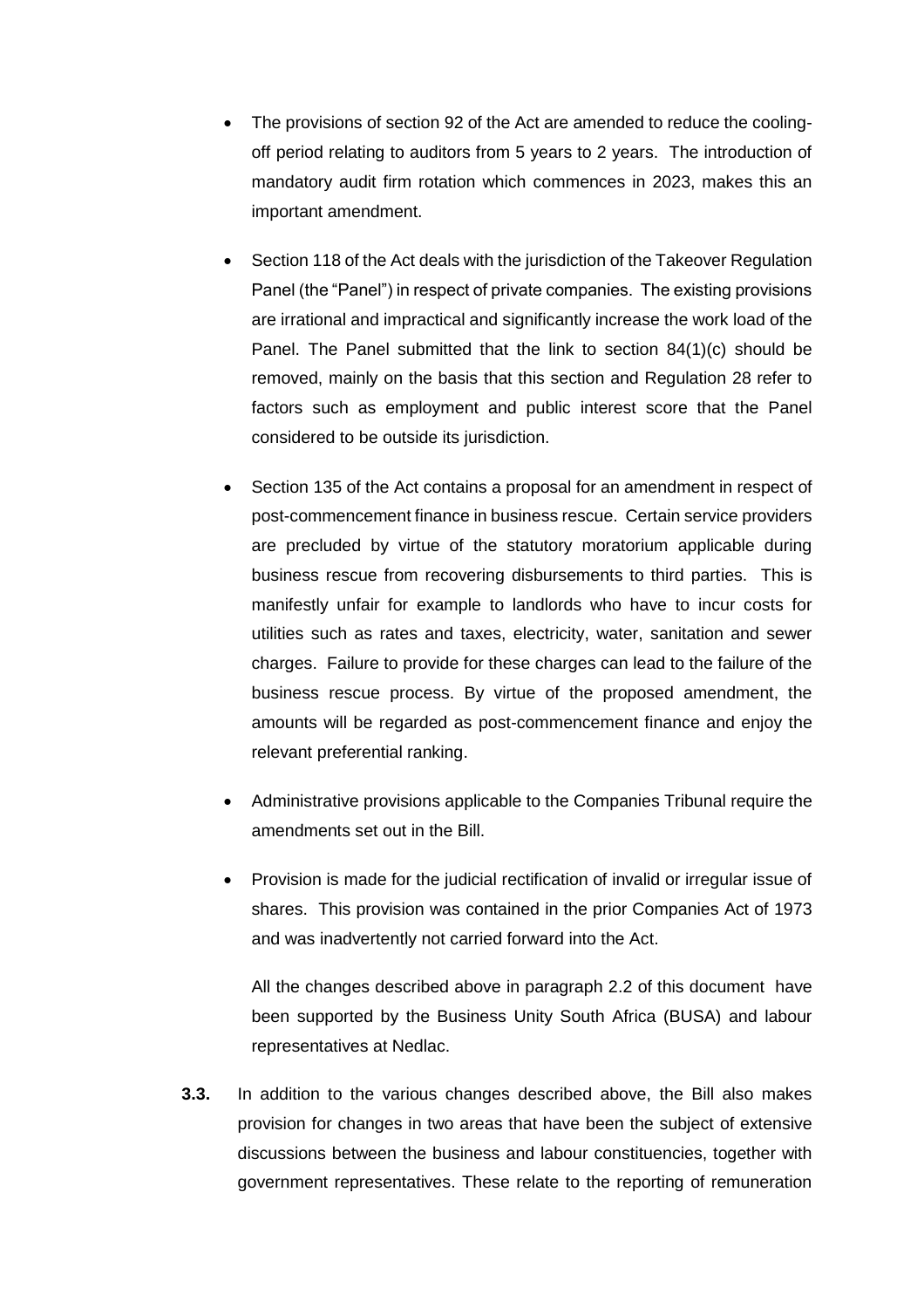within companies and policies connected thereto; and the disclosure of the accurate holdings of the owners of beneficial interests in companies. As these matters affect significant policy issues, they are set out in greater detail in sections 5 and 6 below.

## 4. **THE EASE OF DOING BUSINESS**

- 4.1. As set out in paragraph [2,](#page-4-1) and in particular paragraph [2.2.1,](#page-4-2) one of the prime categories of policy objectives sought to be addressed in the proposed amendments is the ease of doing business and conversely the reduction of unnecessary burdens.
- 4.2. It is an important policy objective of all legislation and regulation that it should be cost effective. This essentially entails the costs both of administration and compliance should be effective.

Administrations in many countries worldwide are becoming increasingly attentive to this policy objective of cost efficiency.

- 4.3. As mentioned earlier in this Explanatory Memorandum clear, well drafted, user friendly legislation is an imperative. Not only does it facilitate efficiency in conducting business but, of equal importance, it reduces the cost of doing business.
- 4.4. Another important objective in this policy domain is the necessity to eliminate excessive administrative burdens. This is particularly necessary in the context of small and medium business. Not only are excessive administrative and regulatory burdens costly to small business but, in addition, in many cases it constitutes a barrier to entry. This factor has many consequences in that, for example, it impacts negatively on employment creation, economic growth and the competitive environment.
- 4.5. In Part 2 of this Explanatory Memorandum there appears a clause by clause description of the various proposed amendments. Without detracting from any of those descriptions it is appropriate to select certain of the proposed amendments by way of illustration how the objective of improving the ease of doing business is advanced. These appear hereunder. They must be regarded simply as a sample of numerous technical amendments all of which are designed to promote the ease of doing business.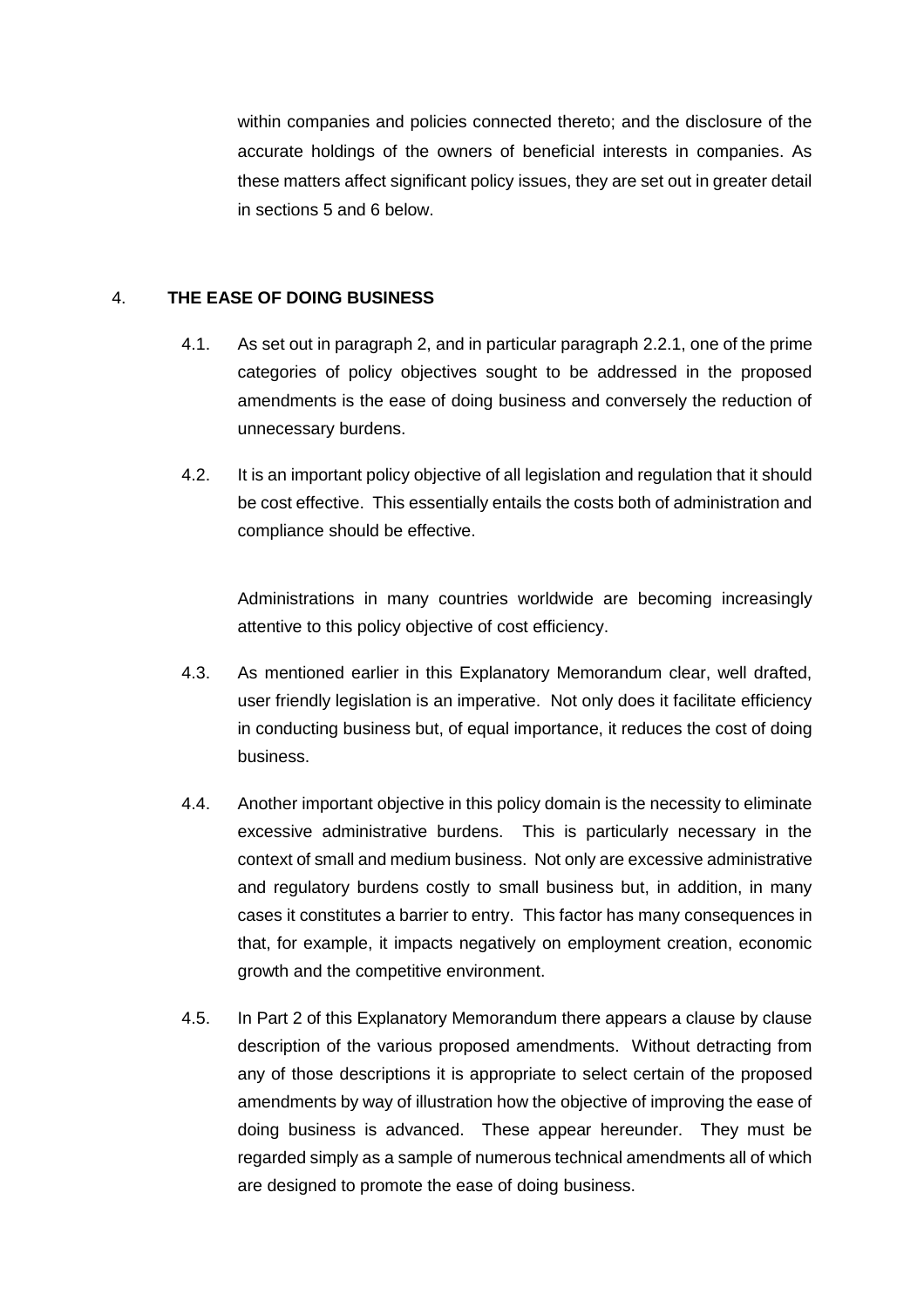- 4.6. The proposal to amend section 16 of the Act gives certainty as to the effective date of an amendment to a company's Memorandum of Incorporation (MoI). This enables the company and its stakeholders to know with precision the effective date of amendments to the Companies MoI. It eliminates significant uncertainty that currently exists.
- 4.7. The proposed amendment to section 45 of the Act recognises that the prohibition of the provision of financial assistance by a company to its subsidiary did not have commercial rationality and is an unnecessary and costly burden. The elimination of this prohibition will greatly facilitate the ease of doing business in an important area of a company's business operations.
- 4.8. The proposed amendment to section 26 of the Act eliminates burdens of compliance for private companies, non-profits companies and personal liability companies. They will be relieved of the obligation to provide certain financial information where the public interest score is sufficiently low as not to justify burdening such small companies.
- 4.9. The jurisdiction of the Takeover Regulation Panel in respect of private companies has given rise to an unnecessary overreach of regulatory compliance with an insufficiently rational basis. This has had unnecessary burdensome and costly implications. The proposed amendment to section 118 will sensibly limit the jurisdiction of the Takeover Regulation Panel in respect of private companies to those companies where there is a 'public interest' as defined in the Act.
- 4.10. As regards the Social and Ethics Committee, the Bill proposes that the Company Tribunal will have the power in a clarified procedure to grant exemptions to companies on application and on good cause, thereby reducing the compliance burden where it is appropriate to do so.
- 4.11. A proposed amendment to section 90 of the Act recognises the impact of the new provisions in the Auditor legislation requiring Mandatory Audit firm rotation. This effectively limits the selection of audit firms in an economy that has a shortage of suitably resourced audit firms. It is therefore important to reduce the cooling off period of auditor involvement. This Bill will widen the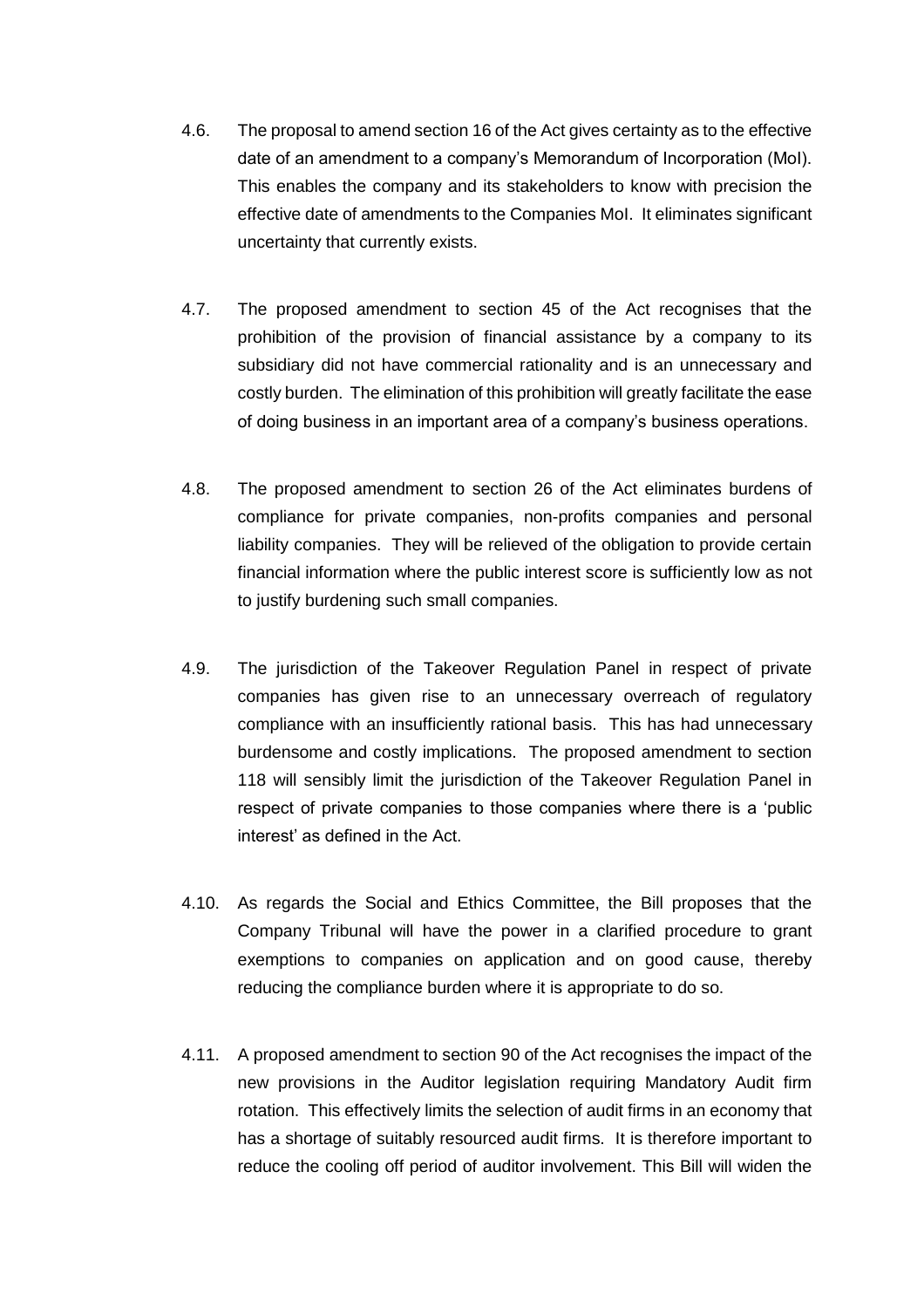pool of audit firms that a company will have access to and thus make it easier for companies to appoint suitably- resourced firms.

- 4.12. There exists an unintended omission in the Act from a provision that was in the predecessor Act permitting an application to Court to ratify an invalid allotment of shares in certain circumstances where, for example, there is insufficient authorised capital to service such allotment. This deficiency in the Act continues to create unnecessary impediments to doing business and means that there is doubt as to the legal remedies and routes available to correct and validate on good cause such invalid allotment. The proposed section 38A will remedy this deficiency.
- 4.13. The proposed amendment to section 40 of the Act will achieve important clarity to the ability of companies in certain circumstances to issue partly paid shares. This section also assists in the financing of BEE transactions. The major effect of the amendments is to substitute a stakeholder arrangement instead of a trust. The main benefit of doing this is that it eliminates any concerns which have been expressed on the basis of the existing provisions that the Trust Property Control Act will apply. This concern will be eliminated.
- 4.14. There is an important amendment to section 135 of the Act which puts on the same basis as post-commencement finance payments by landlords of certain disbursements such as rates and taxes and electricity of tenants which are in business rescue and thus, against whom no legal proceedings may be instituted. This will make the business rescue process more effective and a realistic alternative to liquidation, thus keeping businesses open when otherwise they may be subject to closure.
- 4.15. Certain financial reporting requirements will not be applicable to small and medium enterprise which have a public interest score below certain levels. It is unnecessary to have enterprises which really don't operate significantly in the public domain to have burdensome and costly financial reporting requirements.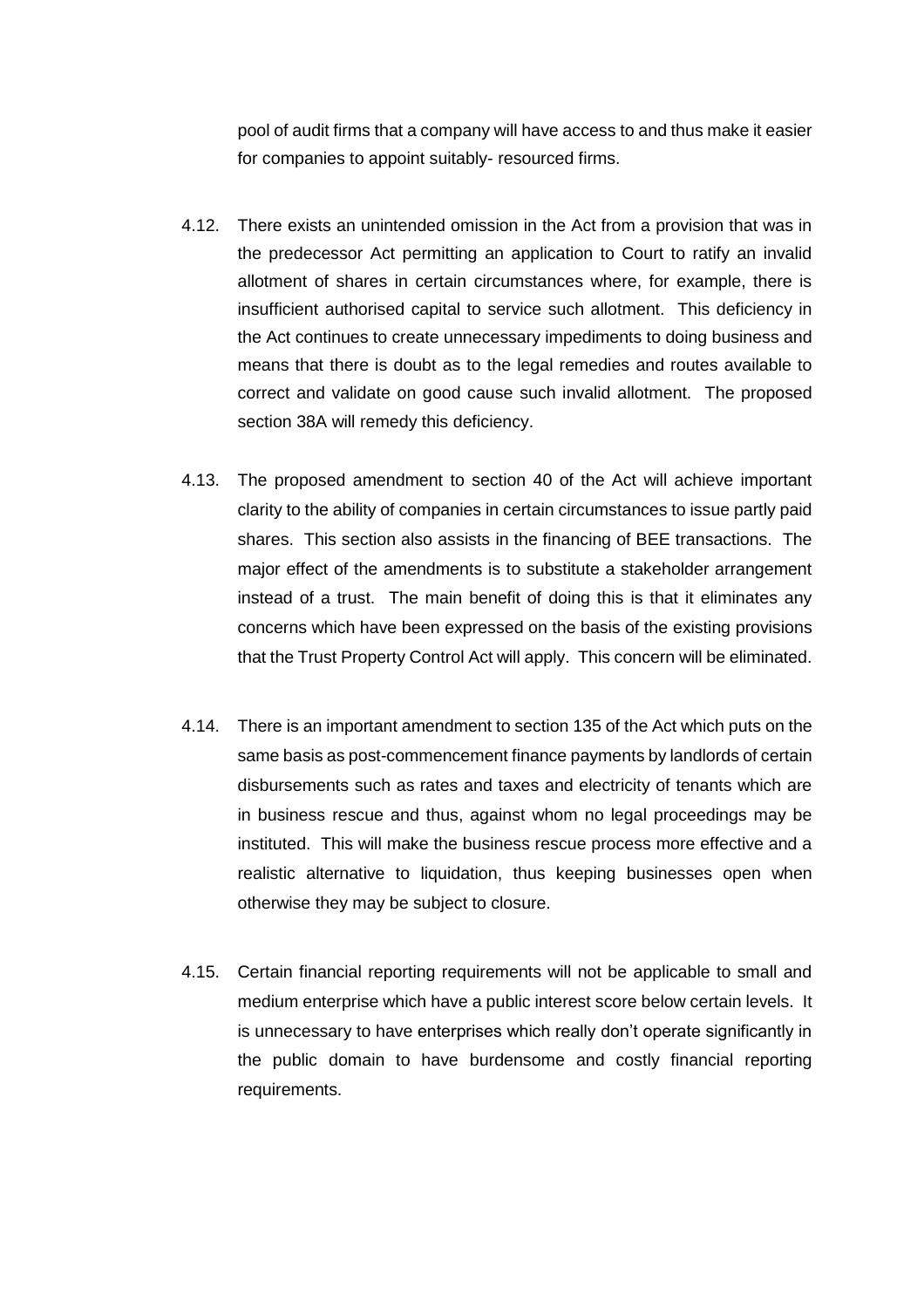4.16. Finally, a significant amendment is proposed to the provisions of section 48(8)(b) which deals with buy-backs by companies of their own shares in excess of 5% of the issued share capital of a company or class of shares of the company. The approval of any such buy-backs by means of a special resolution is currently required. Such a requirement would be entirely unnecessary where the buy-back occurs on a recognised stock exchange or is pro-rata to all shareholders. In such circumstances the protection envisaged by the requirement of a special resolution is unnecessary, time consuming and costly. This has been removed.

### 5. **REMUNERATION REPORT**

5.1. Excessive remuneration particularly at the highest levels of a company is a matter of great concern internationally including a number of important foreign jurisdictions. Literature internationally on this topic, as well as the inequity of significant pay gaps between the top and bottom levels of a company, abounds.

The factors giving rise to these concerns are to an extent responsible for the significant levels of inequity in society. Conventional wisdom internationally is that these levels of inequity in society are unsustainable in a post-Covid world. The concerns internationally about inequity in society is even more relevant, and has even greater resonance, in South Africa which is one of the most unequal societies in the world. In order to address these concerns, the Bill makes provision for significant augmentation in the levels of disclosure of executive remuneration. This follows international trends.

It may be observed that disclosure as a regulatory mechanism in the context of executive remuneration is indeed powerful for a number of reasons including –

- (i) it provides shareholders with an effective means of responding to dissatisfaction of excessive remuneration; and
- (ii) it has the so-called shrinking effect which induces the boards of companies and senior executives to refrain from awarding and receiving excessive remuneration for fear of the adverse reputational consequence.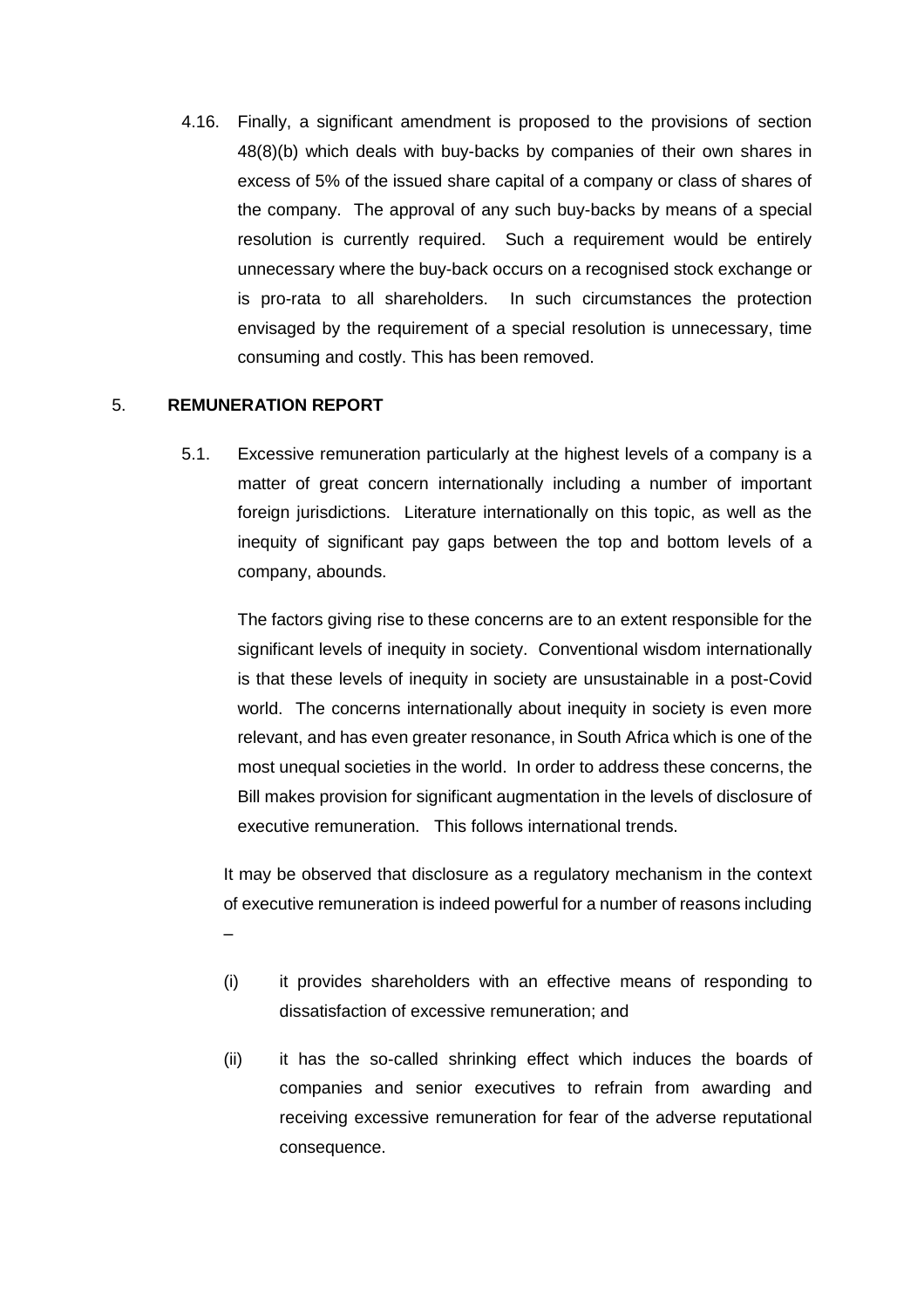- 5.2. During the course of discussions at Nedlac on the Bill, the matter of wage ratios and the status of remuneration reports was raised and a number of proposals were made. The discussions focused on what an appropriate package of measures would entail that provided for disclosure of information coupled with greater rights for shareholders at annual general meetings in respect of remuneration reports, without placing an undue burden on small business. Based on the outcome of the discussions with representatives of business and labour, amendments were drafted for inclusion in the Bill.
- 5.3. The Bill, in section 30, provides that where remuneration and benefits are received by company directors or prescribed officers, such directors or prescribed officers must be named in the annual financial statements. This is, however, limited to companies that are required in terms of the Act to have their annual financial statements audited. Research presented by Business Unity South Africa (BUSA) showed that it is common practice in a number of jurisdictions to require disclosure of remuneration for specified senior executive positions. This was reported to be the practice in the European Union, the United Kingdom and Australia. While disclosure of executive remuneration was mostly limited to executive directors, it has been expanded in the United Kingdom to include the CEOs and Deputy CEOs. In Australia, disclosure is in respect of executive directors and specified executives.
- 5.4. The Bill also provides shareholders with better tools to respond to how remuneration issues are dealt with in companies. The Bill proposes the insertion of a new section, section 30A, obliging public companies and stateowned companies to prepare and present a directors' remuneration report for approval by the board of the company and to disclose information on the pay gap between directors and workers in their annual financial statements and annual reports. This section prescribes the format and content of the report, its presentation to shareholders at an annual general meeting and the consequences following the failure of the report to obtain the required shareholder approval.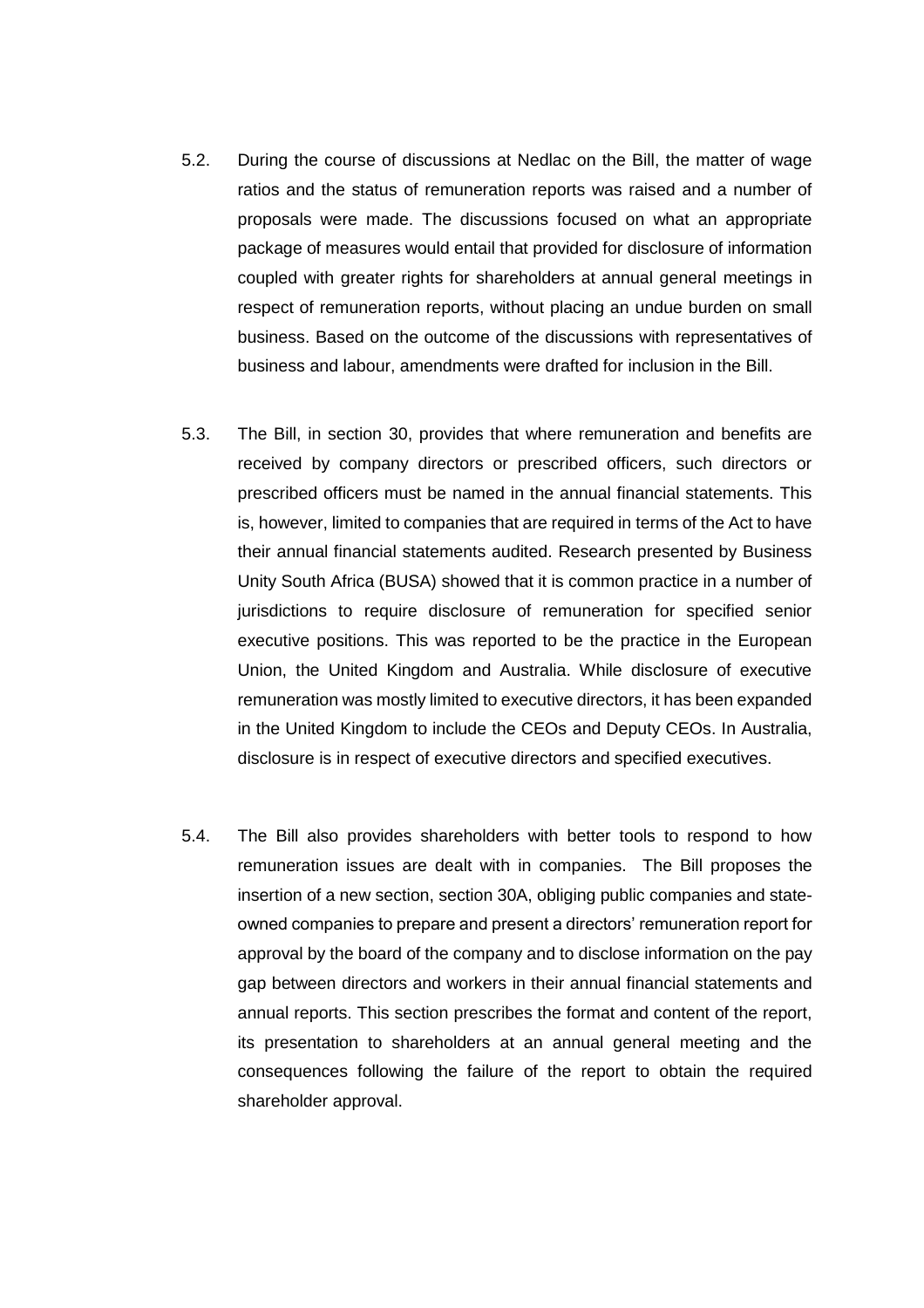- 5.5. A remuneration policy report should be presented at an AGM for approval by ordinary resolution. Once approved, such policy would only have to be presented every three years or whenever material changes are made thereafter. Should a remuneration policy not be approved, it must be presented at the next AGM, until approval is obtained. Changes to the policy may only be implemented once shareholders approve it.
- 5.6. In an implementation report, a company would have to publish details of the remuneration and benefits received by each director or prescribed officer. Much of these details are already required in companies' annual financial statements.
- 5.7. Public companies and state-owned companies will now also be required to publish details of their highest paid employee, their lowest paid employee, their average remuneration, their median remuneration and the gap between the top 5% highest paid and the bottom 5% lowest paid employees.
- 5.8. The remuneration implementation is required to be approved by ordinary resolution by shareholders at an AGM. Where this does not happen, the remuneration committee must explain at the next AGM how the concerns of shareholders have been addressed and the non-executive directors that serve on the remuneration committee shall be required to stand for reelection.
- 5.9. The Bill attempts to strengthen the remuneration report provisions to provide more information to shareholders and stakeholders on the motivation for the remuneration of directors and prescribed officers, for transparency, accountability and good governance purposes.
- 5.10. The amendments proposed in the Bill are also required to tackle the injustice of excessive pay. The pay gap has been a historical challenge in South Africa and a contributor to the country's inequality. Following this amendment, the Act will allow for stronger shareholder governance on excessive director pay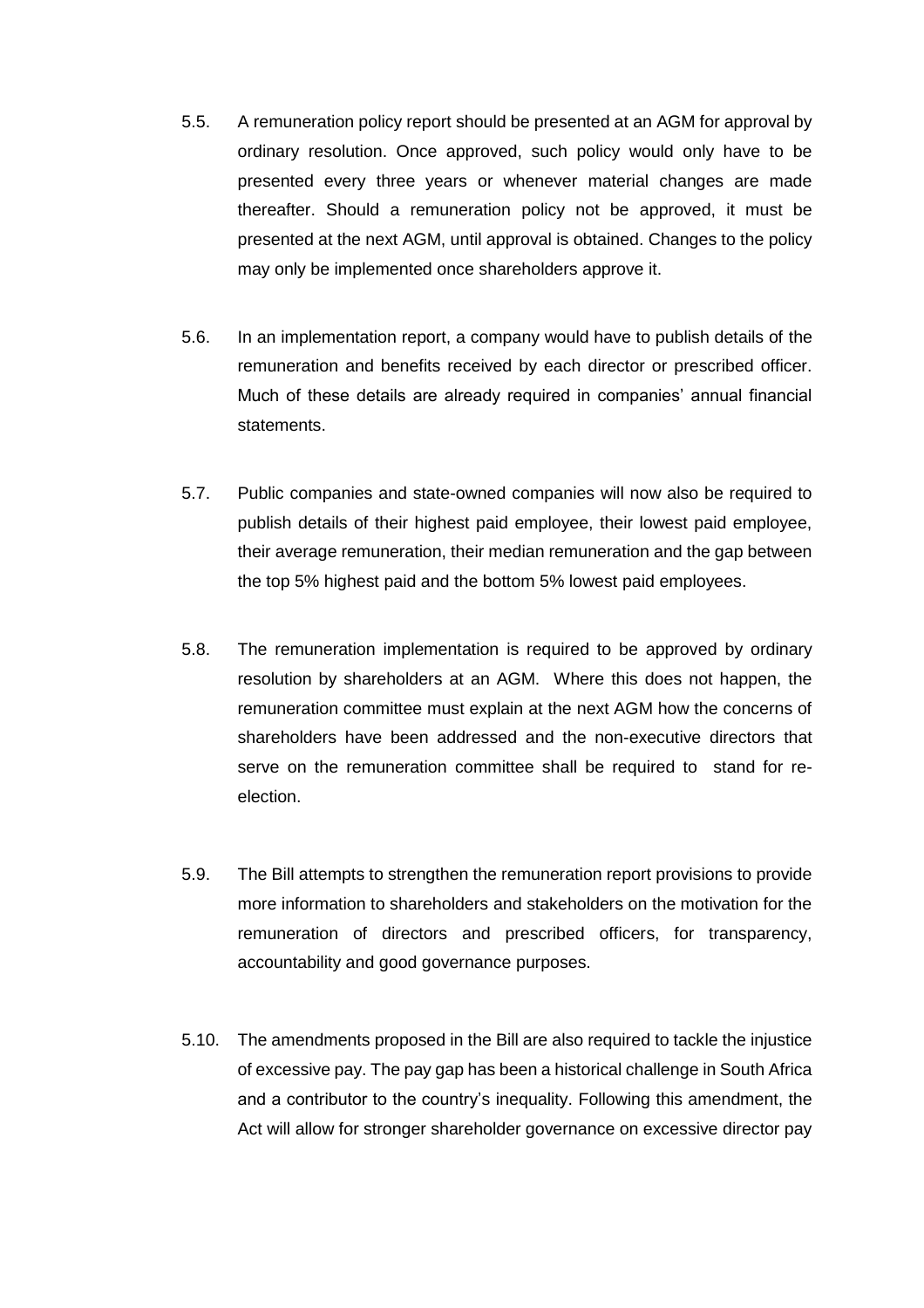and for companies, shareholders and stakeholders to be aware of and, if necessary, address unsustainable pay discrepancies.

- 5.11. Based on research results presented to Government by BUSA that showed that in most countries, a distinction is made between the requirement for shareholders voting on the remuneration policy and voting on the implementation report, a similar requirement has been included in the Bill. The Bill also follows the example of many other countries where the remuneration policy is only tabled for shareholder approval every three years or when a material change is made.
- 5.12. To ensure greater transparency, the Bill requires improved disclosure of remuneration and wage differentials in companies. The issue of disclosure has become a critical theme in global corporate governance debates, and it is evident that the trend is towards greater disclosure.
- 5.13. The proposals for greater transparency and for publication of the pay gap are also in line with a number of private and other initiatives across the world. It is noted that the King IV Report on Corporate Governance for South Africa states that "the remuneration of executive management should be fair and responsible in the context of overall employee remuneration. It should be disclosed how this has been addressed. This acknowledges the need to address the gap between the remuneration of executives and those at the lower end of the pay scale". Disclosing executive remuneration and the pay gap can help companies and shareholders assess whether directors' remuneration is "fair and responsible".
- 5.14. More countries have, in recent years, introduced new or revised regulatory requirements to strengthen reporting and disclosure requirements. According to research presented by BUSA at Nedlac, Ireland and the United Kingdom, for example, introduced such requirements in response to the revised European Union's Shareholder Rights Directive which was aimed at encouraging a higher standardised level of disclosure and greater accountability over directors' pay. According to this research, it does not only target listed companies. In the United Kingdom, large private companies are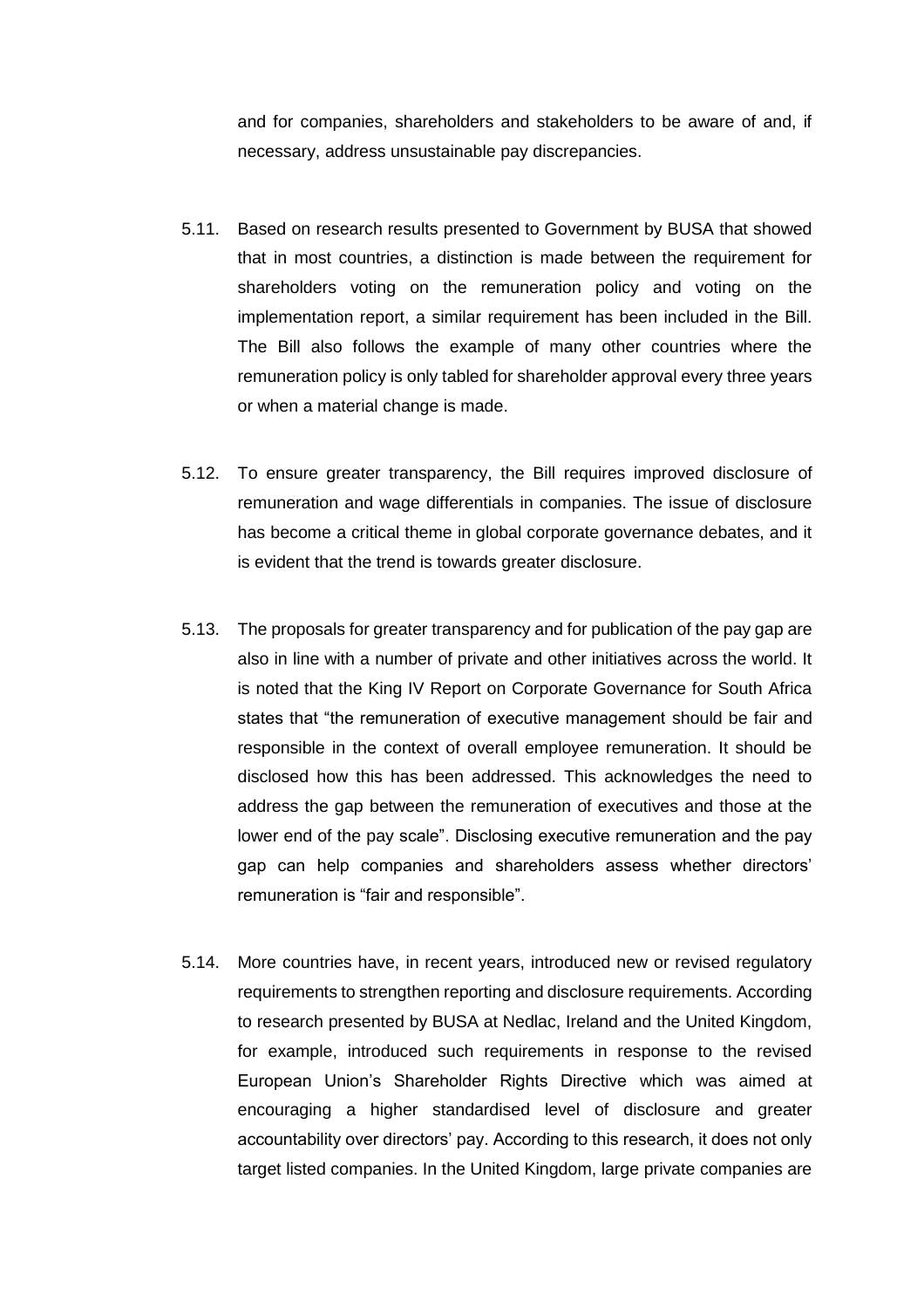now also required to make certain governance related disclosures in an annual report.

- 5.15. Recent years have seen significant shareholder dissatisfaction over pay and multiple instances where large numbers of shareholders have voted against remuneration reports. In the last year, the remuneration policies of several large listed companies have not received 75% shareholder support. Under current practices, except for boards committing to discuss the matter with disgruntled shareholders, shareholders do not have sufficient mechanisms to address their grievances.
- 5.16. Introducing a requirement for approval by ordinary resolution on a remuneration implementation report will entail a binding vote with consequences, should shareholders be dissatisfied. This is in line with practices seen in Australia where directors have to resign after successive votes against the remuneration report and in the United Kingdom where successive votes that fail mean the composition of the remuneration committee changes.
- 5.17. The approach in the Bill does not go as far as the legal provisions in Australia, where the Corporations Amendment (Improving Accountability on Director and Executive Remuneration) Act of 2011 requires that only 25% of shareholders are required to vote against the remuneration report. The Bill proposes an ordinary resolution, meaning 50% of shareholders need to vote against the remuneration report for the provisions of the Act to be triggered. In addition, unlike Australia, the Bill does not create a requirement for the entire board having to stand for re-election. This was also done to take into account concerns raised by the business representatives at Nedlac. It should be noted however that the proposed amendment is stronger than Australia as it does not require dissenting votes for two consecutive years. Unlike Australia, the process set out in the Bill is also less complicated.
- 5.18. Regarding the requirement in the Bill to disclose pay ratios, this is in line with practices seen in other jurisdictions. For instance, in August 2015, the United States' Securities and Exchange Commission adopted a rule, in terms of its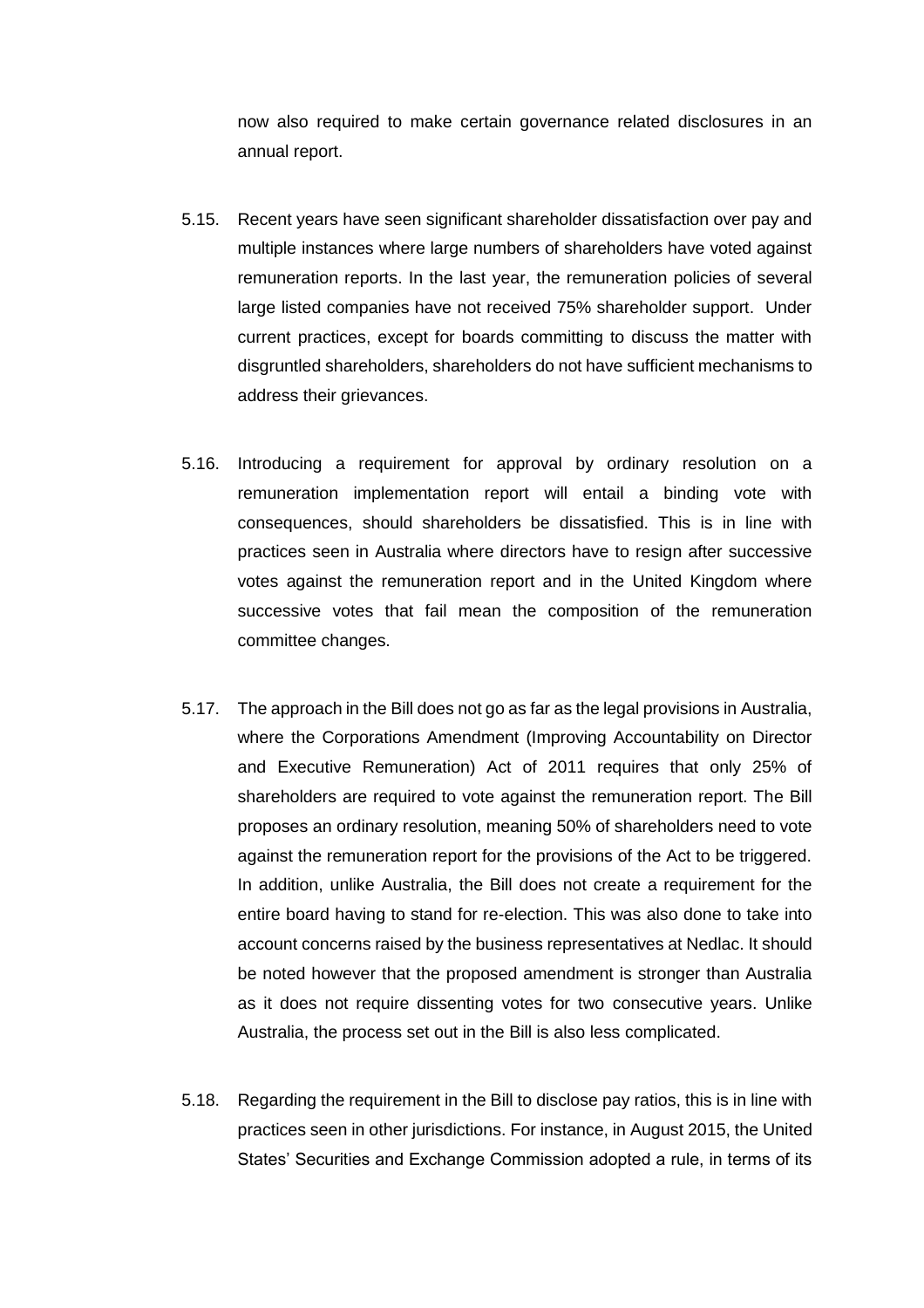Dodd-Frank Wall Street Reform and Consumer Protection Act, which requires a public company, from January 2017, to disclose the ratio of the compensation of its chief executive officer (CEO) to its employees. The Securities and Exchange Commission's objective was to provide shareholders with information they can use to evaluate a CEO's compensation.

- 5.19. A wide range of sources point to the unusually wide inequalities in remuneration in the formal sector in South Africa compared with the rest of the world. Analysis of Statistics South Africa data in the annual Labour Market Dynamics survey shows that inequality in pay contributes as much to overall income inequality as joblessness. According to PwC's regular survey of executive remuneration, the median pre-tax package for a CEO of a listed company was R5,2 million in 2020, and after-tax it was R2,8 million. That was 100 times the national minimum wage. The PwC found that the median pretax package for CEOs was 35 times the median pay for unskilled workers in big business. This finding used information from the PwC wages survey, however, which indicated substantially higher wages for ordinary workers than official surveys.<sup>2</sup> According to Statistics South Africa's Labour Market Dynamics survey for 2019, the median pay for all formal workers was virtually the same as the national minimum wage, which would mean it was around 1% of the median pre-tax pay for CEOs of listed companies. For workers in companies with over 50 employees, pre-tax remuneration for CEOs was 95 times the median wage. $3$
- 5.20. This kind of inequality underpins much of the well-known workplace conflict in South Africa. The proposed publication of indicators of pay differentials will empower shareholders and other stakeholders to see trends and, where warranted, propose changes. There are complex considerations on the appropriate pay-regime that should apply in a particular company; and due note should be taken of the need to attract and retain the best skills for domestic firms. The Bill does not seek to propose what the ratios between executive and worker pay should be; instead it proposes transparency and empowers shareholder voting to be more effective than is currently the case.

 $\overline{a}$ 

 $2$  PwC. 2020. Executive Directors: Practices and Remuneration Trends Reports. 12<sup>th</sup> Edition. Page 22.

<sup>&</sup>lt;sup>3</sup> Calculated from Statistics South Africa. Labour Market Dynamics 2019. Electronic database.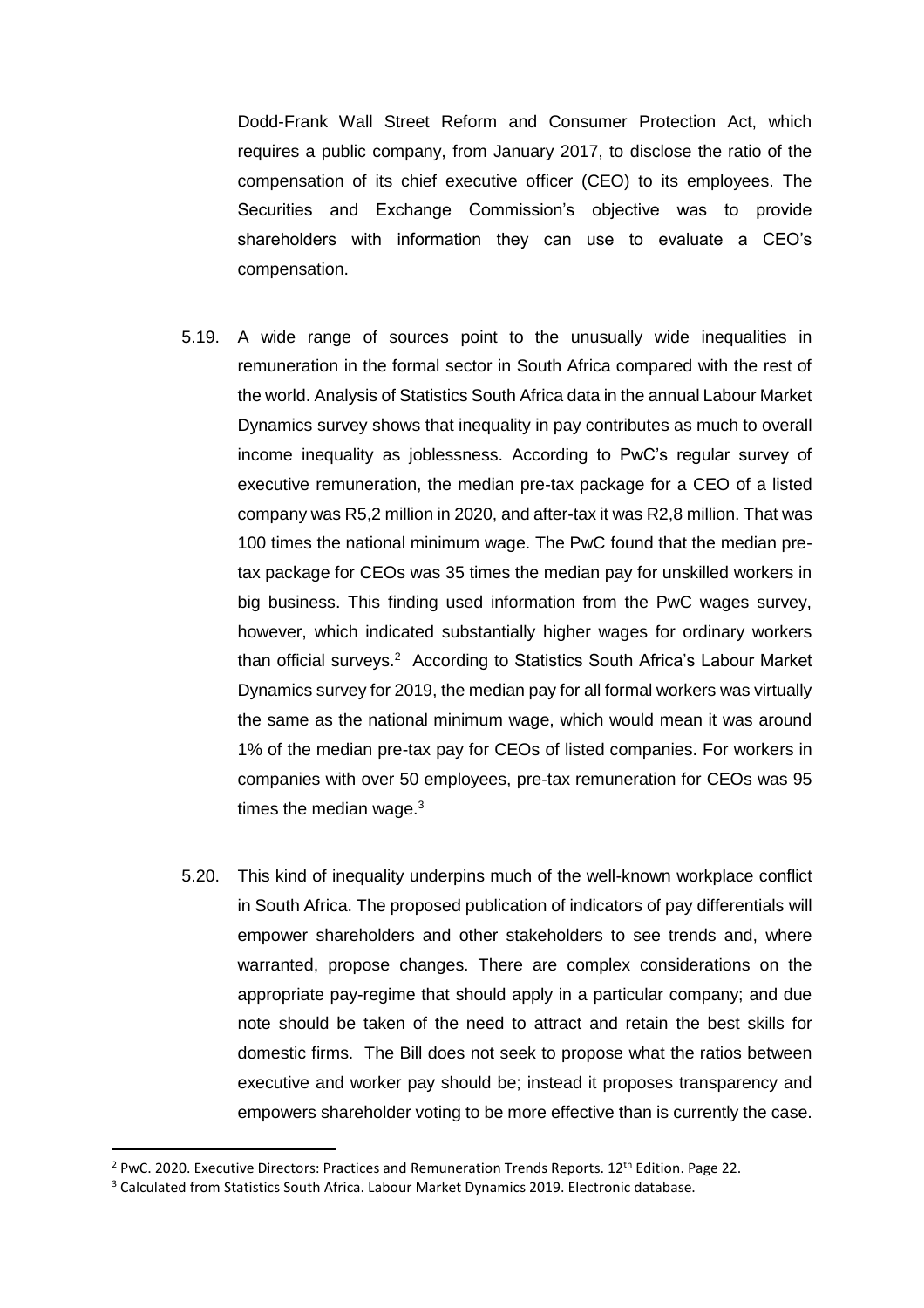There is no question, however, that there is widespread public concern about existing pay practices and the current regulatory regime. As a recent Business Day editorial put it bluntly, "It is common knowledge that the wage gap in SA is a yawning one... This is mainly a product of SA's apartheid history which elevated the salaries of white executives to stratospheric levels as well as a response to a skills shortage at executive level. The market for executives is a global one and to attract skills SA has to remain competitive. And once a norm within the market has been established for executive pay it tends to reproduce itself by creating expectations."<sup>4</sup>

- 5.21. The amendments in the Bill have carried the support of BUSA and organised labour at Nedlac, with two exceptions, details of which are outlined below.
- 5.22. First, as regards the vote on the remuneration implementation report, while BUSA supports the formulation in the Bill, Labour proposes that the vote should have the status of a special resolution (with 75% of shareholders having to approve the report), instead of by means of ordinary resolution (requiring 50% of shareholder approval, which Business supports).
- 5.23. Second, as regards the basis for the calculation of the ratio between the highest and lowest paid, BUSA and organised labour supported the principle of disclosure of wage differentials, including the appropriate ratio to be used, namely the remuneration of the top 5% highest paid and the top 5% lowest paid employees. There is as yet no consensus between the business and labour constituencies on the definition of 'remuneration'.
	- 5.23.1. the option favoured by Business is for "on-target remuneration" of executives to be used to take away peaks and valleys caused by the payment of certain bonuses and allow for better yearly comparison;
	- 5.23.2. the option favoured by Labour is for the use of executives' actual annual remuneration. It believes that the actual remuneration

 $\overline{a}$ 

<sup>4</sup> Business Day. 2021. "Editorial: Law on wage disclosure is a step towards greater equality." 21 May.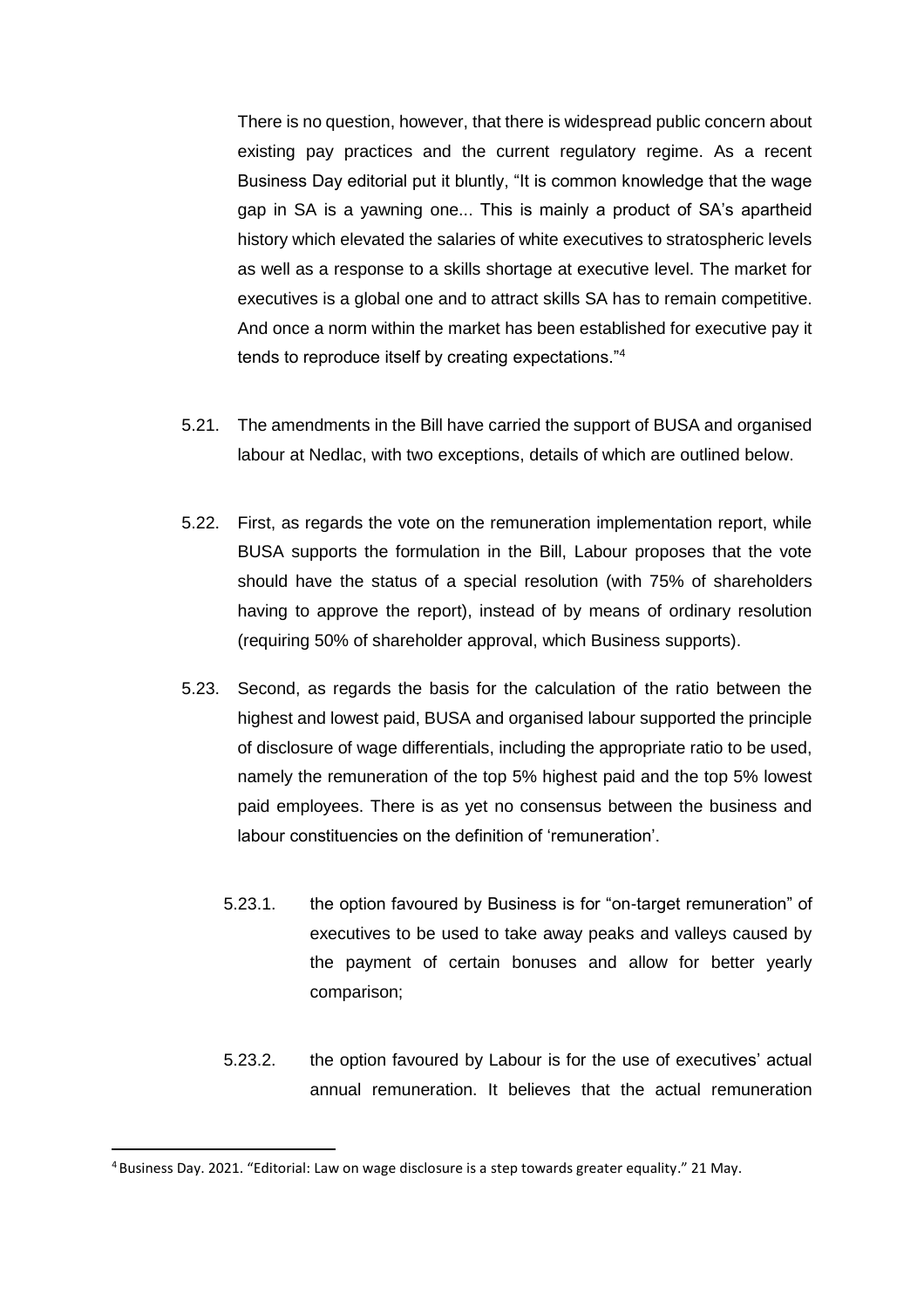received by executives should be used to show the real pay gap between the highest and lowest paid employee every year.

- 5.24. As noted, both the business and labour representatives at Nedlac support the proposals in the Bill on the publication of wage ratio information and the presentation to shareholders at an AGM, with the exception of the specific areas mentioned above. However, a concern has been expressed to Government that a potential consequence of the disclosure requirement may be greater resort to outsourcing of the lowest paid employees, simply to improve company ratios. To address this, it has been suggested that disclosure of the salaries of sub-contracted employees who perform most or all of their work for or in the firm concerned, should also be required. The Bill has not addressed this concern. Public comment on the concern raised as well as any proposals to address and remedy the concern, would be welcome.
- 5.25. Consideration needs to be given as to whether ratios should reflect pre-tax or post-tax remuneration and public comment on this issue is also invited.
- 5.26. Comments from the public will be welcome on the overall approach to remuneration in the Bill, the various provisions proposed as well as on the issues set out in 5.22, 5.23, 5.24 and 5.25 above.

#### 6. **BENEFICIAL OWNERSHIP**

- 6.1. Transparency in respect of beneficial ownership reporting is becoming a matter of concern internationally. In both the United States and the European Union, efforts have been made to address the matter of the identity of the holders of the beneficial interests in a company.
- 6.2. The purposes of the Companies Act include "encouraging transparency and high standards of corporate governance as appropriate, given the significant role of enterprises within the social and economic life of the nation" (section 7(b)(iii)). The access and transparency provisions in the Act help to provide oversight, including by customers, suppliers, workers, the media and the public. It allows these parties to shield themselves from risk, help identify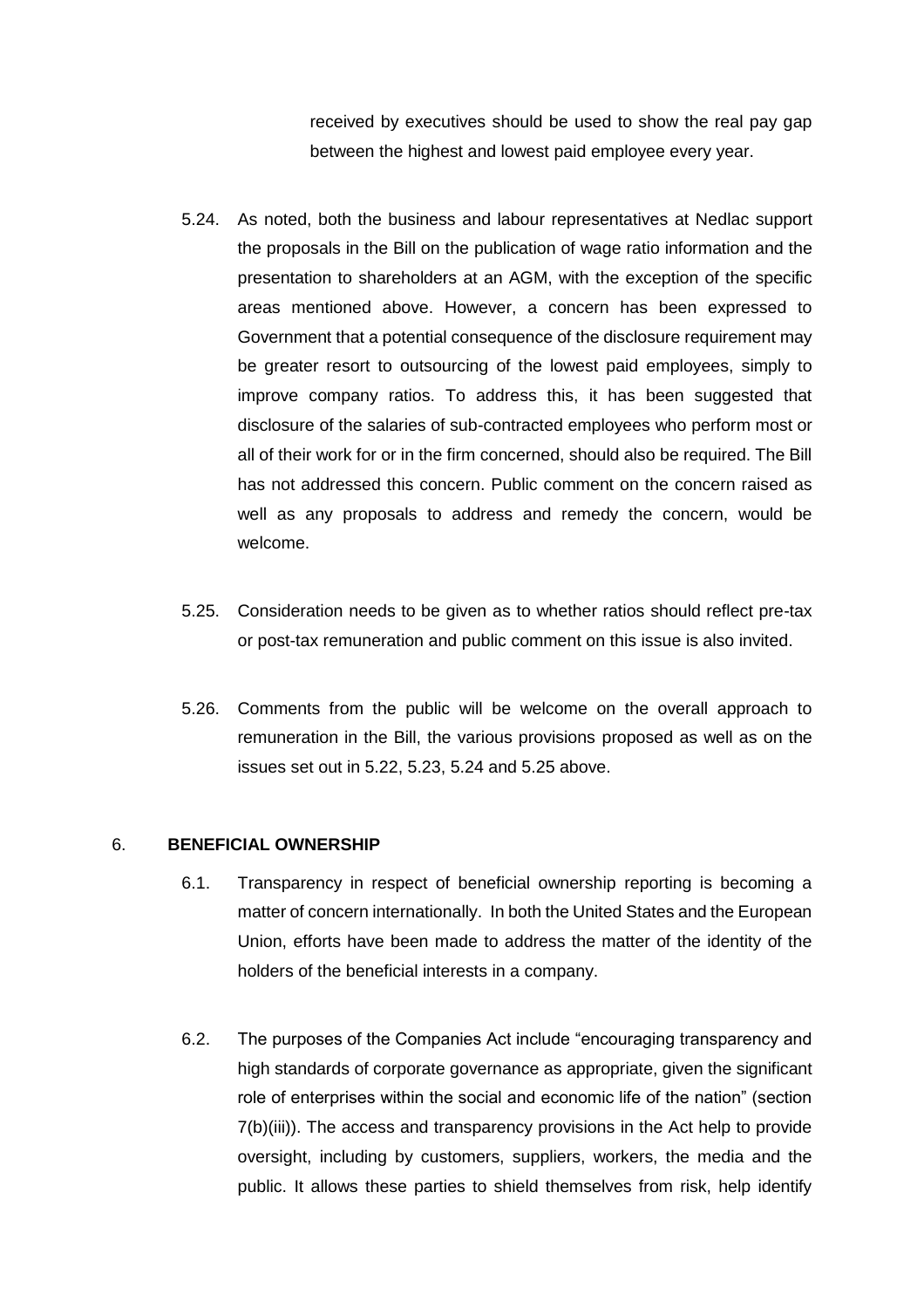misstatement, fraud and corruption, and assist in compliance and law enforcement. From this perspective, the Act lacks adequate provisions to allow for the establishment of the identity of true owners of companies. The Bill corrects this by providing for a definition of "true owner" and introducing several measures that companies will have to implement to establish and report their true ownership.

- 6.3. A "true owner" is defined by the proposed amendments as a natural person who has the power to direct the registered holder of a share with regard to the share or who ultimately benefits from the shareholding. In terms of the proposed definition in the amendments, only a natural person can be a true owner. The identification of the true owner is part of the broader objective of identifying the holders of beneficial interests in the company. The Bill proposes several amendments to section 56 of the Act in an endeavour to identify the true owner more effectively.
- 6.4. In terms of the current Act, unless a company knows the identity of all the persons who hold a beneficial interest in its shares the company may request registered holders of shares to disclose the identity of holders for whose benefit the shares are held. The proposed amendments to Section 56 will –
	- 6.4.1. place an obligation on companies to require from the registered share holder details of the identity of persons who hold beneficial interests.
	- 6.4.2. strengthen provisions requiring that companies establish and maintain a register of owners of beneficial interests in its shares.
	- 6.4.3. require companies to publish in its audited financial statements, details of all persons who alone or in the aggregate hold beneficial interests amounting to 5% or more of the total number of shares of that class.
	- 6.4.4. strengthens the provisions for registered shareholders to disclose to companies who holds beneficial interests in its shares.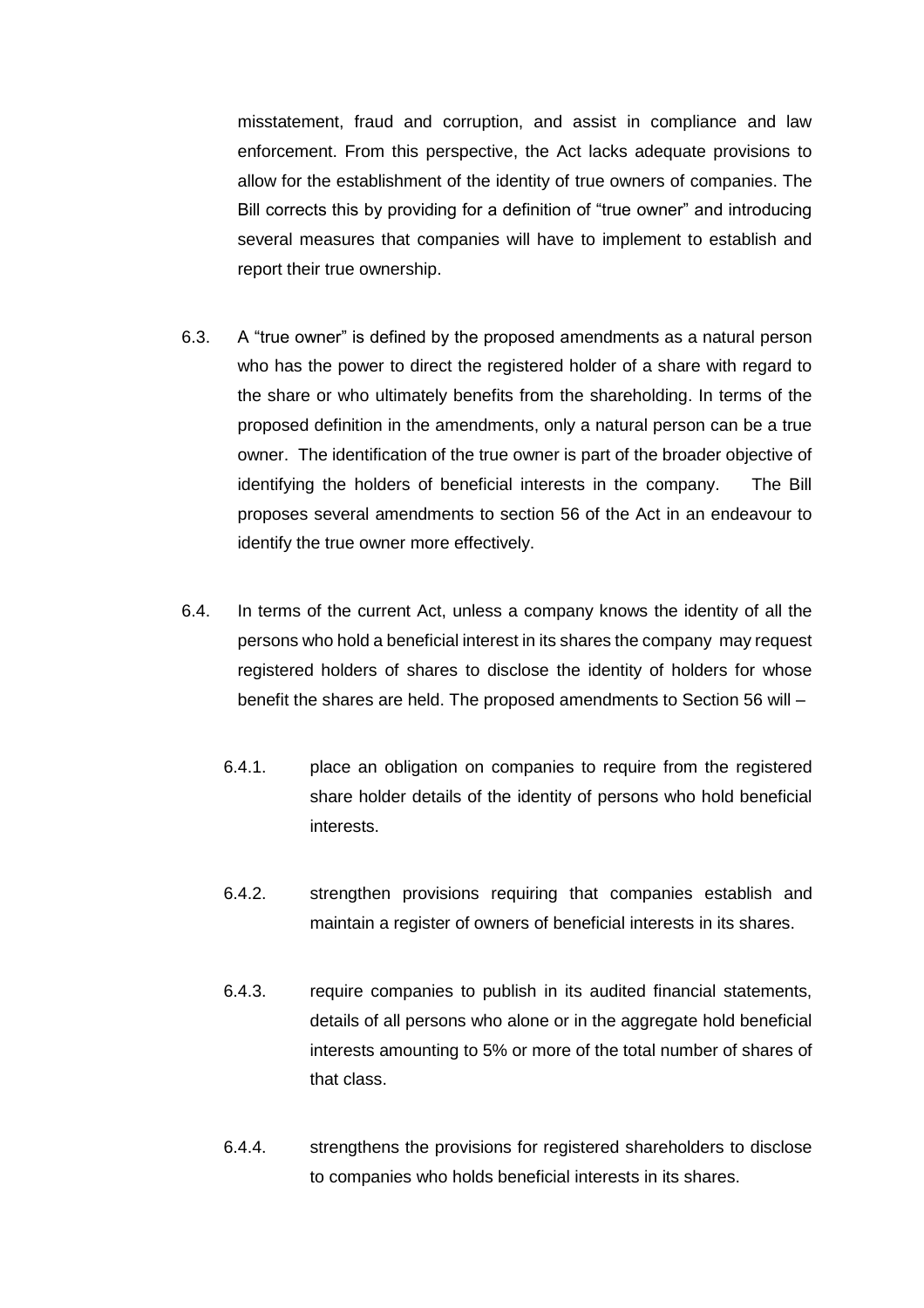- 6.5. In terms of the current Act, a company may request holders of shares to disclose the identity of the ultimate beneficial-interest holders, that is the juristic persons or nominees for whose benefit the shares are held. The Bill seeks to ensure transparency not only around this first tier of beneficial holders (or all nominee arrangements in the security register) but also to require that companies reveal the ultimate beneficial owners. This is the overall objective of these sections of the Bill.
- 6.6. The definition of "true owner" in the Bill is in line with the amended Financial Intelligence Centre Act (FICA).
- 6.7. It also aligns with that of the Financial Action Task Force (FATF), the intergovernmental body that develops and promotes policies to protect the global financial system against money laundering, terrorist financing and the financing of proliferation of weapons of mass destruction. The FATF states "beneficial owner refers to the natural person(s) who ultimately owns or controls a customer and/or the natural person on whose behalf a transaction is being conducted. It also includes those persons who exercise ultimate effective control over a legal person or arrangement."
- 6.8. There are a multiplicity of reasons supporting legislative measures to determine the ultimate owners of beneficial interests in a company. Fraud and tax evasion can thrive when company ownership is opaque. Company ownership arrangements can be misused for illicit purposes and other crimes including money laundering (proceeds of corruption) and terrorism finance.
- 6.9. To overcome this, authorities and the public need to know not only who the registered shareholders of a company are, but also whether they hold those shares on behalf of others, and, in the case of owners that are companies or trusts, who ultimately own the beneficial interest in those shares.
- 6.10. European Union countries, among others, have made significant strides in requiring beneficial ownership data to be disclosed by companies, and making it public. Under the Fourth Anti-Money Laundering Directive of June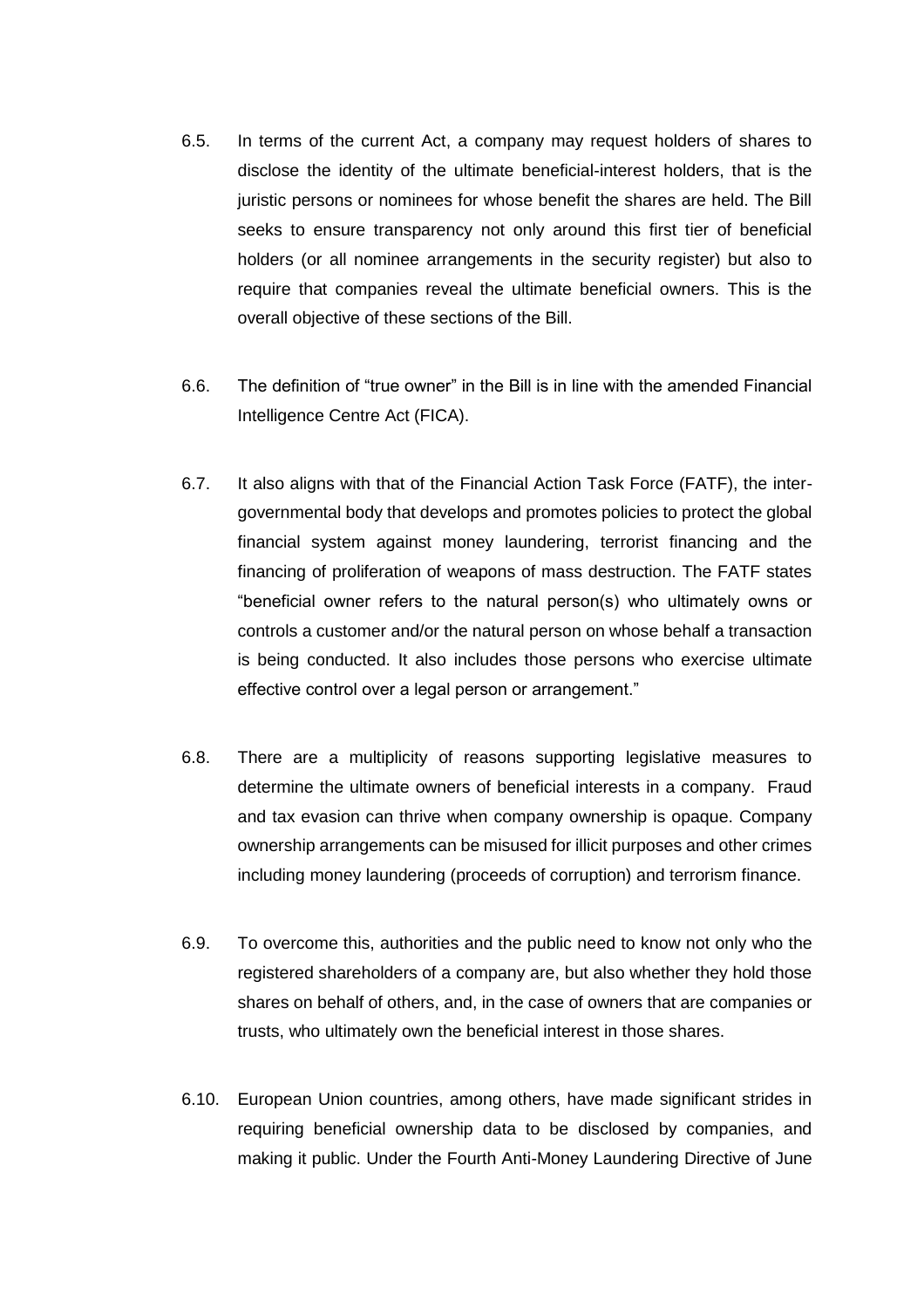2017, all EU member states set up central registers of beneficial ownership. Under the Fifth Anti-Money Laundering Directive of April 2018, these were to be made public by early 2020.

- 6.11. The Group of Twenty's (G20) Global Framework for Tracing Beneficial Ownership requires members and affiliated countries such as South Africa to encourage beneficial owner disclosure in all their legislation governing business and investment institutions. Hence the SA Government has adopted the G20 High-Level Principles on Beneficial Ownership Transparency in October 2015 to prevent misuse of juristic persons and legal arrangements of ownership. This resulted in South Africa's action plan to align relevant legislation and to set up an Interdepartmental Task Team, in which the Department of Trade, Industry and Competition (**the dtic**) and the CIPC participate. Establishing and disclosing the true ownership of companies will increase transparency including in public procurement and allow government and the public to monitor government procurement spending.
- 6.12. Several other amendments contained in the Bill sets out the details of the system to establish the ultimate holders of the beneficial interests in a company.
- 6.13. The current Act does not compel companies to request from holders of their shares to disclose the identity of the holders of the beneficial interests. It states that a company that suspects that shares are held for the beneficial interest of others "may" require the registered or suspected beneficial owners to declare the true state of affairs. The Bill intends to change this by closing the loophole of "don't ask, don't tell" and changing the "may" to "must", requiring companies to procure this information.
- 6.14. Following a request from the business representatives at Nedlac for the Bill to prescribe the frequency of such requests by companies, a provision has been inserted that companies must require this information from registered shareholders once every quarter, in instances where a company does not know the identity of all the persons who own beneficial interests in the company.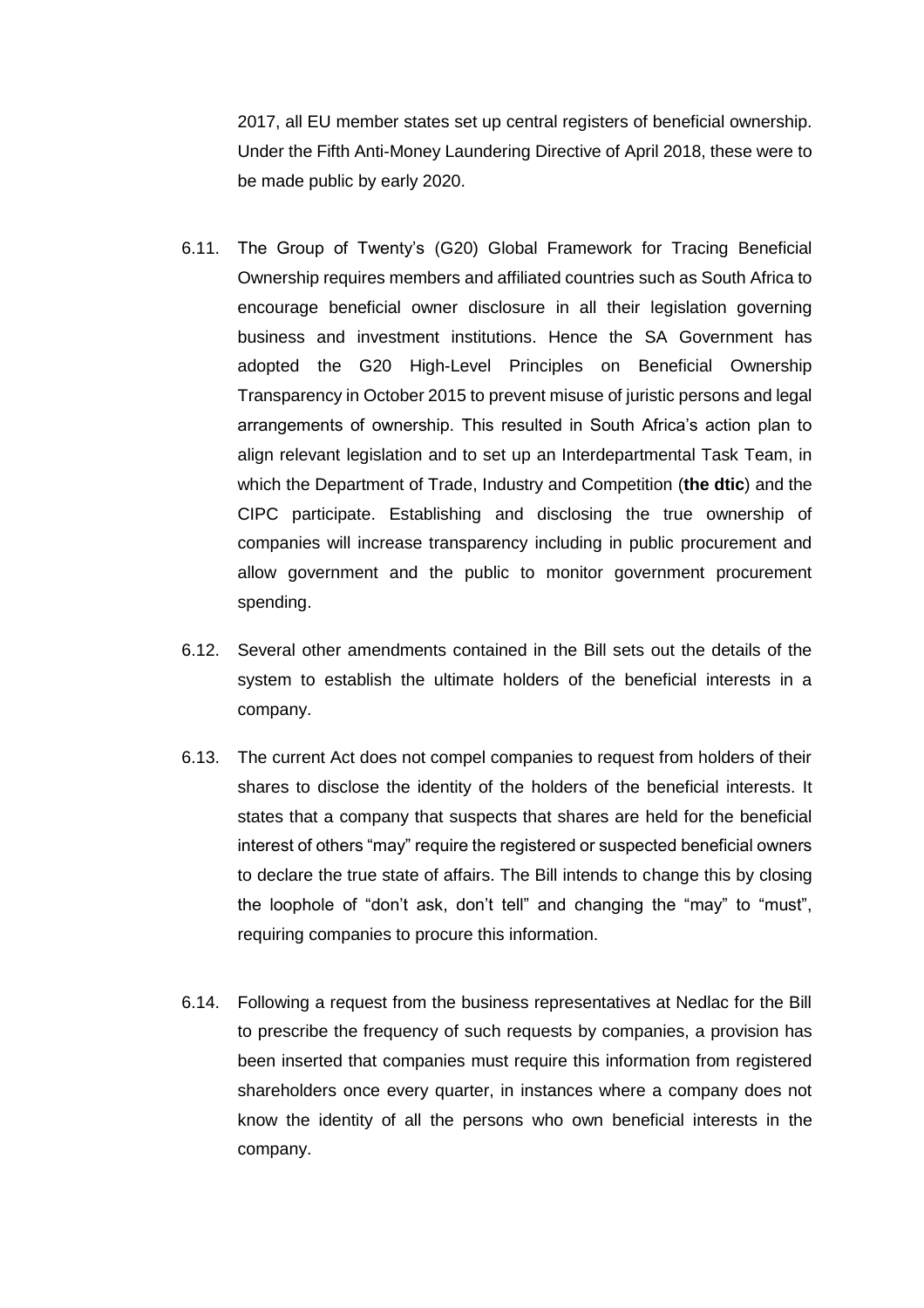- **6.15.** It is recognised that ultimate beneficial ownership by an individual may be held either by a single nominee or through multiple nominees holding smaller levels of shares. The distinction was made in the Bill between on the one hand, the company requesting information from shareholders and the shareholder disclosing such information to the company; and on the other hand, the company reporting or publishing the beneficial ownership information. The Bill requires that all beneficial ownership be requested by and disclosed to the company concerned, but that the company in turn be required to report/publish shareholding information only in instances where persons in the aggregate, alone or together with other persons, own 5% or more of the beneficial interests of the shares in a class.
- 6.16. Several of the early implementers of public beneficial ownership registers, including the United Kingdom and Ukraine, adopted a 25% threshold. This has been criticised as being too high. There appears to be increasing recognition internationally that the 25% threshold level leaves many relevant beneficial owners outside of the disclosures-net.
- 6.17. According to ownership transparency advocacy groups, a lower threshold for publication of information is in line with current international trends. A number of countries have applied lower thresholds recently including Argentina (1 share or above), Senegal (2%), Nigeria (5%), Paraguay (10%), Kenya (10%) and the Cayman Islands (10%).
- 6.18. At Nedlac, there is consensus between business, labour and government on the requirement on a company to *disclose/publish* information only in instances where the threshold of 5% or more is exceeded.
- 6.19. However, there are different approaches proposed as to when the requirement on companies to *request* true ownership should apply. Two options were identified for the scope of application of the provisions.
	- 6.19.1. the first option is that companies should only have to request information relating to true ownership from those shareholders with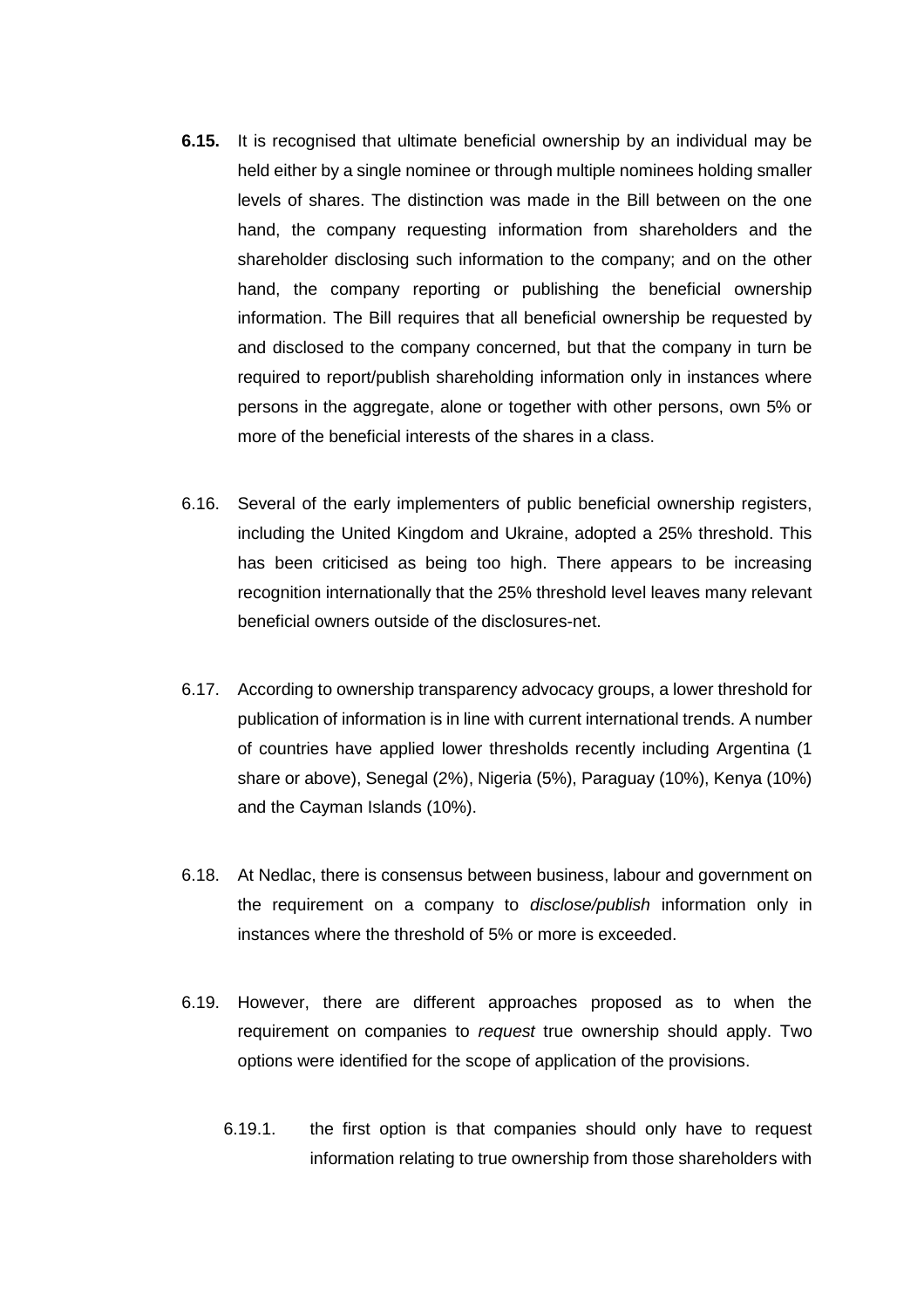5% or more shareholding of a company. The motivation given for this threshold is to avoid an undue burden on shareholders and firms, by only requiring meaningful levels of shareholdings to be subject to the provision of requiring the identity of the ultimate owners of the beneficial interests in those shares;

- 6.19.2. a second option is to make such provision applicable to all shareholding. The motivation given is to avoid shareholders fragmenting their economic interest through multiple smaller shareholdings held through nominee companies.
- 6.20. Comments from the public will be welcome on the overall approach to beneficial ownership in the Bill but also specifically on the threshold for requiring information as to the identity of the holders of beneficial interests in the shares.
- 6.21. It should be pointed out that two other matters of importance in Company Law Reform are currently being addressed by Government and the SCCL. These are worker representation on company boards and the extension of directors' duties in favour of a multiplicity of stakeholders. These issues are not addressed in the Bill and will be dealt with in a further Bill to be introduced later this year after appropriate consultation.

# **PART 2: CLAUSE BY CLAUSE DESCRIPTION OF THE BILL**

The purpose of many of the proposed amendments is to overcome difficulties , based on the experience of practitioners, identified since the implementation of the Act and the regulations as from May 2011. It further seeks to tackle disclosure of wage differentials in companies and enhance transparency in ownership of companies' shares and financial records. Furthermore, the Bill intends to align the Act with modern international corporate trends.

The section below contains a clause by clause summary of the provisions in the Bill, with a brief explanation for each provision.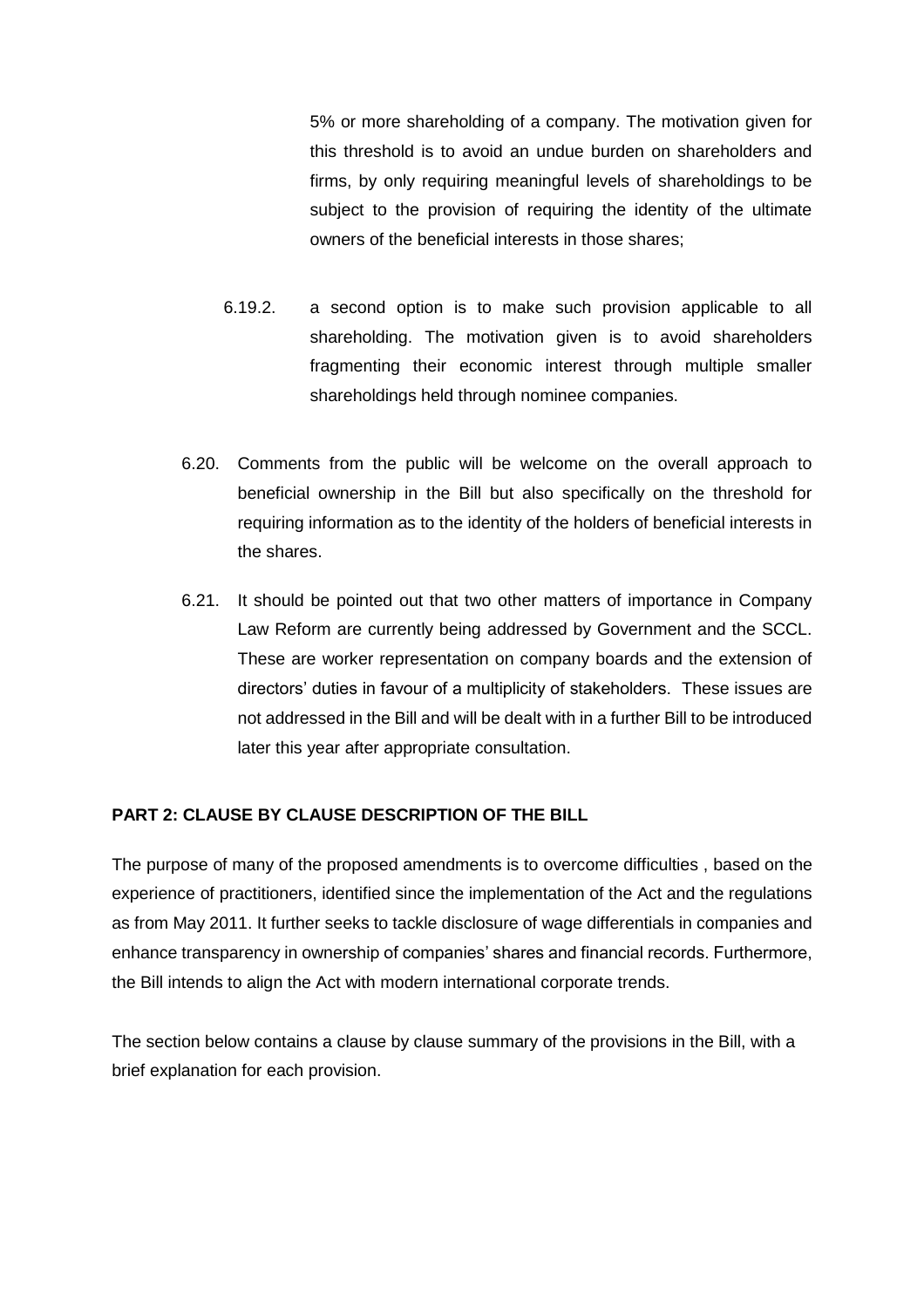## **Clause 1**

Clause 1 of the Bill inserts the definitions of "B-BBEE Act", "B-BBEE Commission", "Treasury Regulations" and "True Owner" into section 1 of the Act, to enhance the interpretation of the principal Act. Furthermore, the clause proposes an amendment to the definition of "securities" to include only shares and debentures.

# **Clause 2**

Clause 2 of the Bill proposes an amendment to section 16 of the Act by requiring that a Notice of Amendment will take effect 10 business days after receipt of the Notice of Amendment to the Memorandum of Incorporation, if the Commission, after the expiry of the 10 business days, has not endorsed the Notice of Amendment or has failed to deliver a rejection of the Notice of Amendment to the company with reasons.

# **Clause 3**

Clause 3 of the Bill proposes an amendment to section 25 of the Act by requiring the Commission to publish the notice filed by the company in a prescribed manner.

# **Clause 4**

Clause 4 of the Bill proposes an amendment to section 26 of the Act to give the right to any person to inspect and copy certain company records and excludes the application thereof to private companies, personal liability and non-profit companies that fall below a certain threshold.

# **Clause 5**

Clause 5 of the Bill proposes an amendment to section 30 of the Act and provides that where remuneration and benefits are received by a director or prescribed officer of the company, that director or prescribed officer must be named. It further provides for the remuneration policy and background statement of the report not to be made subject to an audit.

# **Clause 6**

Clause 6 of the Bill proposes the insertion of section 30A into the Act by imposing the duty to prepare and present a directors' remuneration policy and remuneration report, the manner of compiling the report. The implementation report to be presented and the required approval at the company's annual general meeting and the consequences to follow where the report fails to receive the required approval at the annual general meeting.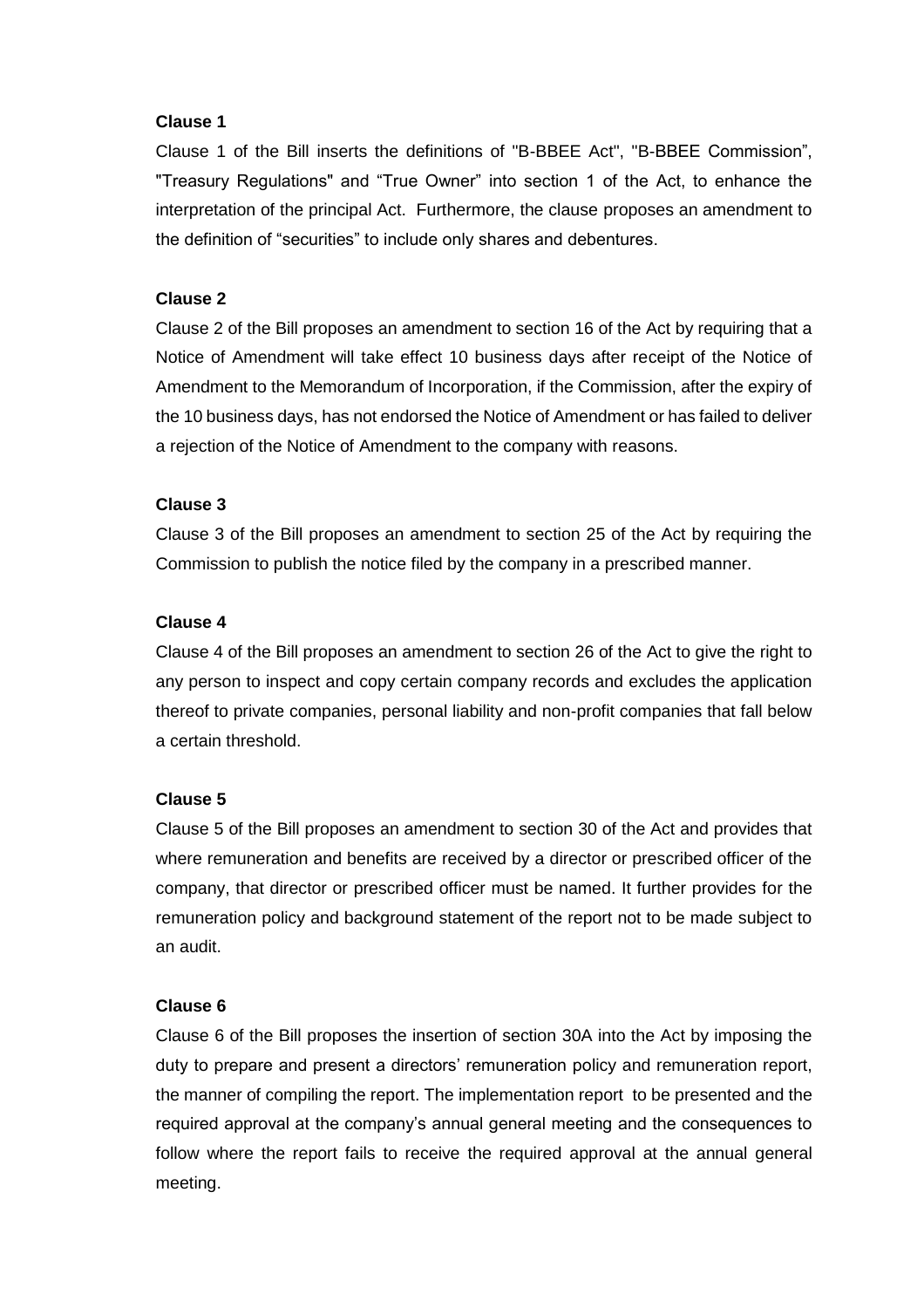#### **Clause 7**

Clause 7 of the Bill proposes an amendment to section 31 of the Act by extending the existing statutory offence to a director or prescribed officer of the company, for refusing access to financial statements and sets out the defence available to such directors or prescribed officers' of the company.

#### **Clause 8**

Clause 8 of the Bill proposes amendments to section 33 of the Act and requires companies with a public interest score that exceeds the limit set out in the Act, to file with their annual returns, a copy of the company's latest financial statements. It further proposes the filing by every company of a copy of the security register and a copy of the register of disclosure of beneficial interests with the Commission to ensure transparency and for the Commission to make the annual return available electronically to any person in a prescribed manner.

#### **Clause 9**

Clause 9 of the Bill proposes the insertion of section 38A into the Act by empowering a court to validate the creation, allotment or issue of shares, which would otherwise be invalid, upon application before the court by a company or any person who holds an interest in the company.

#### **Clause 10**

Clause 10 of the Bill proposes an amendment to section 40 of the Act requiring partly paid shares to be transferred to a stakeholder and held in terms of stakeholder agreement, until fully paid.

#### **Clause 11**

Clause 11 of the Bill proposes an amendment to section 45 of the Act to exclude the provisions thereof from applying to the giving of financial assistance by a holding company to its subsidiary.

## **Clause 12**

Clause 12 of the Bill proposes an amendment to section 48 of the Act that a special resolution will not be required when a company is implementing a share-buyback by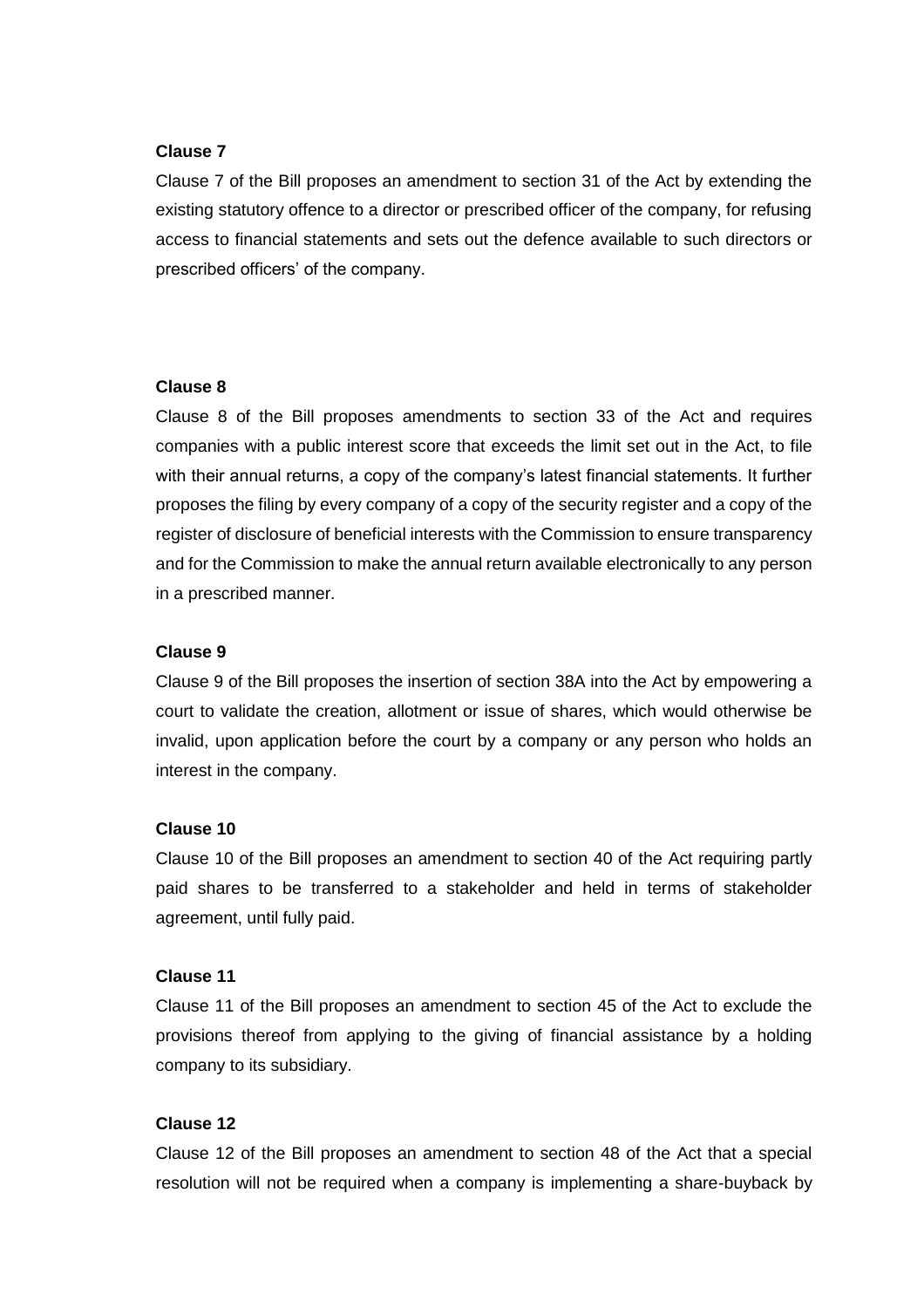means of an offer made *pro-rata* to all shareholders including where directors, prescribed officers or person/s related to a director or prescribed officer of the company holds shares which are the subject of the offer and will also not be required in respect of transactions effected on a recognised stock exchange.

### **Clause 13**

Clause 13 of the Bill proposes amendments to section 56 of the Act by providing for the establishment and maintaining of a register of disclosure by the company of beneficial interests. Further it imposes an obligation on the company, where the identity of persons who hold a beneficial interest, including the true owner, is unknown, to request from the registered security holder each quarter to provide details of beneficial interest holders.

#### **Clause 14**

Clause 14 of the Bill proposes amendments to section 61 of the Act by providing for the appointment of the social and ethics committee at the AGM and requiring the social and ethics committee report and remuneration report to be presented at the AGM.

#### **Clause 15**

Clause 15 of the Bill proposes amendments to section 72 of the Act by inserting provisions for a public company or state-owned entities and categories of companies which are required in terms of this section and regulations to appoint a social and ethics committee, and who wish to apply for an exemption from such requirement to lodge an application for exemption with the Companies Tribunal, as well as the requirements for granting the exemption. It further provides for the appointment and composition of the social and ethics committee, the presentation at the AGM of the social and ethics committee report, the voting required for the approval thereof at the meeting of shareholders or annual general meeting, as the case may be, and additional requirements for the social and ethics committee, which includes an obligation to make a statement on the report and where such statement needs to be presented and published.

#### **Clause 16**

Clause 16 of the Bill proposes an amendment to section 90 of the Act as to when the appointment of an auditor must take place being annually at a shareholders meeting. It also reduces from five years to two years the cooling off period arising from an auditors involvement in aspects of the company.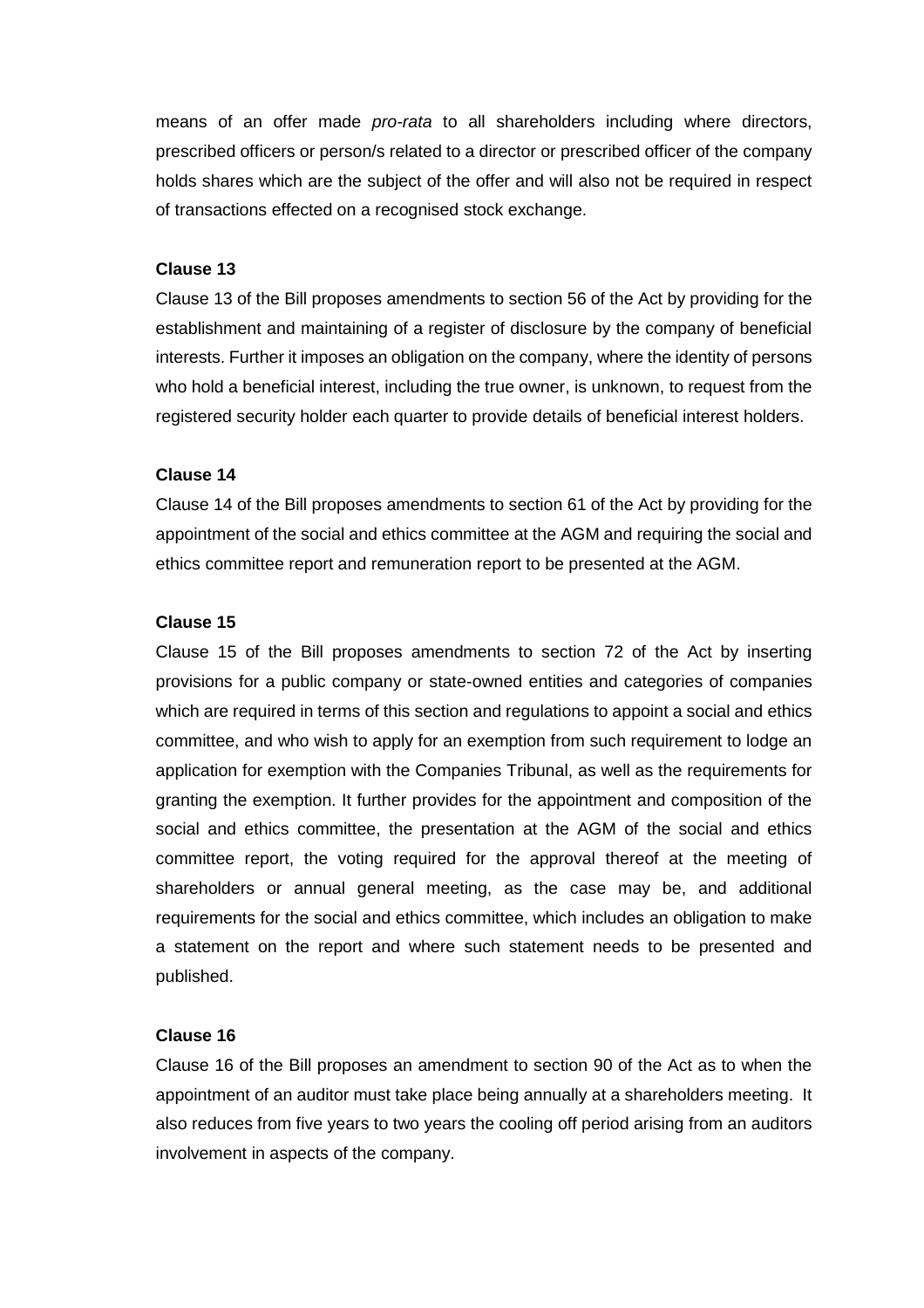#### **Clause 17**

Clause 17 of the Bill proposes the amendment of section 95 of the Act by providing that the employee share scheme may include the purchase of shares in the company.

#### **Clause 18**

Clause 18 of the Bill proposes the amendment of section 118 of the Act by providing a new definition of a private company for the jurisdiction of the Take-Over Regulation Panel over private companies. For this purpose a private company must have 10 or more shareholders with direct or indirect shareholding in the company and meets or exceeds the financial threshold of annual turnover or asset value which shall be determined by the Minister in consultation with the Panel. It further grants the Panel the discretion to exempt any particular transaction affecting a private company in terms of section 119(6) of the Act.

#### **Clause 19**

Clause 19 of the Bill proposes an amendment to section 135 of the Act by inserting subsection (1A), providing that any amounts due by a company under business rescue to the landlord in terms of a contract where the landlord has paid to any third party during the business rescue proceedings in respect of public utility services, company's share of rates and taxes, electricity and water, sanitation and sewer charges, will be regarded as post-commencement financing with the appropriate ranking of preferences arising therefrom.

#### **Clause 20**

Clause 20 of the Bill proposes amendments to section 145 of the Act by determining the voting interest of the landlord to be equal to the amount referred to in section 135(1A).

#### **Clause 21**

Clause 21 of the Bill proposes amendments to section 160 of the Act by providing that the Companies Tribunal must stipulate the date in the administration order for the company to comply with, before the applicant can approach the Commission to change the name.

#### **Clauses 22 and 23**

Clause 22 of the Bill amends section 166 of the Act by providing that if the Tribunal has issued a certificate stating that a mediation process has failed, an affected person may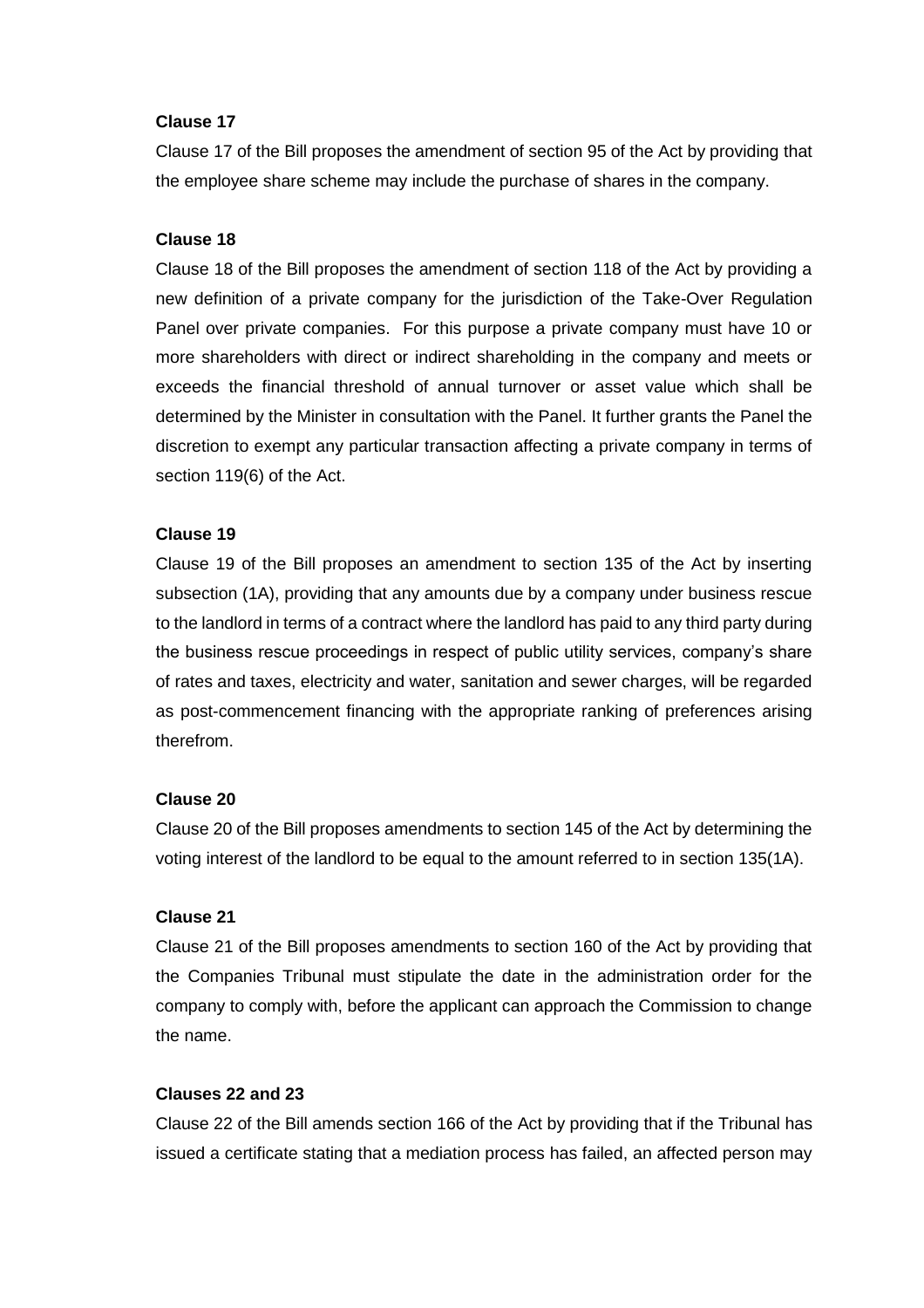refer the matter to arbitration. Clause 23 of the Bill proposes consequential amendments to section 167 of the Act by deleting certain obsolete provisions in section 167(1).

## **Clause 24**

Clause 24 of the Bill proposes amendments to section 194 of the Act by inserting subsection (1A) conferring certain powers on the chairperson of the Tribunal, for the appointment of the Chief Operations Officer and conferring certain responsibilities thereto.

### **Clause 25**

Clause 25 of the Bill proposes amendments to section 195 of the Act by giving the Tribunal the power to conciliate arbitrate or adjudicate administrative matters affecting the company in terms of the Act as may be referred to it by the B-BBEE Commission.

### **Clause 26**

Clause 26 of the Bill proposes amendments to section 204 of the Act by giving the Financial Reporting Standards Council the power to issue financial reporting pronouncements.

### **Clauses 27**

Clause 27 of the Bill proposes an amendment to the arrangement of sections in the principal Act by virtue of the insertion of new provisions into the principal Act.

# **Clause 28**

Clause 28 provides for the title and commencement of the Bill.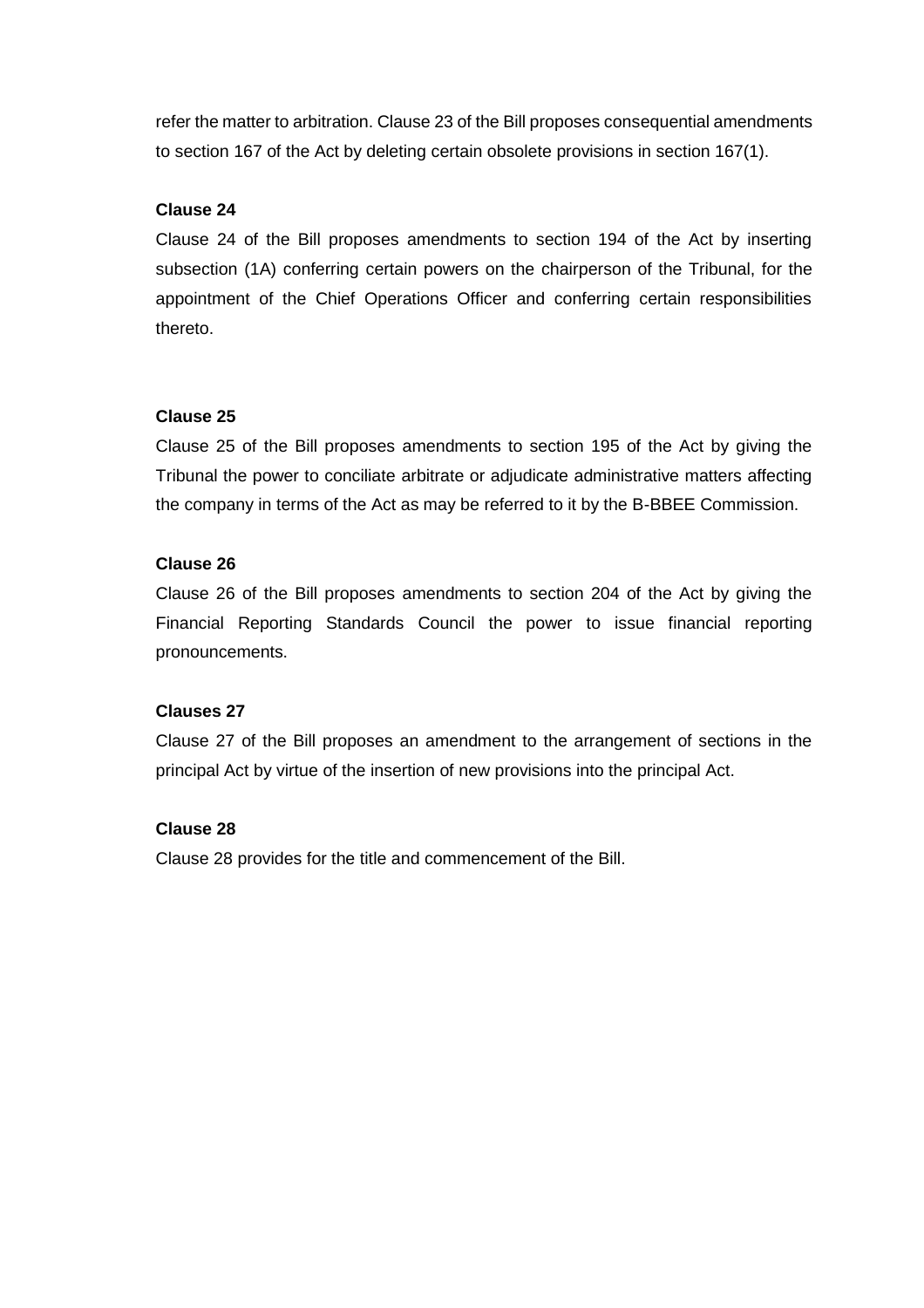## **REPUBLIC OF SOUTH AFRICA**

## **COMPANIES AMENDMENT BILL**

--------------------------------

*(As introduced in the National Assembly (proposed section 76); explanatory summary of Bill published in Government Gazette No. of ) (The English text is the official text of the Bill)*

---------------------------------

## **(MINISTER OF TRADE, INDUSTRY AND COMPETITION)**

**[B —2021]**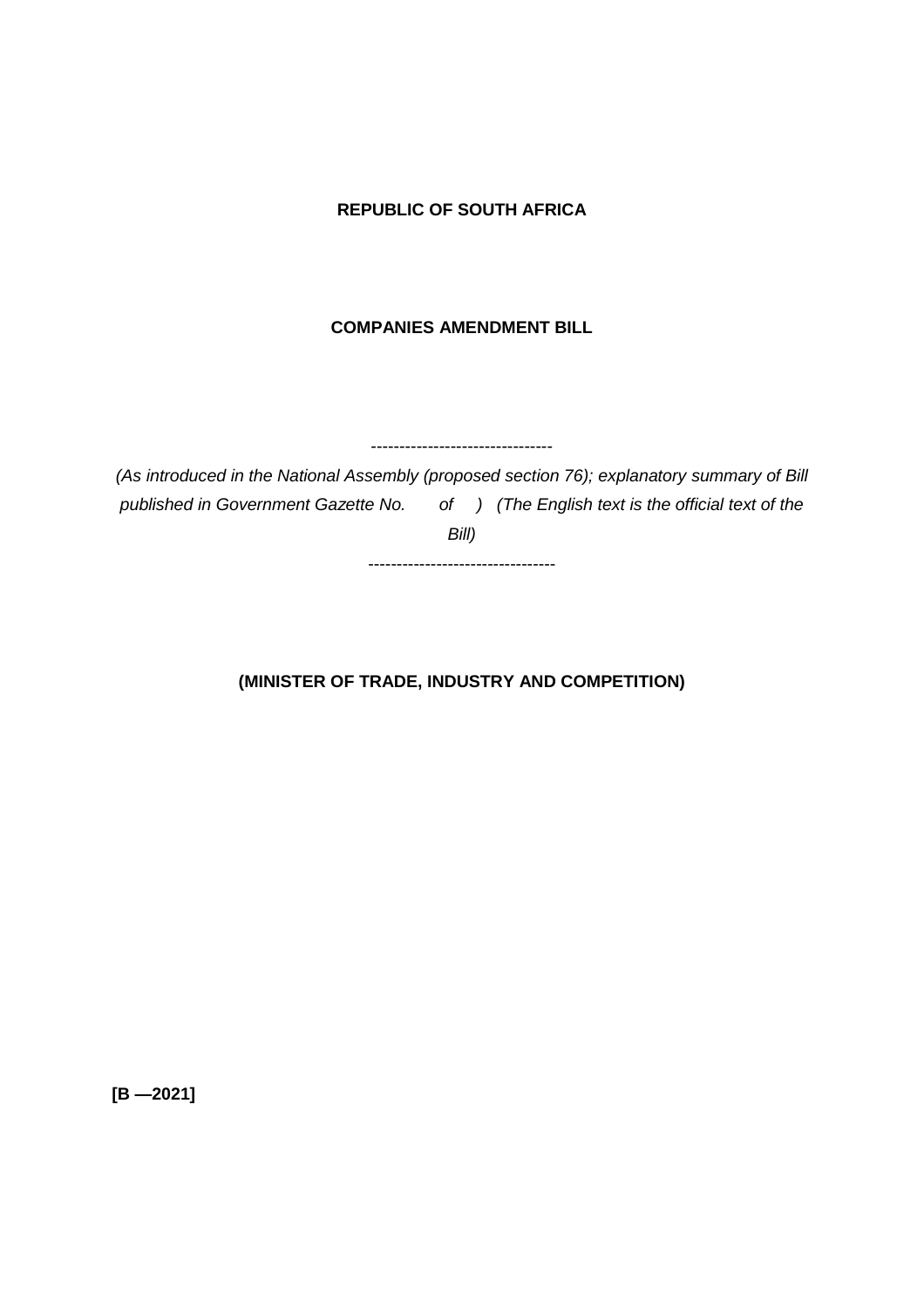#### **GENERAL EXPLANARY NOTE:**

**[ ]** Words in bold typed in square brackets indicate omissions from existing enactment Words underlined with solid line indicate insertions in existing enactments.

**\_\_\_\_\_\_\_\_\_\_\_\_\_\_\_\_\_\_\_\_\_\_\_\_\_\_\_\_\_\_\_\_\_\_\_\_\_\_\_\_\_\_\_\_\_\_\_\_\_\_\_\_\_\_\_\_\_\_\_\_\_\_\_\_\_\_**

#### **BILL**

**To amend the Companies Act, 2008, so as to change the definition of securities; to provide for the definition of true owner; to provide for the preparation, presentation and voting on companies' remuneration policy and directors' remuneration report; to provide for the filing of the annual financial statement, the filing of the copy of the company's securities register and the copy of the register of disclosure of beneficial ownership with the Commission; to differentiate where the right to gain access to companies' records may be limited; to clarify when a Notice of Amendment of a Memorandum of Incorporation takes effect; to empower the court to validate the irregular creation, allotment or issue of shares; to clarify how shares which are not fully paid are to be dealt with; to exclude the holding company from the requirements relating to financial assistance; to provide for instances where a special resolution is required for acquisition of shares by the company; to extend the definition of an employee share scheme to include situations where there are purchases of shares of a company; to provide for the circumstances under which a private company will be a regulated company; to provide for circumstances where a company is unable to identify the details of persons who hold a beneficial interest in its securities; to deal with the composition of the social and ethics Committee; the publication of the application for exemption from the requirement to appoint a social and ethics committee; to provide for the presentation and approval of the social and ethics committee report at the annual general meeting or shareholders' meeting as the case may be; to ensure the differentiation of duties between the chairperson of the Tribunal and the Chief Operation Officer; and to provide for matters connected therewith.**

**BE IT ENACTED** by the Parliament of the Republic of South Africa, as follows: —

**Amendment of section 1 of Act 71 of 2008, as amended by section 1 of Act 3 of 2011 and section 111 of Act 19 of 2012**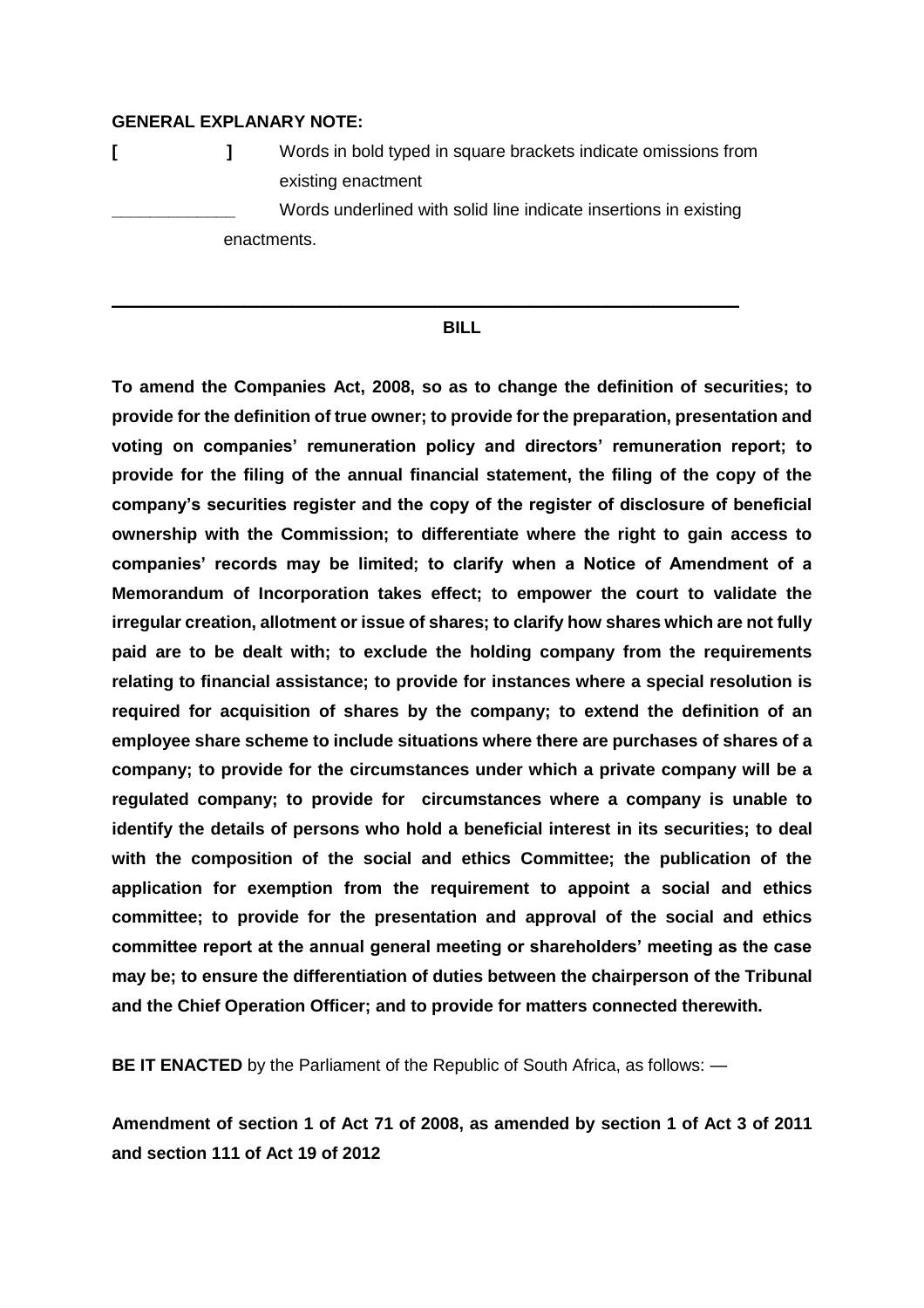- **1.** Section 1 of the Companies Act, 2008 (hereinafter referred to as the principal Act), is hereby amended—
	- *(a)* by the insertion after the definition of **"Banks Act"** of the following definitions: **"'B-BBEE Act'** means the Broad-Based Black Economic Empowerment Act, 2003 (Act No.53 of 2003);";

**"'B-BBEE Commission'** means the Broad-Based Black Economic Empowerment Commission as established in terms of the B-BBEE Act;";

- *(b)* by the substitution for the definition of **"securities"** of the following definition: **"'securities'** for the purposes of this Act, means any shares or debentures **[or other instruments]**, irrespective of their form or title, issued or authorised to be issued by a profit company;"; and
- *(c)* by the insertion after the definition of **"this Act"** of the following definition: **"'Treasury Regulations'** means any regulations made under the Public Finance Management Act, 1999 (Act No. 1 of 1999).". **"'true owner'** means a natural person, who would in all the circumstances be considered to be the ultimate and true owner of the relevant securities, whether by reason of being capable either directly or indirectly (via the intermediation of others in the chain of holders of beneficial interest in the relevant securities) of directing the registered holder with regard to the securities or because of being a person for whose benefit the securities enure or for any other reason, not limited *ejusdem generis*, which could be the registered holder itself, or if the registered holder is not the true owner or the only true owner, would be the last person in the chain of any holders of beneficial interest in the relevant securities;".

# **Amendment of section 16 of Act 71 of 2008, as amended by section 11 of Act 3 of 2011**

- **2.** Section 16 of the principal Act is hereby amended
	- (a) by the substitution in subsection (9) for paragraph *(b)* of the following paragraph: "*(b)* in any other case, **[on the later of]-**
		- (i) 10 business days after receipt of the Notice of Amendment by the Commission, unless endorsed or rejected with reasons by the Commission prior to the expiry of the 10 business days period **[the date on, and time at, which the Notice of Amendment is filed]**; or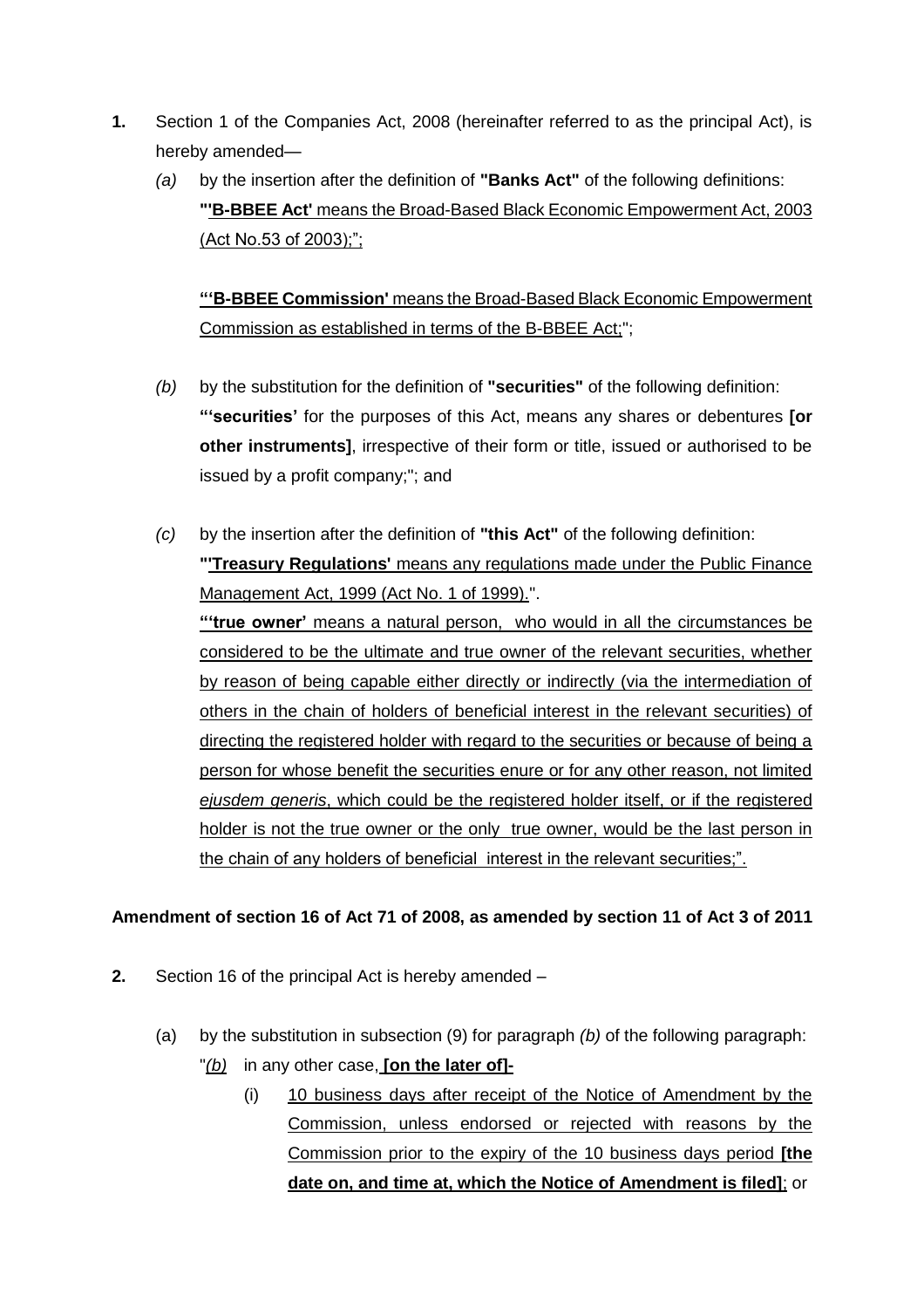(ii) the date, if any, set out in the Notice of Amendment, provided that such date shall not be a date prior to expiry of the 10 business days stipulated in subparagraph (*b*)(i).".

## **Amendment of section 25 of Act 71 of 2008**

- **3.** Section 25 of the principal Act is hereby amended by the substitution in subsection (2) for the words preceding paragraph *(a)* of the following words:
	- "(2) A company must file a notice, which the Commission must publish as prescribed, setting out the location or locations at which any particular records referred to in section 24 are kept or from which they are accessible if those records—".

# **Amendment of section 26 of Act 71 of 2008, as amended by section 17 of Act 3 of 2011**

- **4.** Section 26 of the principal Act is hereby amended—
	- *(a)* by the substitution in subsection (1) for paragraph *(c)* of the following paragraph: "*(c)* the reports to annual meetings **[,and annual financial statements,]** as mentioned in section 24(3)*(c)*(i)**[and(ii)]**;";
	- *(b)* by the insertion in subsection (1) after paragraph *(c)* of the following paragraph: "*(cA)* the annual financial statements as stipulated in section 24(3)*(c)*(ii);";
	- *(c)* by the deletion in subsection (1) of the word "and" at the end of paragraph (d) and by the addition of the following paragraphs:
		- "(e) the securities register of a profit company, or the members register of a nonprofit company that has members, as mentioned in section 24(4)**[.]**;and
		- (f) the register of the disclosure of beneficial interest of the company as mentioned in section 56(7)(a).".
	- (d) by the substitution for subsection (2) of the following subsection:
		- "(2) A person not contemplated in subsection (1) has a right to inspect **[or]** and copy the information contained in the records referred to in subsection(1)*(a)*,*(b)*,(cA),*(e)* and *(f)*, upon payment of no more than the prescribed maximum charges for any such inspection and copy. **[the securities register of a profit company, or the members register of a non-profit company that has members, or the register of directors of a**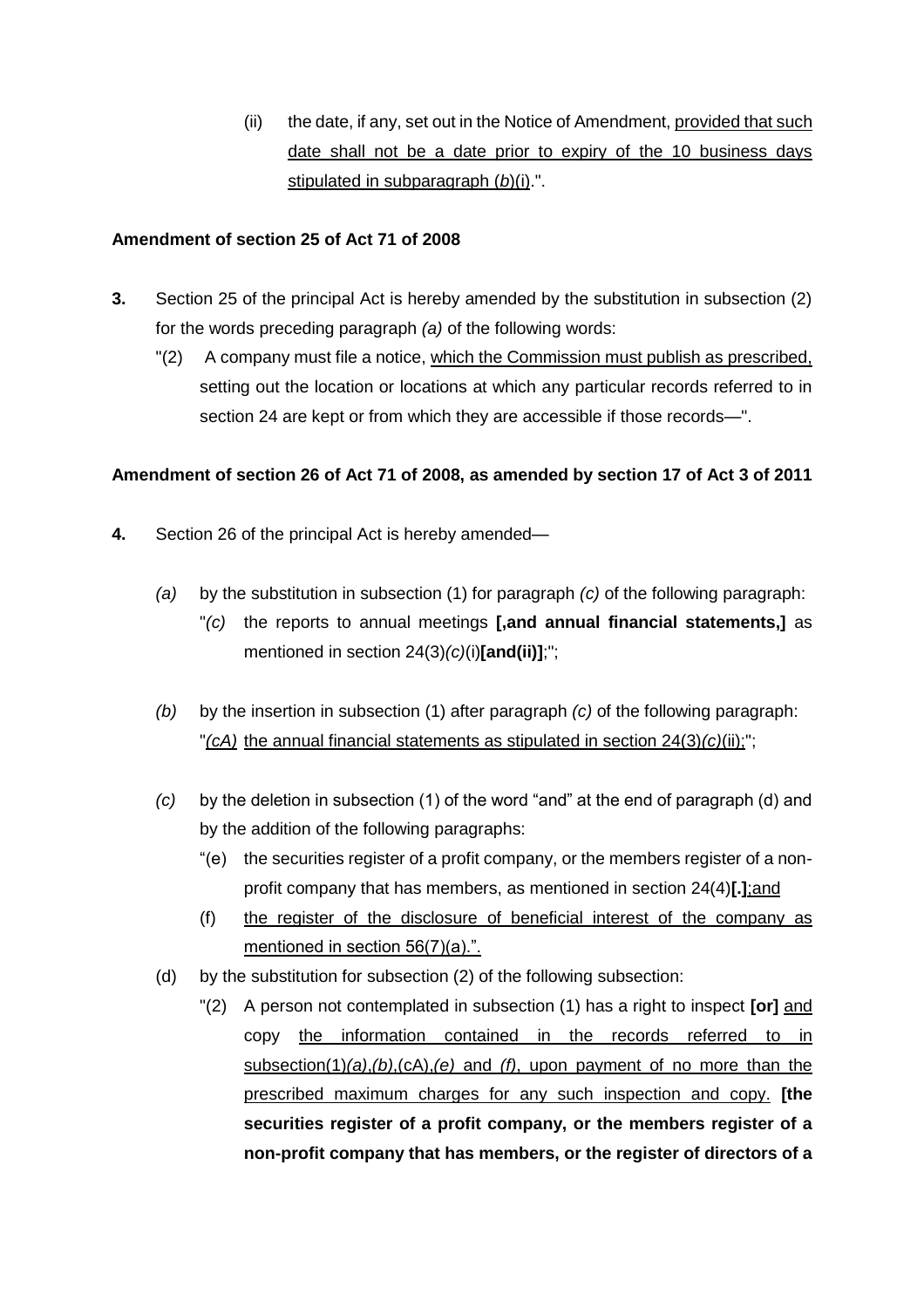# **company, upon payment of an amount not exceeding the prescribed maximum fee for any such inspection]**.

- (e) by the insertion after subsection (2) of the following subsection:
	- (2A) The right to inspect and copy information contained in the records referred to in subsection 1(c) and (d), as contemplated in subsection (2), shall not apply to a private company, non-profit company or personal liability company, wherein-
		- (a) an annual financial statement is internally prepared in a company with a Public Interest Score of less than 100; or
		- (b) an annual financial statement is independently prepared in a company with a Public Interest Score of less than 350.".
- (f) by the substitution in subsection (4) for paragraphs *(a)* of the following paragraph: "*(a)* for a reasonable period during business hours at a location referred to in section 25(1);";
- (g) by the substitution for subsection (5) of the following subsection:
	- "(5) Where a person receives a request in terms of subsection  $(4)(b)$  it must within **[14]** 10 business days comply with the request by providing the opportunity to inspect or copy the register or the records concerned to the person making such request;";
- (h) by the deletion of subsection (6).
- (i) by the substitution in subsection (9) for the words preceding paragraph (a) of the following words:
	- "(9) It is an offence for a company, director or prescribed officer of a company, to-.";
- (j) by the insertion after subsection (9) of the following subsection:
	- "(9A)(a) Notwithstanding the provisions of subsection (9), a director or prescribed officer of the company shall not be guilty of an offence if he or she shows that he or she took all reasonable steps to secure the company's compliance with the requirements of section 26 and section 31 of this Act.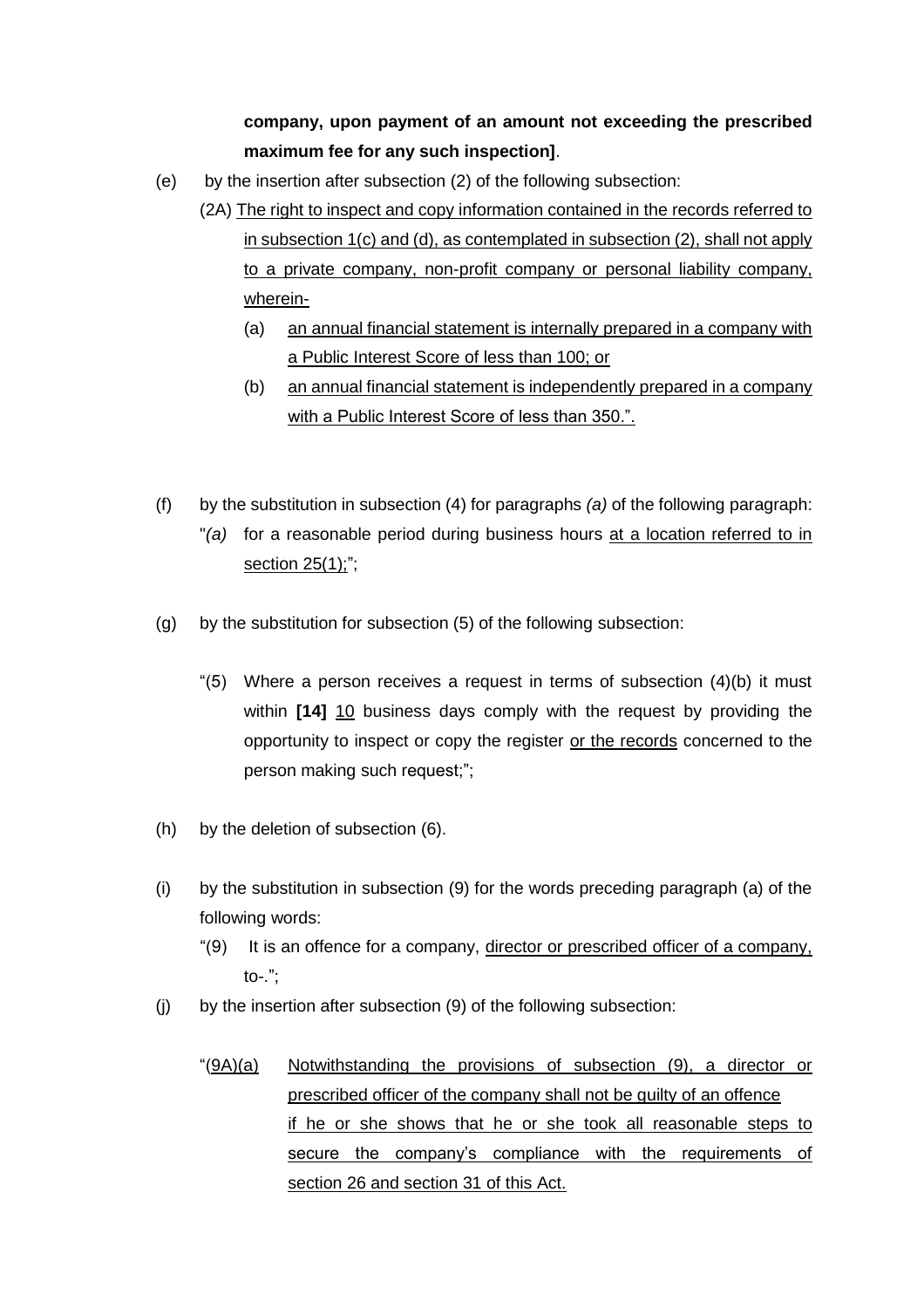(b) It is a legal defence for such an offence to show that he acted reasonably and that in the circumstance the default was excusable.".

## **Amendment of section 30 of Act 71 of 2008, as amended by section 20 of Act 3 of 2011**

- **5.** Section 30 of the principal Act is hereby amended
	- (a) by the substitution in subsection (4) for paragraph *(a)* of the following paragraph:
		- "*(a)* the remuneration, as defined in subsection (6), and benefits received by each director, or **[individual holding any prescribed office]** prescribed officer in the company, and such individual must be named;".
	- (b) by the insertion after subsection (4) of the following subsection:
		- "(4A) Where any provisions of the directors' remuneration report as contemplated in section 30A becomes subject to audit in terms of this section, nothing will require any company policies or the background statement of the remuneration report to be made subject to such audit.".

### **Insertion of section 30A in Act 71 of 2008**

**6.** The following section is hereby inserted in the principal Act after section 30:

**"Duty to prepare and present the company's remuneration policy and the remuneration report** 

- **30A.**(1) A public company or state-owned company must prepare and present the remuneration policy for directors and prescribed officers for approval by ordinary resolution, at the annual general meeting.
	- (2) The remuneration policy as contemplated in subsection (1) must be presented thereafter for approval by ordinary resolution at the annual general meeting and every three years or whenever any material change to the remuneration policy is made.
	- (3) The remuneration report must, in the prescribed manner, consist of the following parts:
		- *(a)* background statement;
		- *(b)* the company's remuneration policy as contemplated in subsection (1), which must be set out in a separate part of the remuneration report;
		- (c) an implementation report containing details of remuneration and benefits received by each director or prescribed officer as required in terms of section 30(4), (5) and (6) of this Act;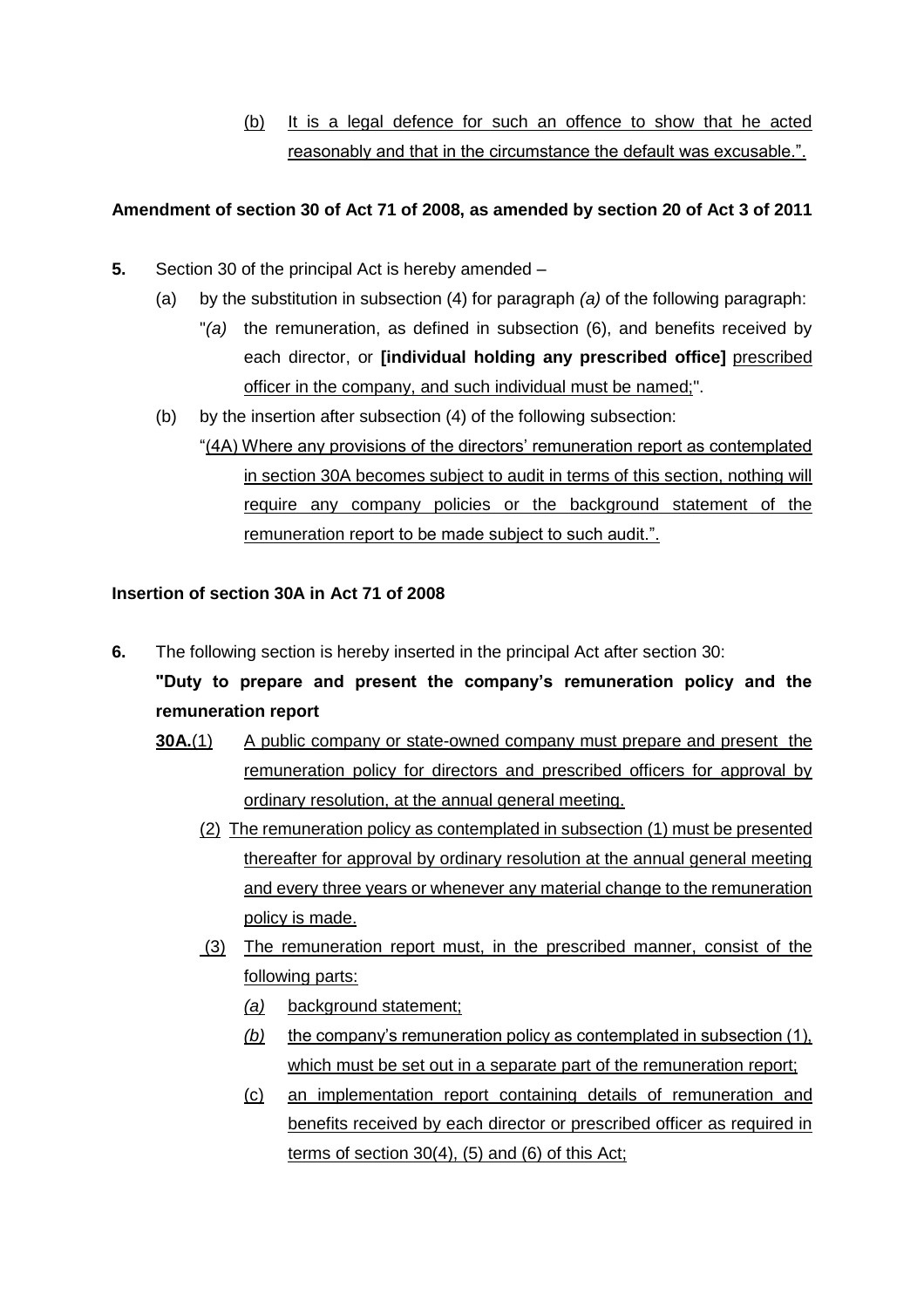- (d) the total remuneration including all salary, benefits (including employer contributions to benefit funds), short-term incentives (bonuses) and long-term incentives such as share options and any other type of longterm incentive awards which has been settled in the year under review of the employee of the company with the highest total remuneration, be it the chief executive officer or any other prescribed officer in the company as may be specified in terms of section 30(4) and (6) of this Act;
- (e) the total remuneration, including all salary, benefits (including employer contributions to benefit funds) and incentives (bonuses), as recorded in the company's payroll record, of the employee as defined by section 213 of the Labour Relations Act, 1995 (Act No. 66 of 1995) of the company, with the lowest total remuneration in the company; and
- (f) the average remuneration of all employees, median remuneration of all employees and the remuneration gap reflecting the ratio between the total remuneration of the top 5% highest paid employees and the total remuneration of the bottom 5% lowest paid employees of the company.
- (4) The remuneration report must be  $-$ 
	- (a) approved by the board of the company;
	- (b) presented to the shareholders at the annual general meeting; and
	- (c) voted by the shareholders for approval as contemplated in subsection (6).
- (5) The voting on the remuneration report as contemplated in subsection (4) shall constitute the voting on the remuneration policy as contemplated in subsection (1) and (2) and the implementation report as contemplated in subsection (6).
- (6) The implementation report and the remuneration policy shall be construed as separate documents with separate voting requirements which shall be approved by ordinary resolution.
- (7) Where the remuneration policy is not approved by ordinary resolution, it must be presented at the next annual general meeting or at the shareholders' meeting called for this purpose, until the approval of the remuneration policy is obtained.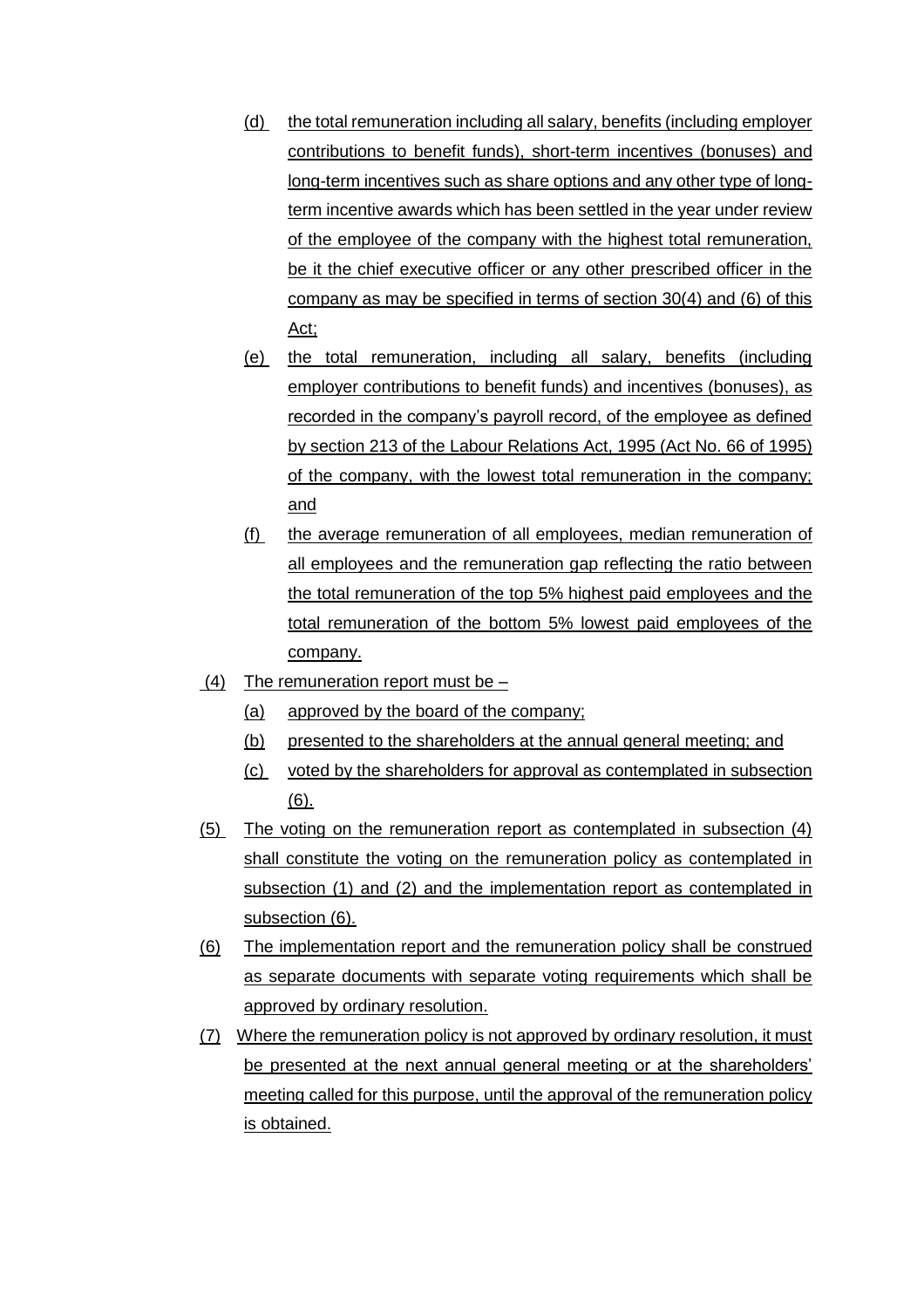- (8) Any changes to the remuneration policy may be implemented once the approval of the shareholders is obtained, by ordinary resolution in terms of subsection (7).
- (9) Where the implementation report is not approved by ordinary resolution as contemplated in subsection (6) –
	- (a) the remuneration committee or the directors' committee responsible for remuneration matters of the company shall, in the following annual general meeting, present an explanation on the manner in which the shareholders' concerns have been taken into account; and
	- (b) the non-executive directors that serve on the directors' committee responsible for remuneration shall be required to stand down for reelection every year of such rejection of the implementation report.".

# **Amendment of section 31 of Act 71 of 2008, as amended by section 21 of Act 3 of 2011**

- **7.** Section 31 of the principal Act is hereby amended
	- (a) by the substitution in subsection (4) for the words preceding paragraph *(a)* of the following words:
		- $\lceil (4) \rceil$  It is an offence for a company, director or prescribed officer of a company,  $to$

### **Amendment of section 33 of Act 71 of 2008, as amended by section 23 of Act 3 of 2011**

- **8.** Section 33 of the principal Act is hereby amended—
	- *(a)* by the substitution in subsection (1) for the following subsection:
		- (1) Every company must file an annual return with the Commission in the prescribed form with the prescribed fee, and within prescribed period after the end of the anniversary of the date of its incorporation, including in that return-
			- "*(a)* a copy of its annual financial statements pertaining to the last financial year, or the financial year just prior to the last financial year if the filing date of the annual return is less than six months following the end of the last financial year and the annual financial statement of the last financial year have not been prepared as required by section 30(1),for the public company, state-owned company or private company whose public interest score exceeds the limits set out in section 30(2) or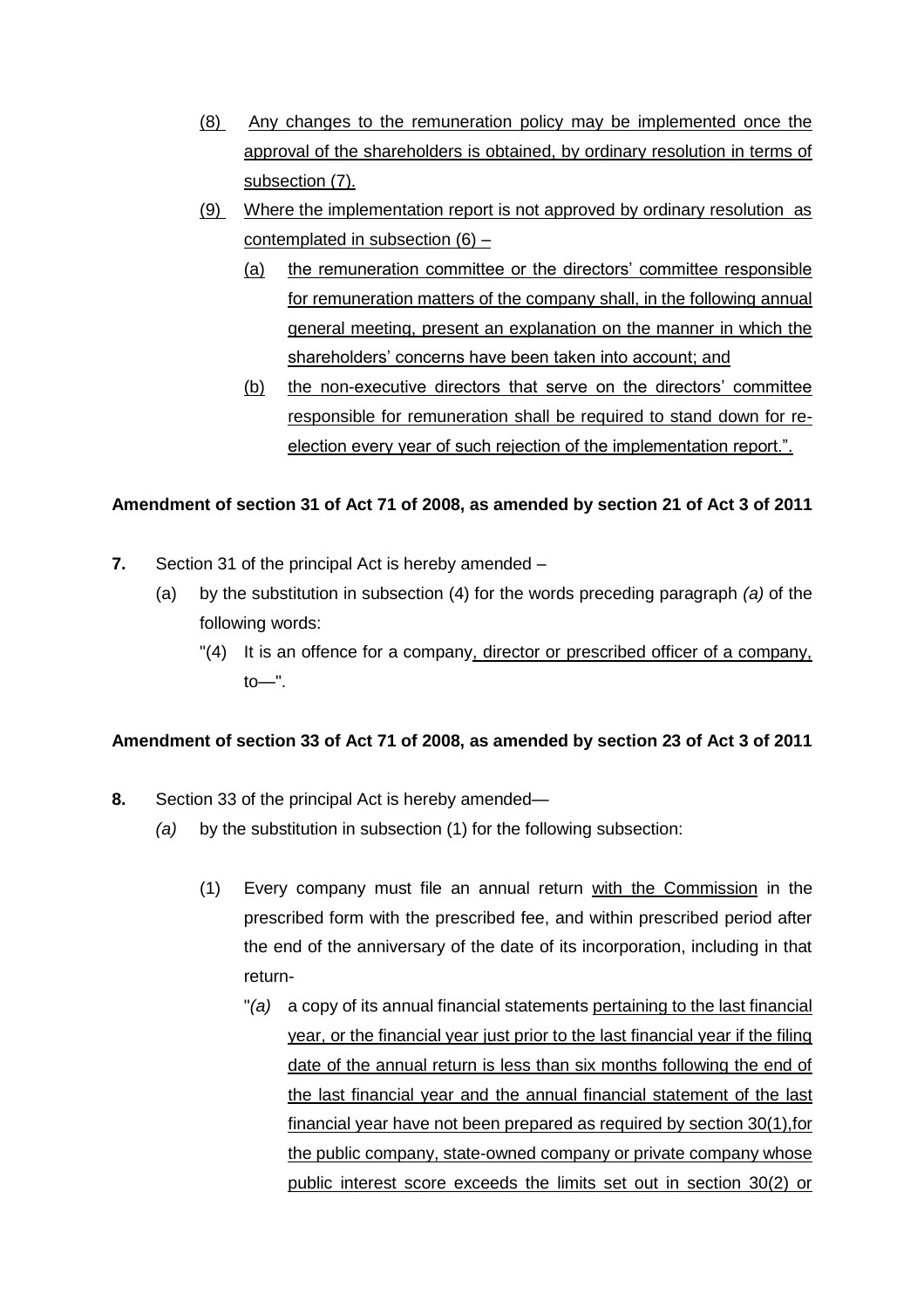regulations as contemplated in section 30(7) **[,if it is required to have such statements audited in terms of section 30(2) or the regulations contemplated in section 30(7); and]**;"; and

*(b)* by the insertion in subsection (1) after paragraph *(a)* of the following paragraph:

"*(aA)* a copy of the company's securities register as required in terms of section 50; (aB) a copy of the register of the disclosure of beneficial interest as

required in terms of section 56, and

- (b) any other prescribed information.".
- (c) by the insertion after subsection (1) of the following subsection:

"(1A) The Commission shall make the annual return contemplated in subsection (1) available electronically to any person as prescribed.".

# **Insertion of section 38A in Act 71 of 2008**

**9.** The following section is hereby inserted in the principal Act after section 38:

# "**Validation of irregular creation, allotment or issuing of shares**

- **38A.**(1) Where a company purports to create, allot or issue shares by virtue of any provision of this Act, the Memorandum of Incorporation of the company, any other law or otherwise, where the creation, allotment or issuing of those shares is invalid or the terms of creation, allotment or issue are inconsistent with, or not authorised by those provisions, a court may—
	- *(a)* upon receipt of an application made by the company or by any party who holds an interest in the company; and
	- *(b)* after satisfying itself that it is just and equitable to do so, make an order validating the creation, allotment or issue of these shares or confirming the terms of the creation, allotment or issue, subject to such conditions as may be imposed by the court.
	- (2) After the payment of all prescribed fees by the company, the shares shall be deemed to have been validly created, allotted or issued upon the terms of the creation, allotment or issue of the shares and subject to the conditions as may be imposed by the court.".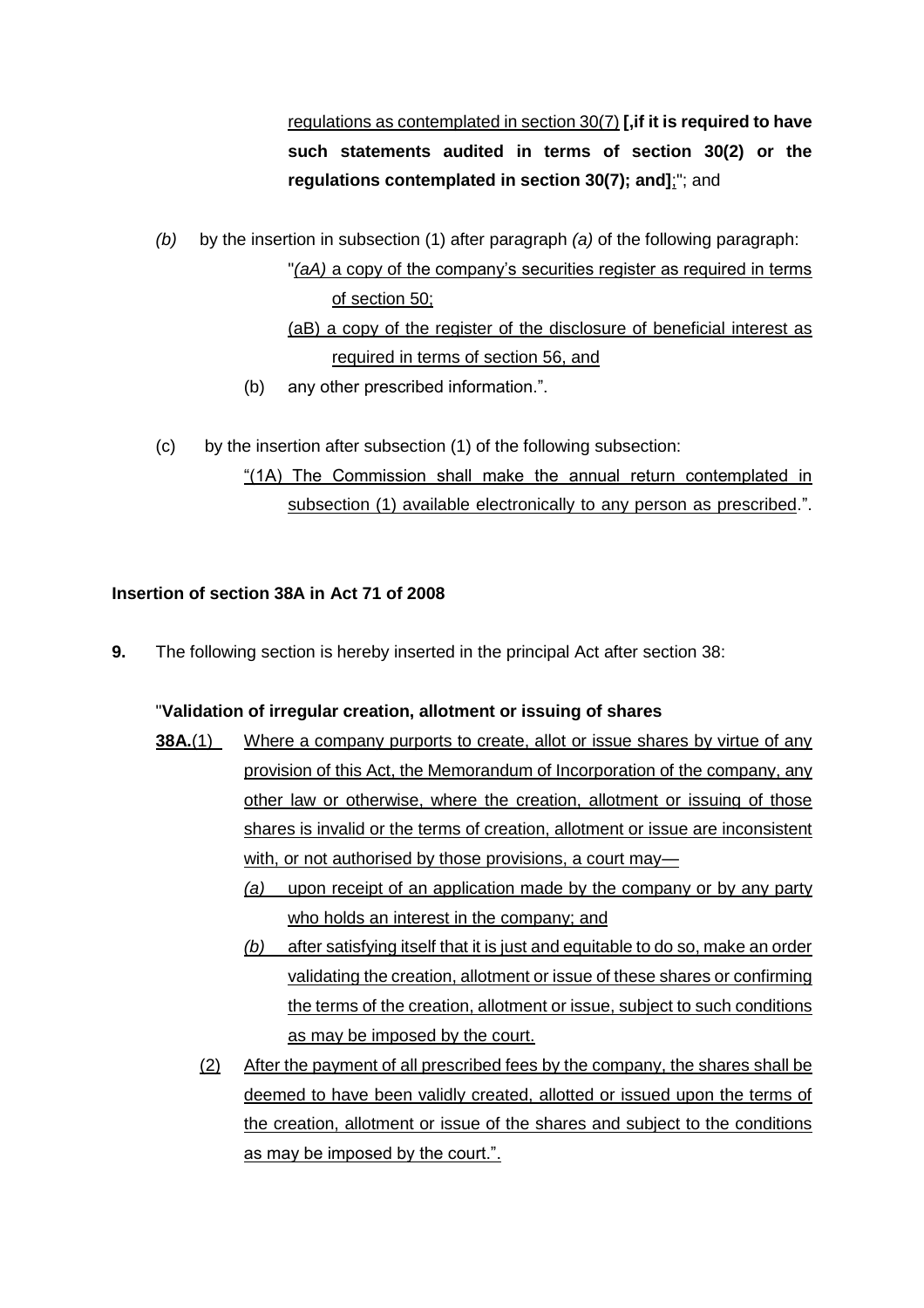# **Amendment of section 40 of Act 71 of 2008, as amended by section 28 of Act 3 of 2011**

- **10**. Section 40 of the principal Act is hereby amended
	- *(a)* by the substitution in subsection (5)*(b)* for subparagraph (ii) of the following subparagraph:
		- "(ii) cause the issued shares to be transferred to a stakeholder **[third party]**, to be held **[in trust]** in terms of a stakeholder agreement, and later transferred to the subscribing party in accordance with **[a trust agreement]** the stakeholder agreement.".
	- (a) by the substitution for subsection (6) of the following subsection:
		- "(6) Except to the extent that a **[trust agreement]** stakeholder agreement contemplated in subsection (5)*(b)* provides otherwise - ".
	- (c) by the insertion after section 5 of the following subsection:
		- "(5A) for the purposes of subsection (5) and (6),
			- (a) **'Stakeholder'** means a trusted third party who has no interest in the company or the subscribing party who may be in the form of an attorney, notary public or escrow agent;
			- (b) **'stakeholder agreement'** means a contract or an arrangement or understanding between the stakeholder and the company.".

### **Amendment of section 45 of Act 71 of 2008, as amended by section 31 of Act 3 of 2011**

- **11.** Section 45 of the principal Act is hereby amended—
	- *(a)* by the substitution for the heading of the following heading: "**[Loans or other financial assistance to directors]**Financial assistance";
	- (b) by the insertion after subsection (2) of the following subsection of the following subsection:

"(2A) The provisions of this section shall not apply to the giving by a company of financial assistance to, or for the benefit of its subsidiaries.".

**Amendment of section 48 of Act 71 of 2008, as amended by section 32 of Act 3 of 2011**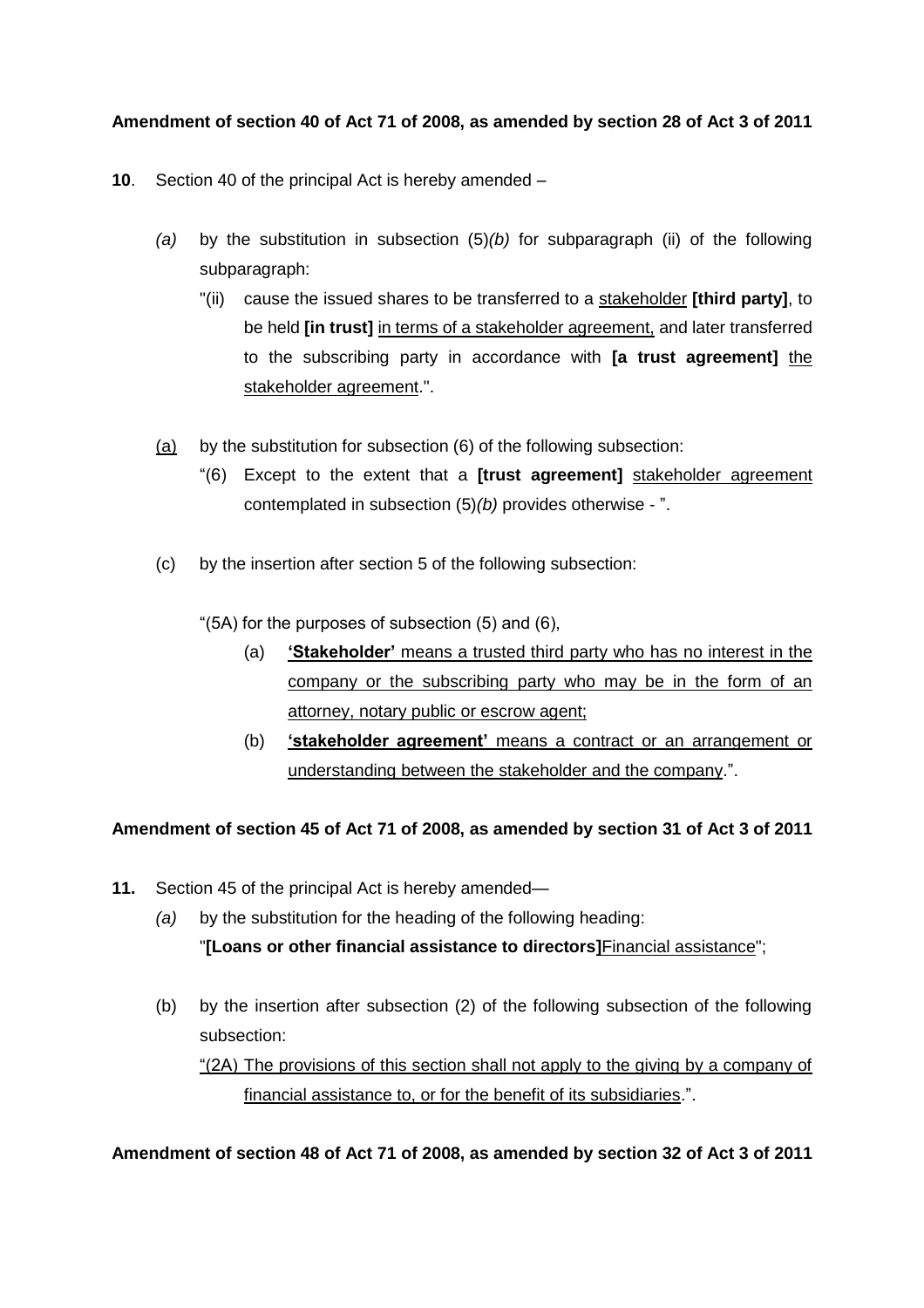- **12.** Section 48 of the principal Act is hereby amended by the substitution for subsection (8) of the following subsection:
	- $\degree$  (8) A decision by the board of a company as contemplated in subsection (2)(a) must be approved by a special resolution of the shareholders of the company-
		- *(a)* if any shares are to be acquired by the company from—
			- (i) a director of the company;
			- (ii) a prescribed officer of the company; or
			- (iii) a person related to a director of the company or a prescribed officer; or
		- *(b)* if it entails the acquisition of shares in the company, other than shares acquired as a result of —
			- (i) a *pro rata* offer made by the company to all shareholders of the company or a particular class of shareholders of the company, notwithstanding that the *pro rata* offer made to all shareholders may also include shareholders who are one or more of the persons referred to in paragraph (a) above; or
			- (ii) transactions effected on a recognised stock exchange on which the shares of the company are traded.".

## **Amendment of section 56 of Act 71 of 2008, as amended by section 36 of Act 3**

- **13.** Section 56 of the principal Act is hereby amended
	- (a) by the substitution for subsection (2) of the following subsection and subsequent sub-paragraph:
		- **"**(2) A person is regarded to have a beneficial interest in a security of a **[public]** company if the security is held *nomine officii* by another person on that first person's behalf or if that first person-
			- (a) is married in community of property to a person who has a beneficial interest in that security;
			- (b) is the parent of a minor child who has a beneficial interest in that security;
			- (c) acts in terms of an agreement with another person who has a beneficial interest in that security, and the agreement is in respect of the co-operation between them for the acquisition, disposal or any other matter relating to a beneficial interest in that security;
			- (d) is the holding company that has a beneficial interest in that security;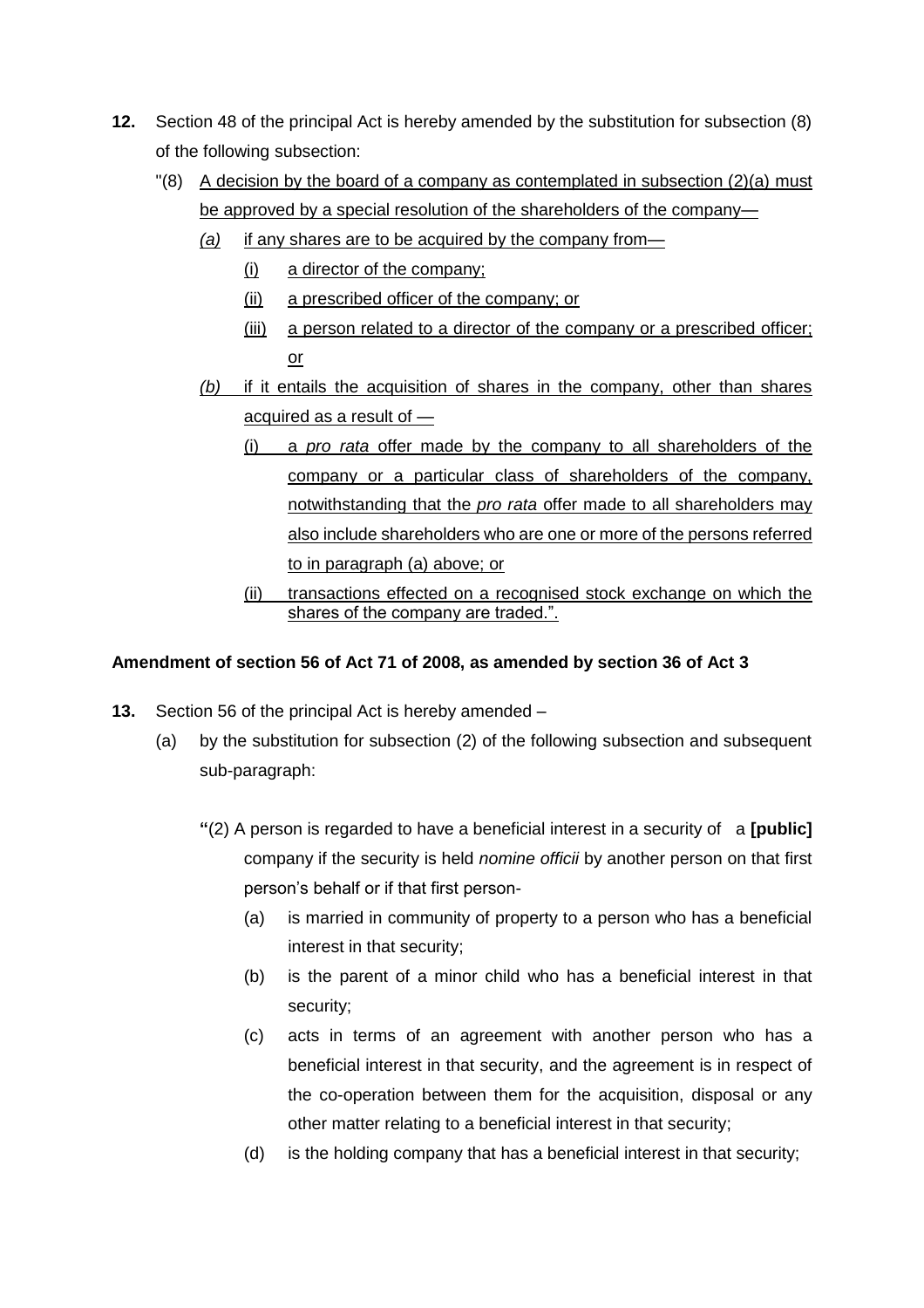- (e) is entitled to exercise or control the exercise of the majority of the voting rights at the general meetings of a juristic person that has a beneficial interest in that security; **[or]**
- (f) gives directions or instructions to a juristic person that has a beneficial interest in that security, and its directors or the trustees are accustomed to act in accordance with that person's directions and instructions; or
- (g) otherwise holds a beneficial interest.".
- (b) by the insertion after subsection (2) of the following subsection:

# **"**(2A) For the purposes of subsections (3) to (7), a person is also regarded to have a beneficial interest in a security, if that person is a true owner in terms of this Act.".

- (c) by the substitution for subsection (3) of the following subsection:
	- "(3) If a security of a **[public]** company is registered in the name of a person who is not a holder or who is the only holder of the beneficial interest in **[all of the securities]** that security in the same company held by that person, that registered holder of security must disclose -".
- (d) by the substitution for subsection (4) of the following subsection:
	- "(4) The information required in terms of subsection (3) must
		- (a) be disclosed in writing to the company on registration, and within five business days after the end of every month during which a change has occurred in the information as contemplated in subsection (3), or more promptly or frequently to the extent so provided by the requirements of a central securities depository; and
		- (b) otherwise be provided on payment of a prescribed fee charged by the registered holder of securities on demand by the company.".
- (e) by the substitution for subsection (5) of the following subsection:
	- "(5) **[A company that knows or has reasonable cause to believe that any of its securities are held by one person for the beneficial interest of another, by notice in writing, may require either of those persons to]**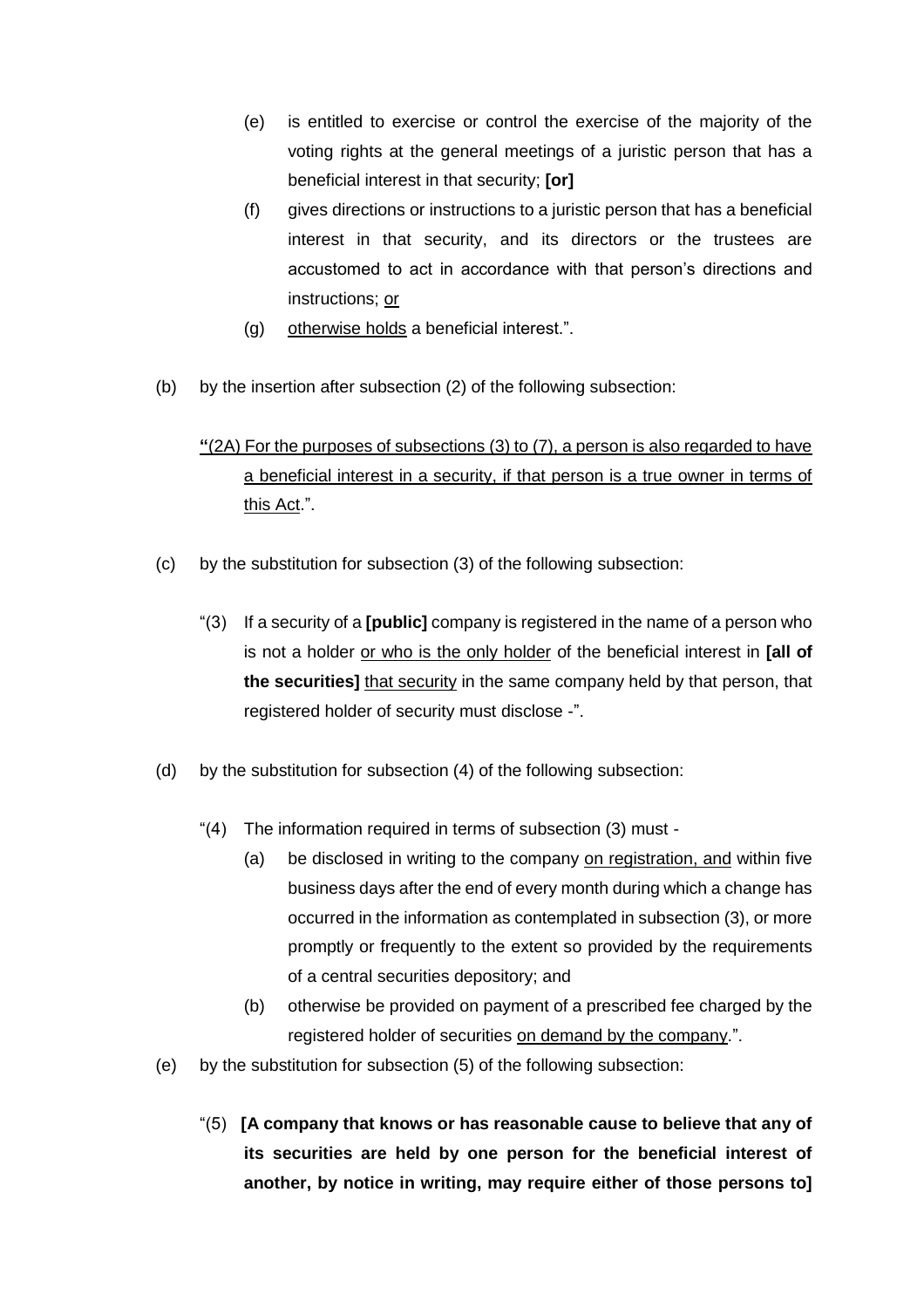Unless a company knows the identity of all the persons who hold a beneficial interest in its securities directly or indirectly, the company must each quarter of the year require the registered holder of any of its securities of which any beneficial interest holder is in doubt, and any person which it has any cause to believe is a beneficial interest holder, including the true owner, to  $-$ 

- (a) confirm **[or deny that fact]** whether the registered holder is the holder of the beneficial interest in the securities of the company, if not, provide details of all the beneficial interest holders in the securities and the extent of their holding during the preceding quarter and any preceding period for which the details are not known by the company;".
- (f) by the substitution in subsection (6) for the following subsection:
	- "(6) The information required in terms of subsection (5) must be provided not later than 10 business days after receipt of the notice from the company.".
- (g) by the substitution in subsection (7) for the following subsection:
	- "(7) **[A]** Every company **[that falls within the meaning of 'regulated company' as set out in section 117 (1***)(i)***]** must—
		- **(a)** establish and maintain a register of the disclosures made in terms of this section; and
		- **(b)** publish in its annual financial statement, if it is required to have such statements audited in terms of section 30(2), a list of persons who in aggregate, alone or together with another person hold beneficial interests amounting 5% or more of the total number of securities of that class, issued by the company or any such percentage as may be prescribed by the Minister **[equal to or in excess of 5% of the total number of securities of that class issued by the company with the extent of those beneficial interests]**.".

### **Amendment of section 61 of Act 71 of 2008, as amended by section 39 of Act 3 of 2011**

- **14.** Section 61 of the principal Act is hereby amended—
	- *(a)* by the deletion in subsection (8) of the word "and" at the end of paragraph *(a)*(ii);
	- *(b)* by the addition in subsection 8*(a)* of the following subparagraphs: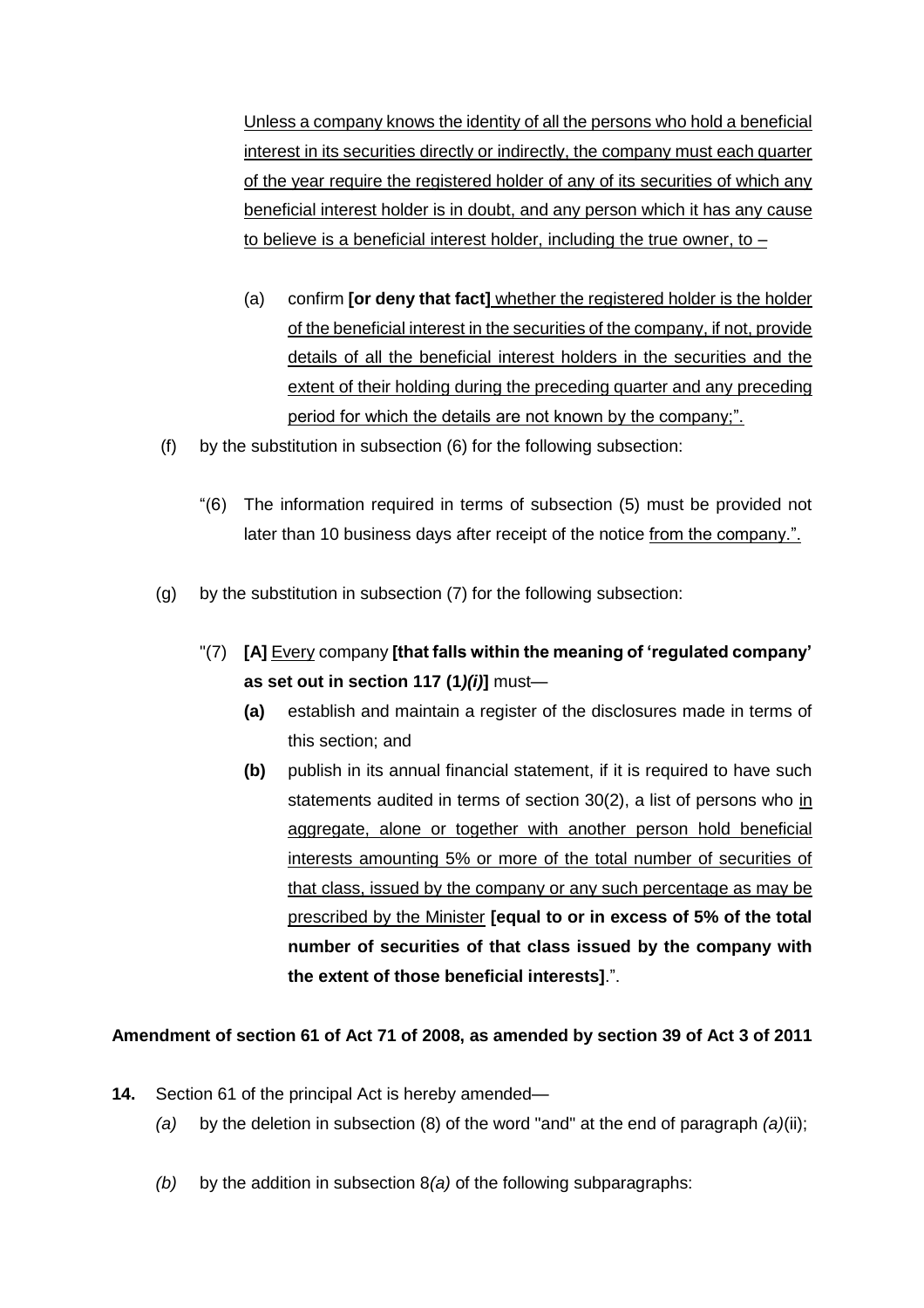# "(iv) a social and ethics committee report; and (v) a remuneration report.".

*(c)* by the deletion in subsection (8) of the word "and" at the end of paragraph *(c)*(i) and by the addition of the following subparagraph: "(iii) social and ethics committee;";

# **Amendment of section 72 of Act 71 of 2008, as amended by section 47 of Act 3 of 2011**

- **15.** Section 72 of the principal Act is hereby amended—
	- *(a)* by the substitution for subsection (5) of the following subsection:
		- "(5) A company that falls within the category of companies that are required in terms of this section and the regulations to appoint a social and ethics committee may apply to the Tribunal for exemption from that requirement in the following manner —
			- *(a)* the company must publish the intention to lodge an application for exemption with the Tribunal, in the prescribed manner;
			- *(b)* apply to the Tribunal in the prescribed manner and form, for an exemption from the requirement and the Tribunal may grant such exemption if it is satisfied that—
				- (i) the company has a formal mechanism within its structures which substantially performs the functions of the social and ethics committee in terms of this section and the regulations; or
				- (ii) it is not reasonably necessary in the public interest to require the company to have a social and ethics committee, having regard to the nature and extent of the structure and activities of the company;"; and
- *(b)* by the insertion after subsection (5) of the following subsection:

# "(5A) A social and ethics committee shall not be required where –

- (a) the company is a subsidiary of another company that has a social and ethics committee, the existing social and ethics committee will perform the functions required by this section on behalf of the subsidiary company; or
- (b) it has been exempted by the Tribunal in terms of subsection (5) and (6).".
- (c) by the insertion after subsection (5A) of the following subsection: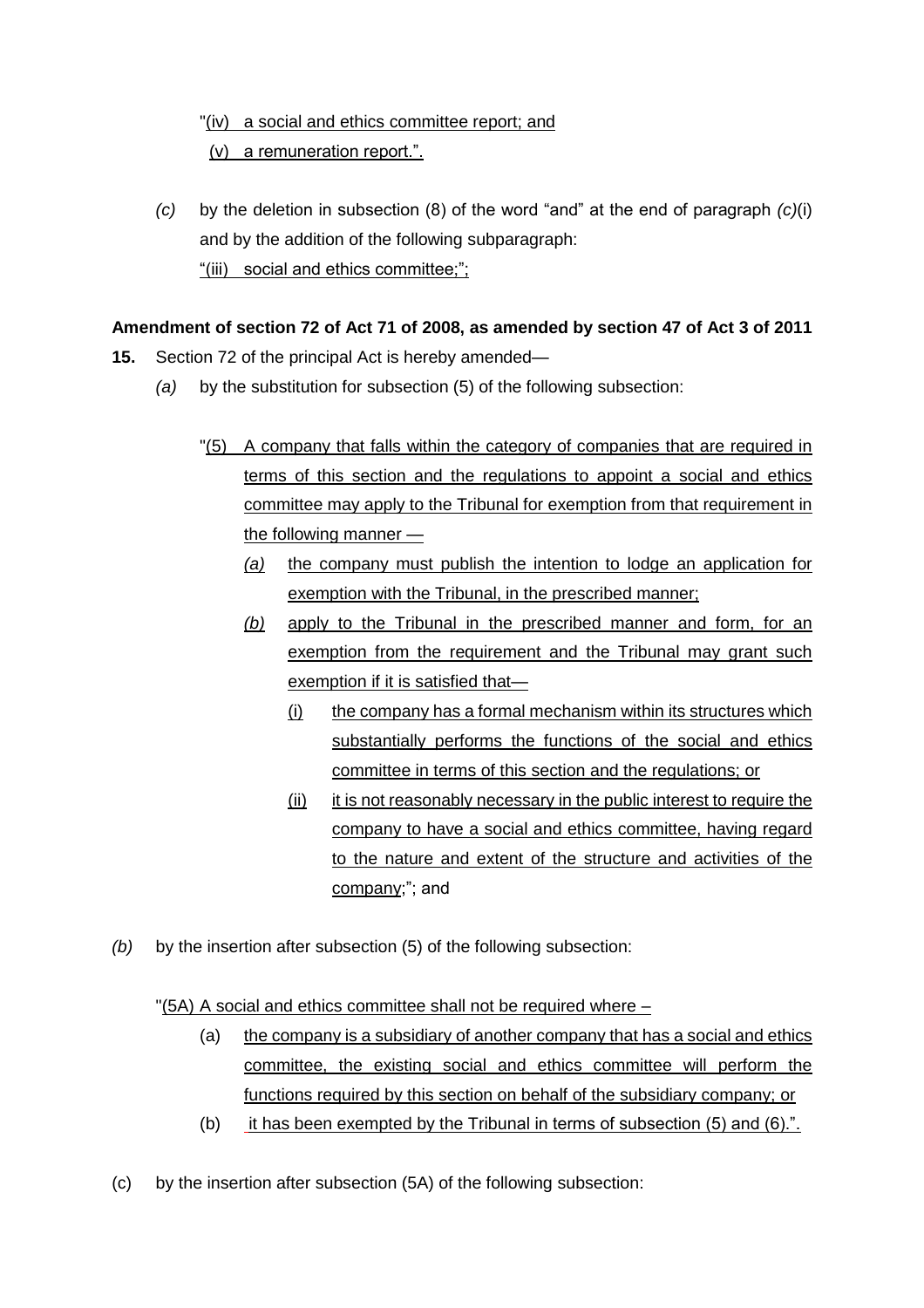- "(5B) The Minister may prescribe the minimum qualification requirements for members of the social and ethics committee as he or she may deem necessary to ensure that any such committee, taken as a whole, comprises persons with adequate relevant knowledge and experience to equip the committee to perform its functions.".
- (d) by the insertion of the following subsections after subsection (7).
	- "(8) The social and ethics committee of a company must comprise not less than three directors and may in addition include prescribed officers, provided that \_
		- (a) in the case of a public company and state-owned company the majority of the directors are not involved in the day-to-day management of the business of the company, and must not have been so involved at any time during the previous three financial years; and
		- (b) in the case of any other company, not being a public company or stateowned company, must consist of not less than three directors or prescribed officers provided that at least one of the directors must not be involved in the day to day management of the business of the company and must not have been so involved within the previous three financial years.".
- (e) by the insertion of a subsection (9) after subsection (8)
	- $\frac{4}{9}$  A board of a company that is required to have a social and ethics committee that-
		- (a) exists on the effective date, must appoint the first members of committee within 12 months after-
			- (i) the effective date; or
			- (ii) the determination by the Tribunal of the company's application, if any and the Tribunal has not granted the company an exemption;
		- (b) is incorporated on or after the effective date, must constitute a social and ethics committee and appoint its first members within one year after -
			- (i) its date of incorporation, in the case of a state-owned company;
			- (ii) the date it first became a listed public company, in such a case; or
			- (iii) the date the company first met the criteria set out in sub-paragraph (1(c ), in any other case.".
- (f) by the insertion of a subsection (10) after subsection  $(9)$  :-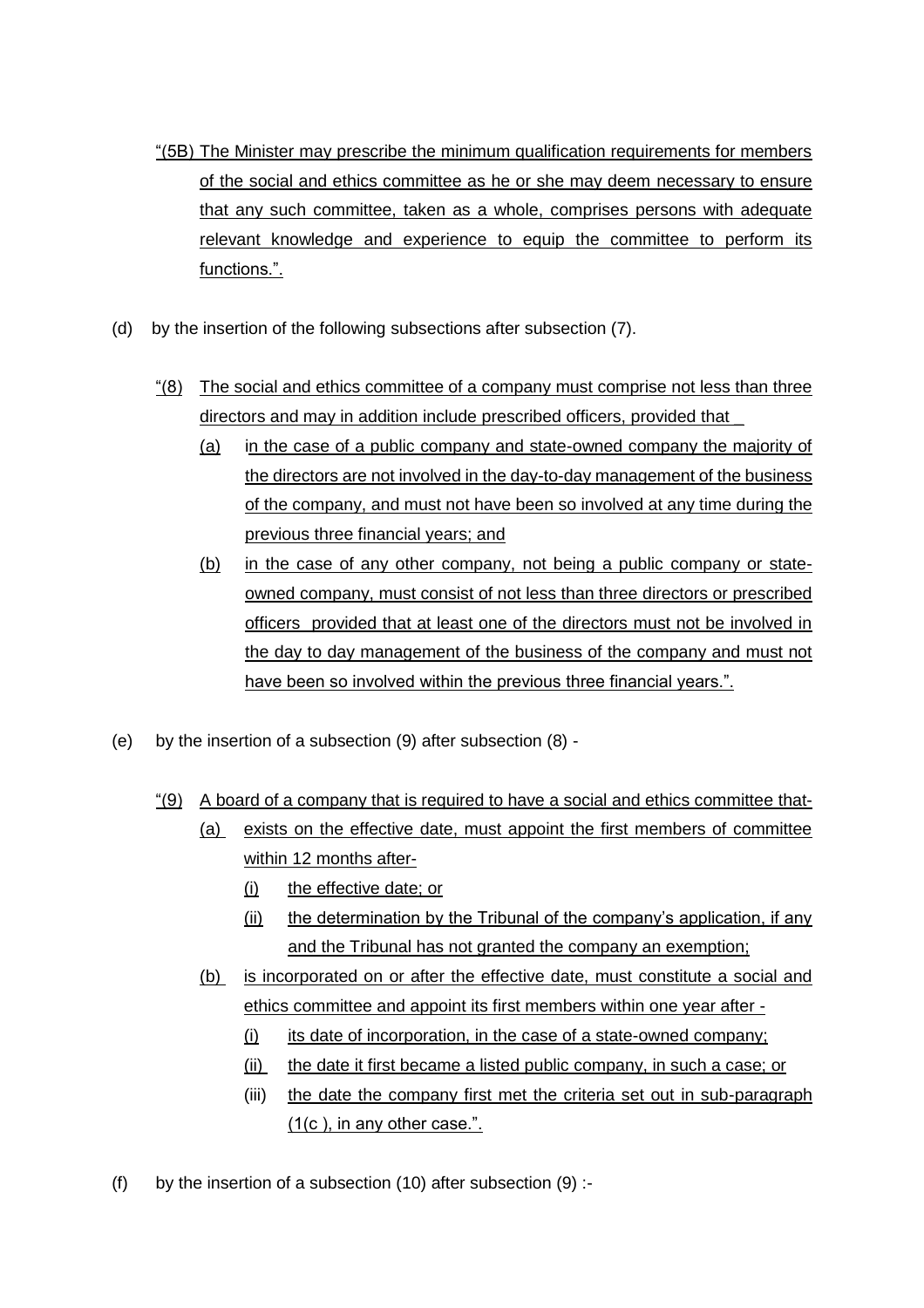# "(10) Thereafter:-

- (a) at each annual general meeting of a public company or state-owned company, such company, elect a social and ethics committee; or
- (b) by a board of the company where such company is any other company, not being a public company or state-owned company, required to have a social and ethics committee.".
- (g) by the insertion of subsection (11) after subsection (10)
	- (11) Where a vacancy arises in the social and ethics committee, the board must appoint a person to fill such vacancy within 40 days after the vacancy arises.".
- (h) by the re-numbering of subsection (8) as subsection (12) -
- (i) by the insertion after subsection (12) of the following subsection:
	- "13(a) A social and ethics committee must present a social and ethics committee report in the prescribed manner and form describing how the committee performed its functions in terms of this Act and regulations.
		- (b) A social and ethics report presented by the social and ethics committee in terms of subsection (13)(a) must contain the additional information in the form of a statement that -
			- (i) the social and ethics committee has fulfilled its mandate in the manner prescribed; and
			- (ii) there has not been an instance of material non-compliance where there has been one or more instances of non-compliance, where such fact has been disclosed.
			- (c) The social and ethics committee must present its report-
				- (i) in the case of a public company or state-owned company at its next annual general meeting; and
				- (ii) in the case of any other company, annually at the shareholders' meeting or with a resolution as contemplated in section 60(1).
			- (d) The social and ethics committee report presented to shareholders as contemplated in sub-paragraph (c) shall be approved by an ordinary resolution.
			- (e) Where the social and ethics committee report fails to meet the approval in terms of sub-paragraph (d),the social and ethics committee shall-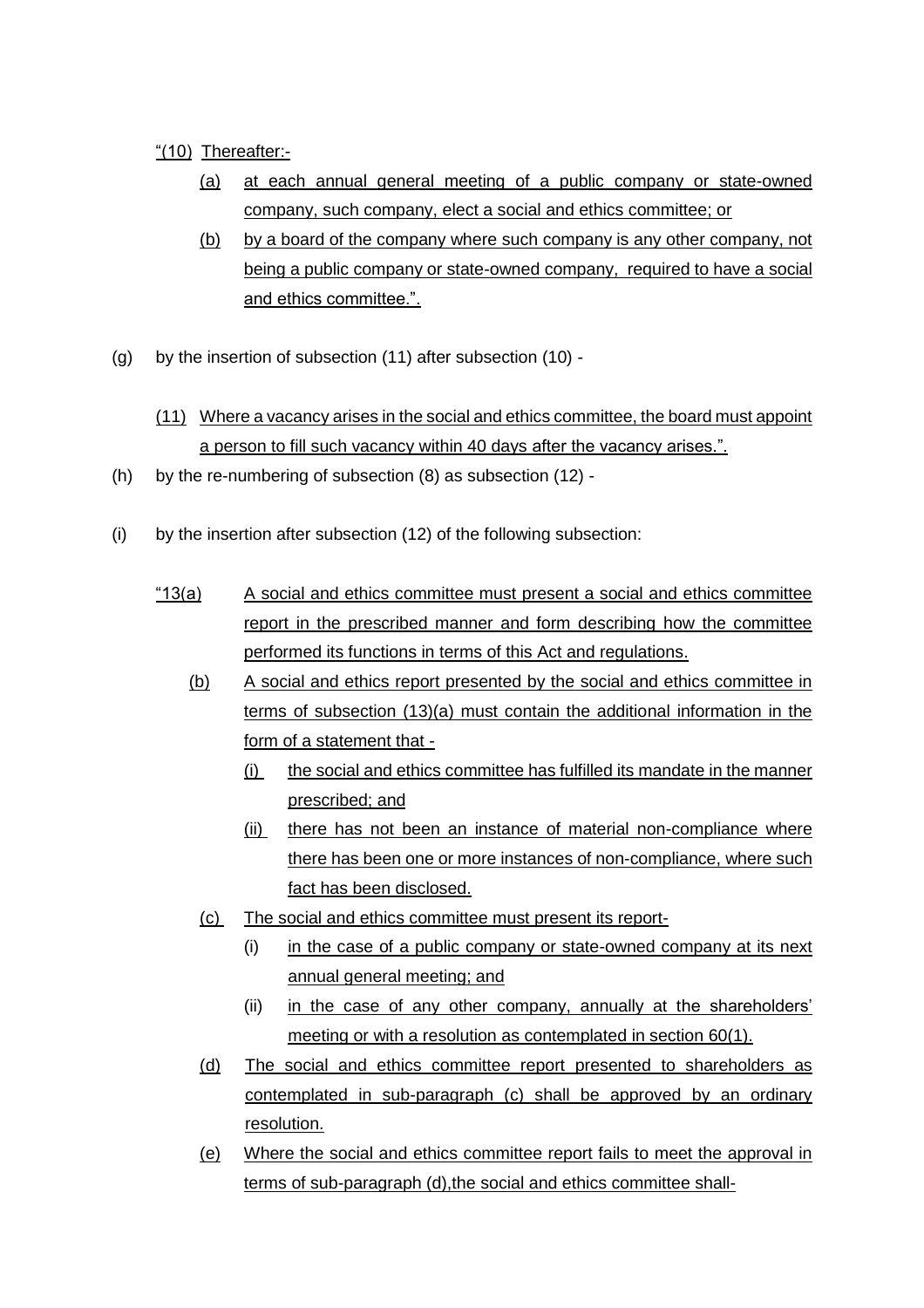- (i) engage with the shareholders who voted against the report and who are willing to engage on the vote; and
- (ii) within a period of four months after the meeting at which the report was rejected publish a statement on its website, and Stock Exchange News Service in the case of public companies, which statement shall also form part of the committee report contemplated in subsection 13(a), setting out in such a statement-
	- (aa) the steps that were taken to engage with the dissenting shareholders;
	- (bb) the outcome of such engagement; and
	- (cc) the actions that will be taken by the company to address the issues raised by the dissenting shareholders.
- (iii) such a statement to be presented at the next annual general meeting as part of the committee report as contemplated in subsection  $(13)(a)$ .".
- (i) by the numbering of subsection 9 as subsection (14).
- (k) by the numbering of subsection (10) as subsection (15).

### **Amendment of section 90 of Act 71 of 2008, as amended by section 55 of Act 3 of 2011**

- **16.** Section 90 of the principal Act is hereby amended—
	- *(a)* by the substitution for subsection (1A) of the following subsection:
		- "(1A) A company referred to in section 84(1)*(c)*(i), or a company that is required only in terms of its Memorandum of Incorporation to have its annual financial statements audited as contemplated in section 34(2) and 84(1)*(c)*(ii), must appoint an auditor **[—**
			- *(a)* **in accordance with subsection (1), if the requirement to have its annual financial statements audited applies to that company when it is incorporated; or**
			- *(b)* **at the annual general meeting at which the requirement first applies to the company, and each annual general meeting thereafter.]** at a shareholder's meeting at which the requirement first applies to the company, and annually at the shareholders meeting thereafter."; and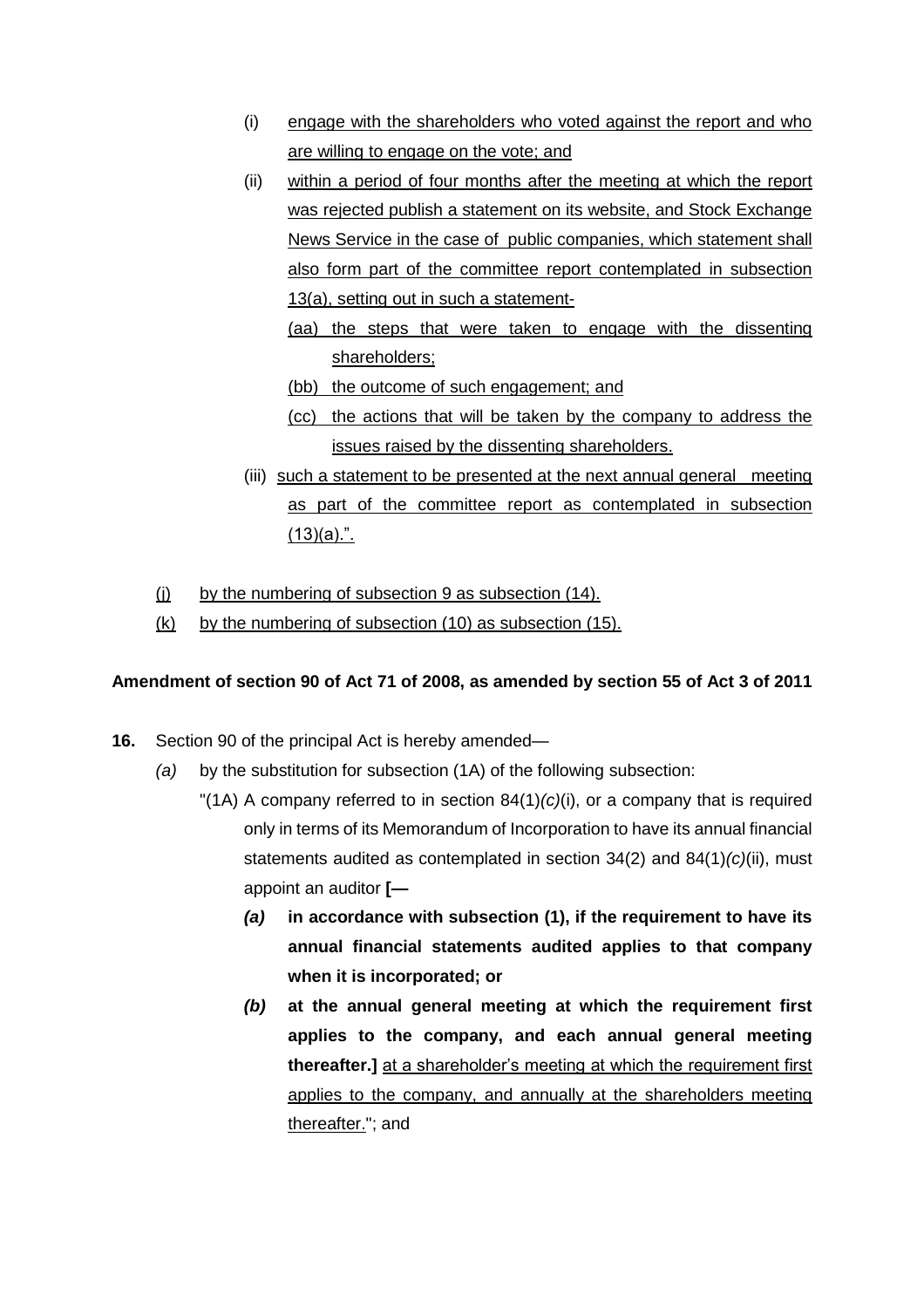- *(b)* by the substitution in subsection (2)*(b)* for subparagraph (v) of the following subparagraph:
	- "(v) a person who, at any time during the **[five]** two financial years immediately preceding the date of appointment, was a person contemplated in any of subparagraphs (i) to (iv);"; or

## **Amendment of section 95 of Act 71 of 2008, as amended by section 58 of Act 3 of 2011**

- **17.** Section 95 of the principal Act is hereby amended by the substitution in subsection (1)*(c)* for subparagraph (i) of the following subparagraph:
	- "(i) by means of the issue or purchase of shares in the company;"; or

### **Amendment of section 118 of Act 71 of 2008, as amended by section 53 of Act 3 of 2011**

- **18.** Section 118 of the principal Act is hereby amended
	- (a) by the substitution in subsection (1)*(c)* for subparagraph (i) of the following subparagraph:
		- "(i) **[the percentage of the issued securities of that company that have been transferred, other than by transfer between or among related or inter-related persons, within the period of 24 months immediately before the date of a particular affected transaction or offer exceeds the percentage prescribed in terms of subsection (2);**

it has ten or more shareholders with a direct or indirect shareholding in the company and meets or exceeds the financial threshold of annual turnover or asset value determined in terms of section 118(2), provided that the Panel may exempt any particular transaction affecting a private company in terms of section 119(6);"; or

- (b) by the substitution of subsection (2) of the following subsection:
	- "(2) The Minister, **[after consulting]** in consultation with the Panel, **[may prescribe a minimum percentage, being not less than 10%, of the issued securities of a private company which, if transferred within a 24-month period as contemplated in subsection (1)(c)(i), would bring that company and its securities within the application of this Part, Part C, and the Takeover Regulations in terms of that subsection.]** must determine the financial thresholds based on the annual turnover or asset value of the company in the Republic, in general or in relation to specific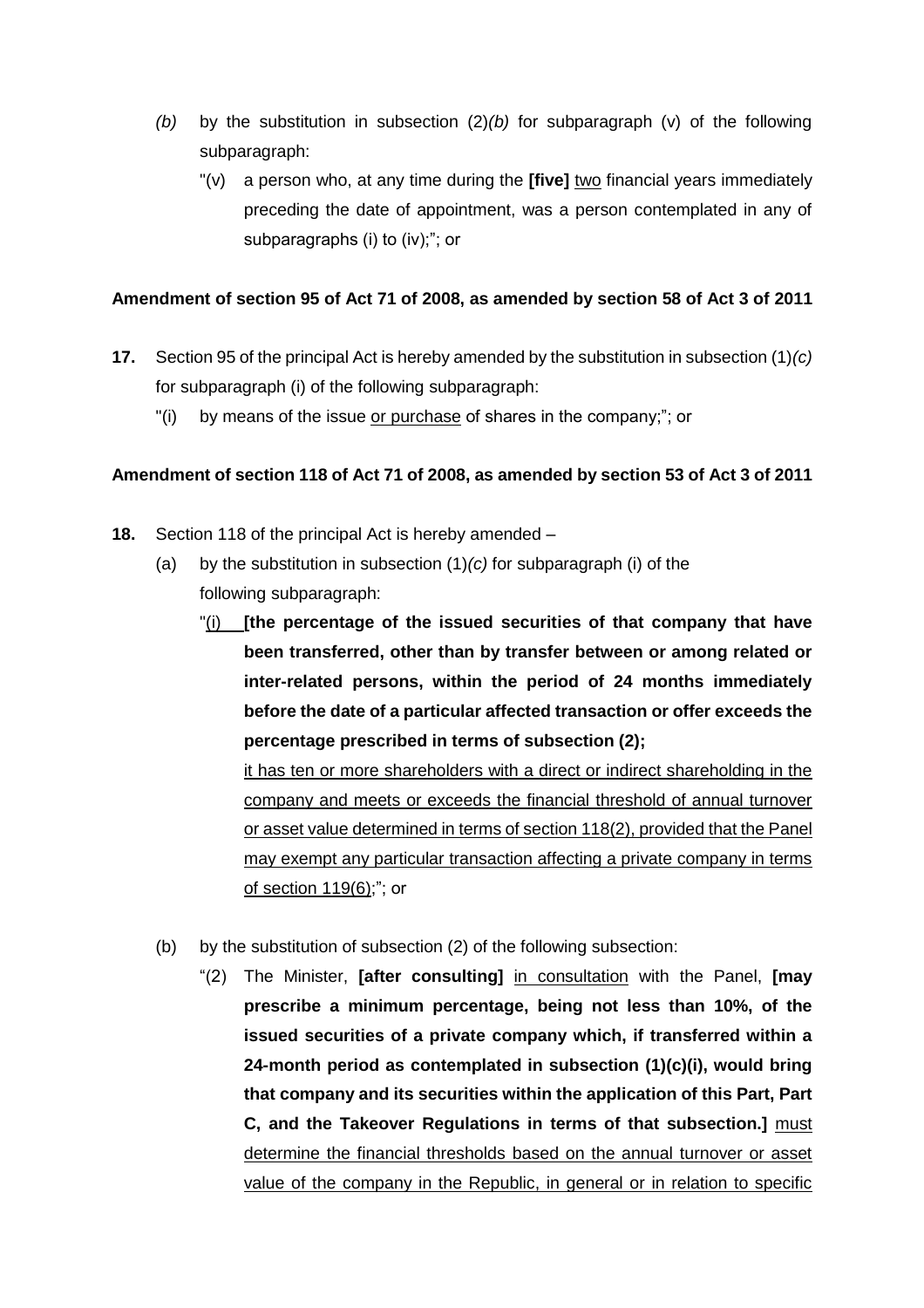industries, for purposes of determining or identifying the private companies to which the provisions of this Chapter 5, Part B and Part C apply.".

## **Amendment of section 135 of Act 71 of 2008, as amended by section 86 of Act 3 of 2011**

- **19.** Section 135 of the principal Act is hereby amended—
	- *(a)* by the insertion after subsection (1) of the following subsection:
		- "(1A) To the extent that any amounts due to the landlord, subject to a contract by the company which is placed in business rescue proceedings, are not paid to the landlord during business rescue proceedings, in respect of and not exceeding the aggregate for all public utility services, such as, the company's share of rates and taxes, electricity, water, sanitation and sewer charges paid by the landlord to third parties during the business rescue period referred to in this section, is regarded as post-commencement financing as contemplated in section 135(1).".
	- *(b)* by the substitution in subsection (3) for the words preceding paragraph *(a)* of the following words:
		- "(3) After payment of the practitioner's remuneration and expenses referred to in section 143, post-commencement financing, and other claims arising out of the costs of the business rescue proceedings, all claims contemplated—"; and
	- *(c)* by the insertion of the amendment after subsection (3)*(a)* of the following subsections:
		- "(3)(b) in subsection (1A) will rank below the claims contemplated in subsection (1), but ahead of all the secured and unsecured claims against the company; and
			- (c) in subsection (2) will have preference in the order in which they were incurred over all unsecured claims against the company.".

### **Amendment of section 145 of Act 71 of 2008**

- **20.** Section 145 of the principal Act is hereby amended—
	- *(a)* by the deletion in subsection (4) of the word "and" at the end of paragraph *(a)* and by the substitution in that subsection for the full-stop of the expression "; and" at the end of paragraph *(b)*; and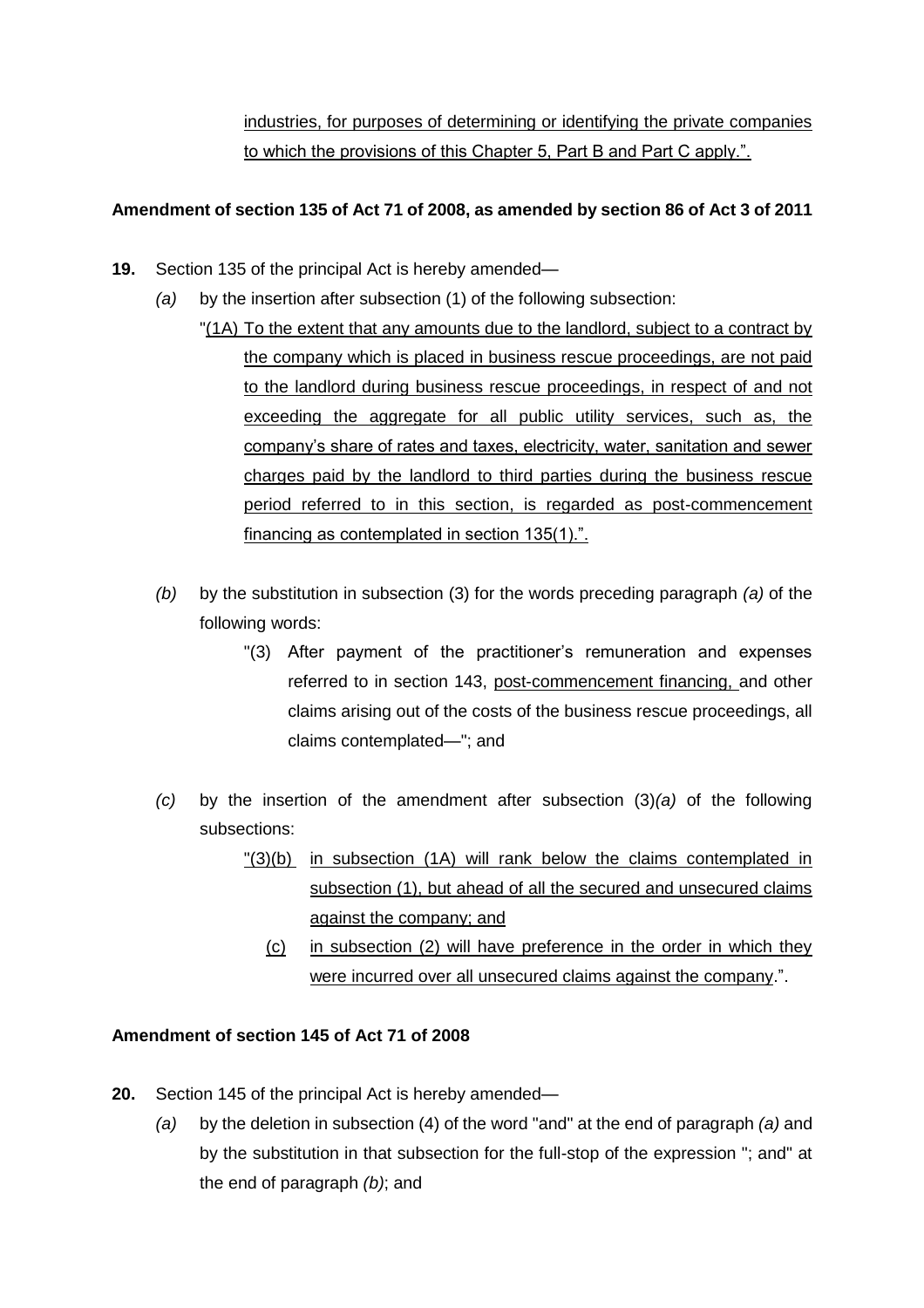- *(b)* by the addition in subsection (4) of the following paragraph:
	- "*(c)* a landlord referred to in section 135(1A) has a voting interest equal to the amount referred to in that section.".

## **Amendment of section 160 of Act 71 of 2008, as amended by section 99 of Act 3 of 2011**

- **21.** Section 160 of the principal Act is hereby amended by the addition of the following subsection:
	- "(5)*(a)* Where the companies Tribunal has issued an administrative order in terms of subsection (3)(b)(ii), the administrative order must stipulate the date for compliance by the company.
		- *(b)*Where the company fails to change its name within the determined period in terms of the administrative order of the Companies Tribunal, the applicant may approach the Commission, after the expiration of the determined period, to substitute the name of the respondent with its' company's registration number followed by 'Inc', '(Pty) Ltd', 'Limited' or 'SOC Ltd'.".

# **Amendment of section 166 of Act 71 of 2008, as amended by section 105 of Act 3 of 2011**

- **22.** Section 166 of the principal Act is hereby amended—
	- *(a)* by the substitution for subsection (1) of the following subsection:
		- "(1) As an alternative to applying for relief to a court, or filing a complaint with the Commission in terms of Part D, a person who would be entitled to apply for relief, or file a complaint in terms of this Act, may refer a matter that could be the subject of such an application or complaint for resolution by mediation, conciliation or arbitration to **[—**
			- *(a)***]** the Companies Tribunal **[;]**.
			- **[***(b)* **an accredited entity, as defined in subsection (3); or**
			- *(c)* **any other person]**.".
	- *(b)* by the substitution for subsection (2) of the following subsection:
		- "(2) if the Companies Tribunal,**[or an accredited entity,]** to whom a matter is referred for **[alternative dispute resolution]** mediation or conciliation, concludes that either party to the conciliation or **[,]** mediation **[or arbitration]**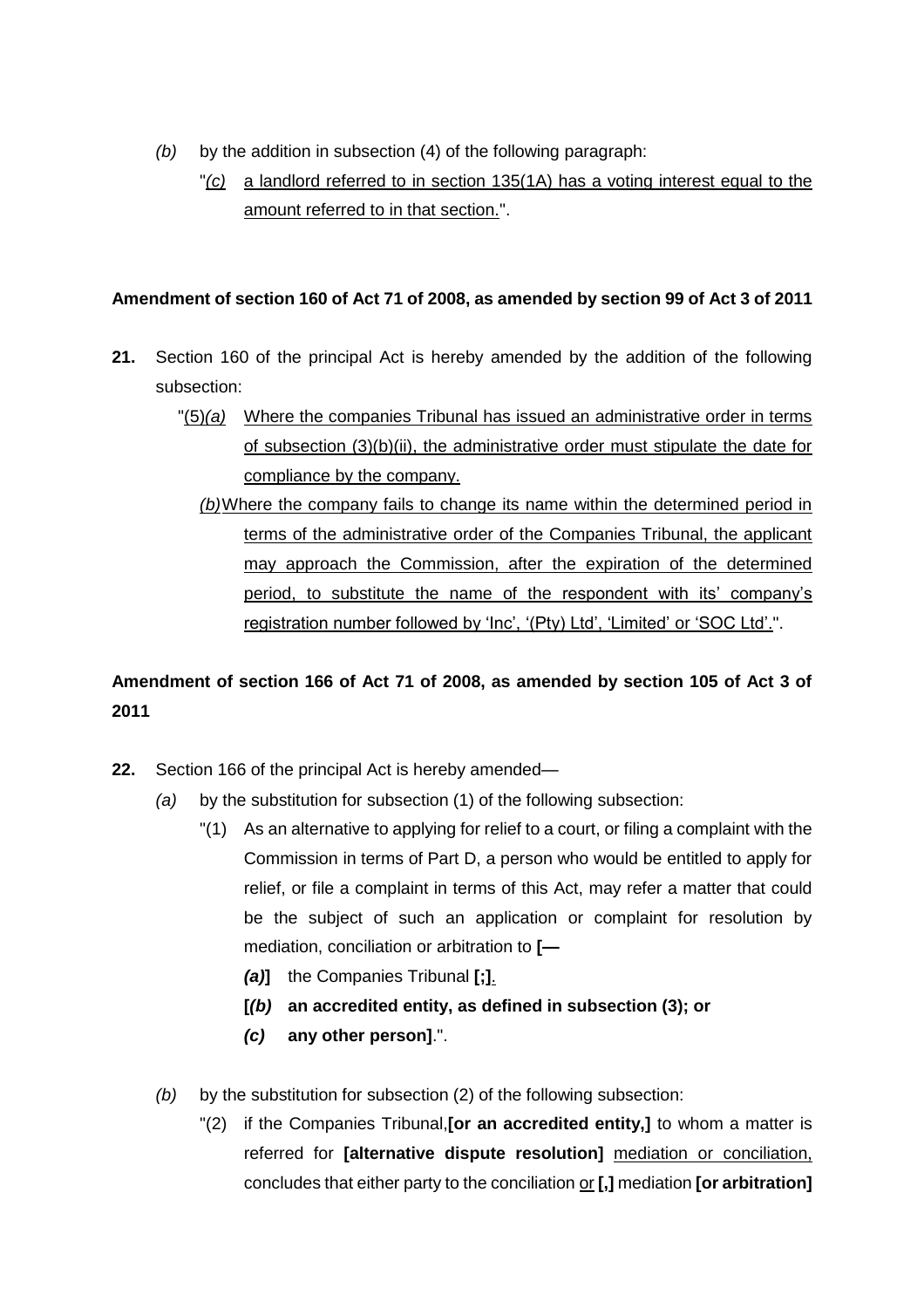is not participating in that process in good faith, or that there is no reasonable probability of the parties resolving their dispute through that process, the Companies Tribunal **[or accredited entity]** must issue a certificate of nonresolution in the prescribed form **[stating that the process has failed]**.".

- *(c)* by the insertion after subsection (2) of the following subsection:
	- "(2A)*(a)* Where the Companies Tribunal has issued a certificate of nonresolution stating that the mediation or conciliation process in terms of this Act has failed, the affected person may refer the matter further to the Companies Tribunal for arbitration.
		- *(b)* In the event of arbitration, the arbitrator's award shall be final and binding on the parties."; and
- *(d)* by the deletion of subsections (3), (4) and (5).

# **Amendment of section 167 of Act 71 of 2008**

- **23.** Section 167 of the principal Act is hereby amended
	- (a) by the substitution in subsection (1) for the words preceding paragraph *(a)* of the following words: "If the Companies Tribunal **[, or an entity accredited in terms of section 166,]**  has resolved, or assisted parties in resolving, a dispute in terms of this Part the Tribunal **[or accredited entity]** may—".

# **Amendment of section 194 of Act 71 of 2008, as amended by section 112 of Act 3 of 2011**

- **24.** Section 194 of the principal Act is hereby amended by the insertion after subsection (1) of the following subsection:
	- "(1A) *(a)* The chairperson of the Tribunal is the accounting authority of the Tribunal and is responsible for—
		- (i) the control and management of the Tribunal;
		- (ii) the effectiveness and efficiency of the Tribunal;
		- (iii) all the income and expenditure of the Tribunal;
		- (iv) all assets and the discharge of liabilities of the Tribunal; and
		- (v) the proper diligent implementation of the Public Finance Management Act, 1999 (Act No. 1 of 1999), with respect to the Tribunal.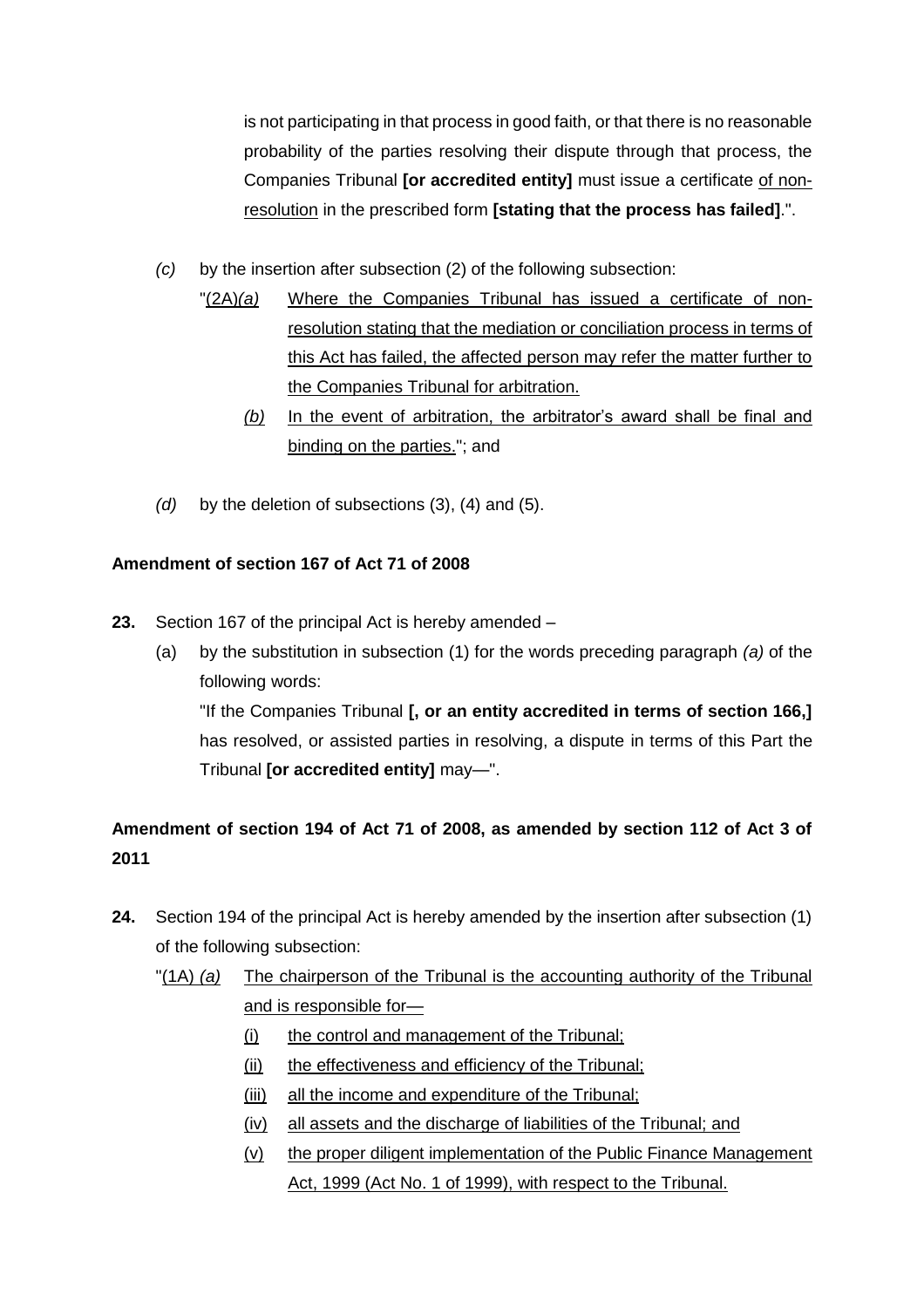- *(b)* The chairperson may appoint—
	- (i) a Chief Operating Officer for a period of 5 years, who may be reappointed for a further period of 5 years.
	- (ii) one or more senior managers, under such terms and conditions as determined by the chairperson.
- *(c)* The Chief Operating Officer is responsible to perform as the Chief Operating Officer of the Tribunal, subject to—
	- (i) this Act and its regulations;
	- (ii) the Public Finance Management Act, 1999 (Act No. 1 of 1999), and the Treasury Regulations; and
	- (iii) the policies and directions of the Tribunal.
- *(d)* The Chief Operating Officer is responsible for appointing such other employees as may be required for the proper functioning of the Tribunal.
- *(e)* The chairperson must, in consultation with the Minister, determine the remuneration, allowances, benefits and conditions of appointment of-
	- (i) the Chief Operating Officer; and
	- (ii) each member of the Tribunal.".

# **Amendment of section 195 of Act 71 of 2008, as amended by section 113 of Act 3 of 2011**

- **25.** Section 195 of the principal Act is hereby amended—
	- *(a)* by the deletion in subsection (1) of the word "and" at the end of paragraph *(b)*;
	- *(b)* by the substitution in subsection (1) for the full stop of a semi-colon at the end of paragraph *(c)*; and
	- *(c)* by the addition in subsection (1) of the following paragraphs:
		- "*(d)* conciliate, mediate, arbitrate or adjudicate on any administrative matters affecting any person in terms of this Act as may be referred to it in the prescribed manner by the B-BBEE Commission in terms of the Broad-Based Black Economic Empowerment Act, 2003 (Act No. 53 of 2003); and
			- *(e)* make an appropriate order.".

# **Amendment of section 204 of Act 71 of 2008**

**26.** Section 204 of the principal Act is hereby amended by-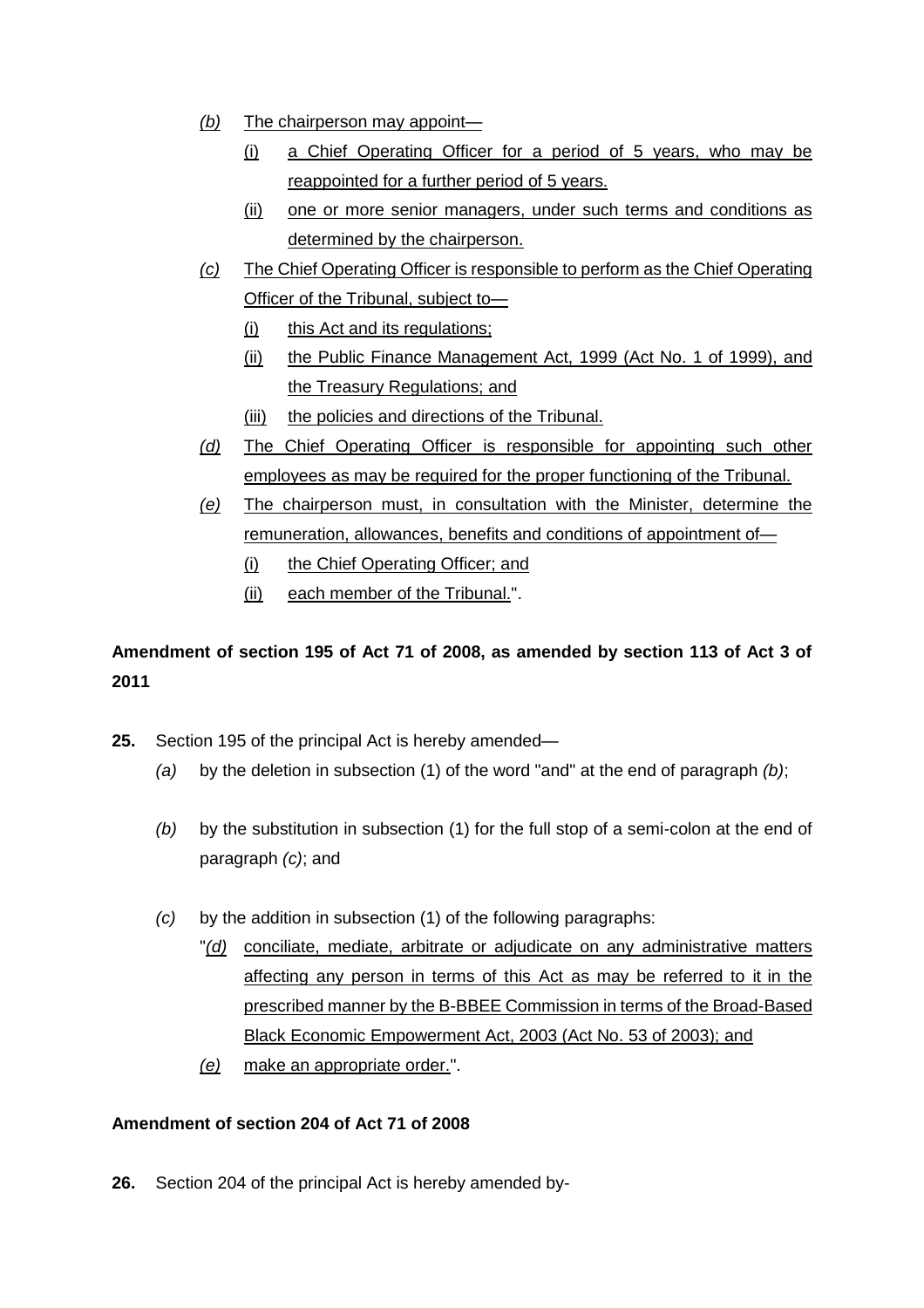- *(a)* the substitution in subsection (1) for paragraph *(a)* of the following paragraph:
	- "(1) Financial Reporting Standard Council must–
		- *(a)* receive and consider the relevant information relating to the reliability of, and compliance with, financial reporting standards and adapt international reporting standards for local circumstances through the issue of financial reporting pronouncements (FRP's) and consider information from the Commission as contemplated in section  $187(3)(b)$ ;". and
- *(b)* by the insertion of the following subsection:
	- "(2) For the purposes of this section 204, financial reporting pronouncements may be issued by the Financial Reporting Standards Council and published in the Government Gazette from time to time in relation to international reporting standards which require adaptation for local circumstances, provided such pronouncements are not in conflict with the International Financial Reporting Standard or the International Financial Reporting Standards for Small Medium-sized Entities.".

#### **Amendment of arrangement of sections of Act 71 of 2008**

- **27.** The arrangement of sections of the principal Act is hereby amended—
	- *(a)* by the insertion after item 30 of the following item: "**30A.** Duty to prepare directors' remuneration report;".
	- *(b)* by the insertion after item 38 of the following item: "**38A.** Validation of irregular creation, allotment or issuing of shares;".
	- *(c)* by the substitution for item 45 of the following item: "45**. [Loans or other financial assistance to directors]** Financial assistance;"; and
	- *(d)* by the substitution for Part C of the following heading: **"[Voluntary]** Resolution of disputes (Sections 166 -167).".

## **Short title and commencement**